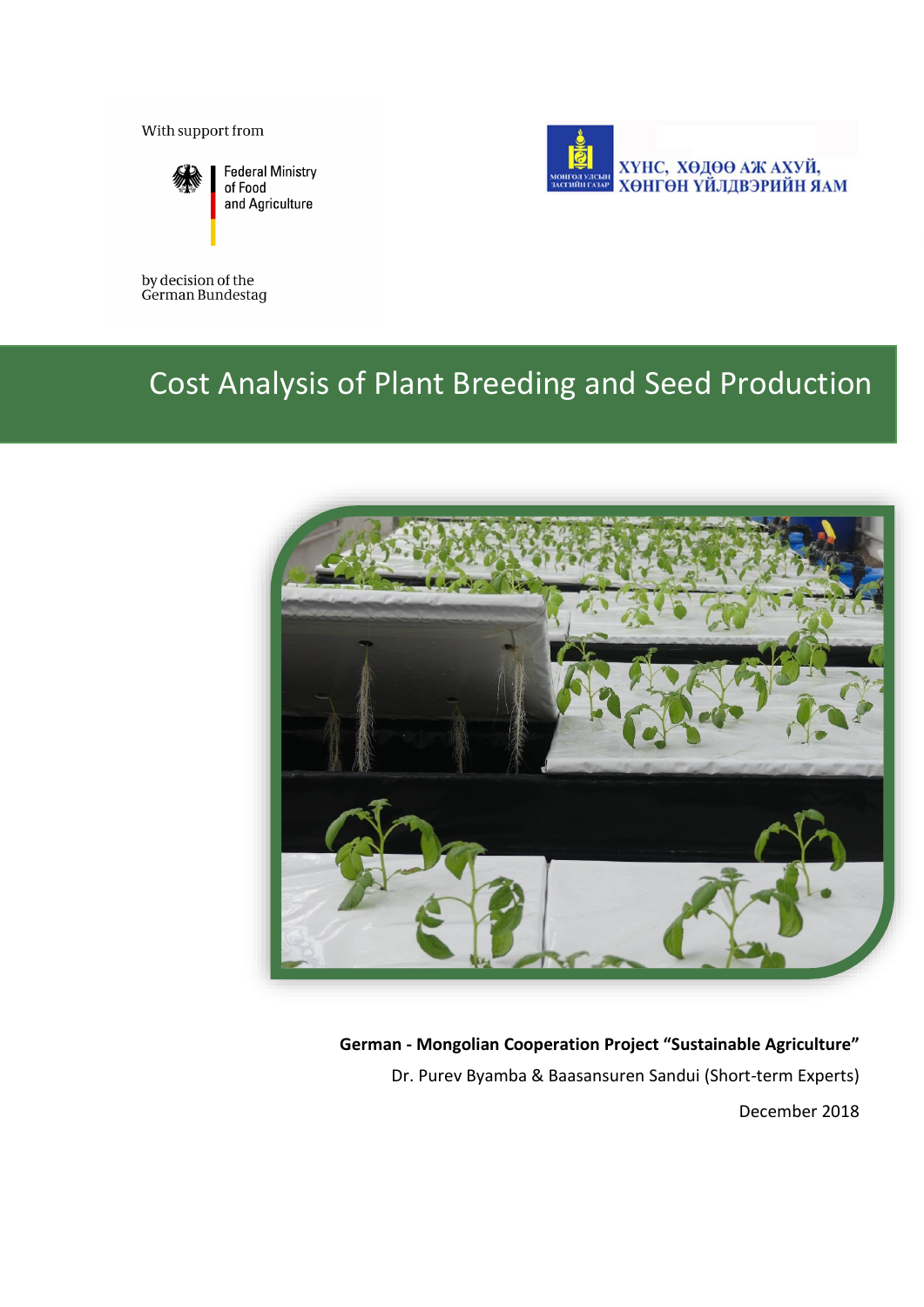

**German-Mongolian Cooperation Project "Sustainable Agriculture"**

# Cost Analysis of Plant Breeding and Seed Production







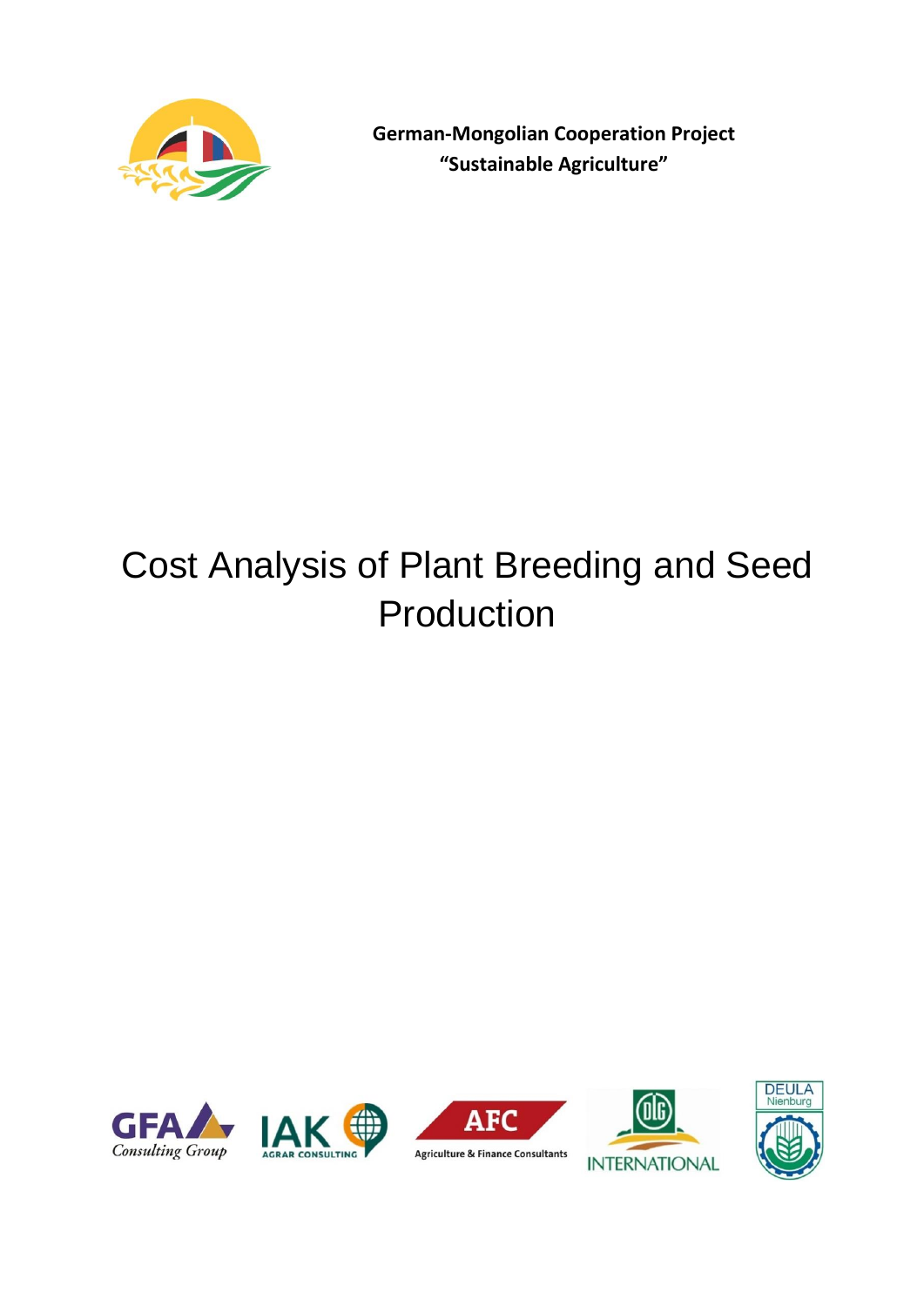## <span id="page-2-0"></span>**ACKNOWLEDGEMENTS**

The authors wish to thank the Institute of Plant and Agricultural Sciences staff who helped with field research, namely N.Bayarsukh (director), B.Ganbaatar (head of the Plant Breeding Division), Ts.Dolgor (research fellow), Dagiimaa (research fellow), D.Ulziisaikhan (head of the Seed Division), Ts.Tungalag (accountant) and Bolortuya (accountant). We also thank many other individuals for their valuable contribution to this study, in particular Badmaanyambuu (director of the seed multiplication company "Darkhan Tooromt"), G.Ganbat (economist of the Crop Support Fund) and B.Odonkhuu and D.Yesun-erdene, both senior specialists of the Department of Coordination of Policy Implementation in the Crop Sector of the Ministry of Food, Agriculture and Light Industry.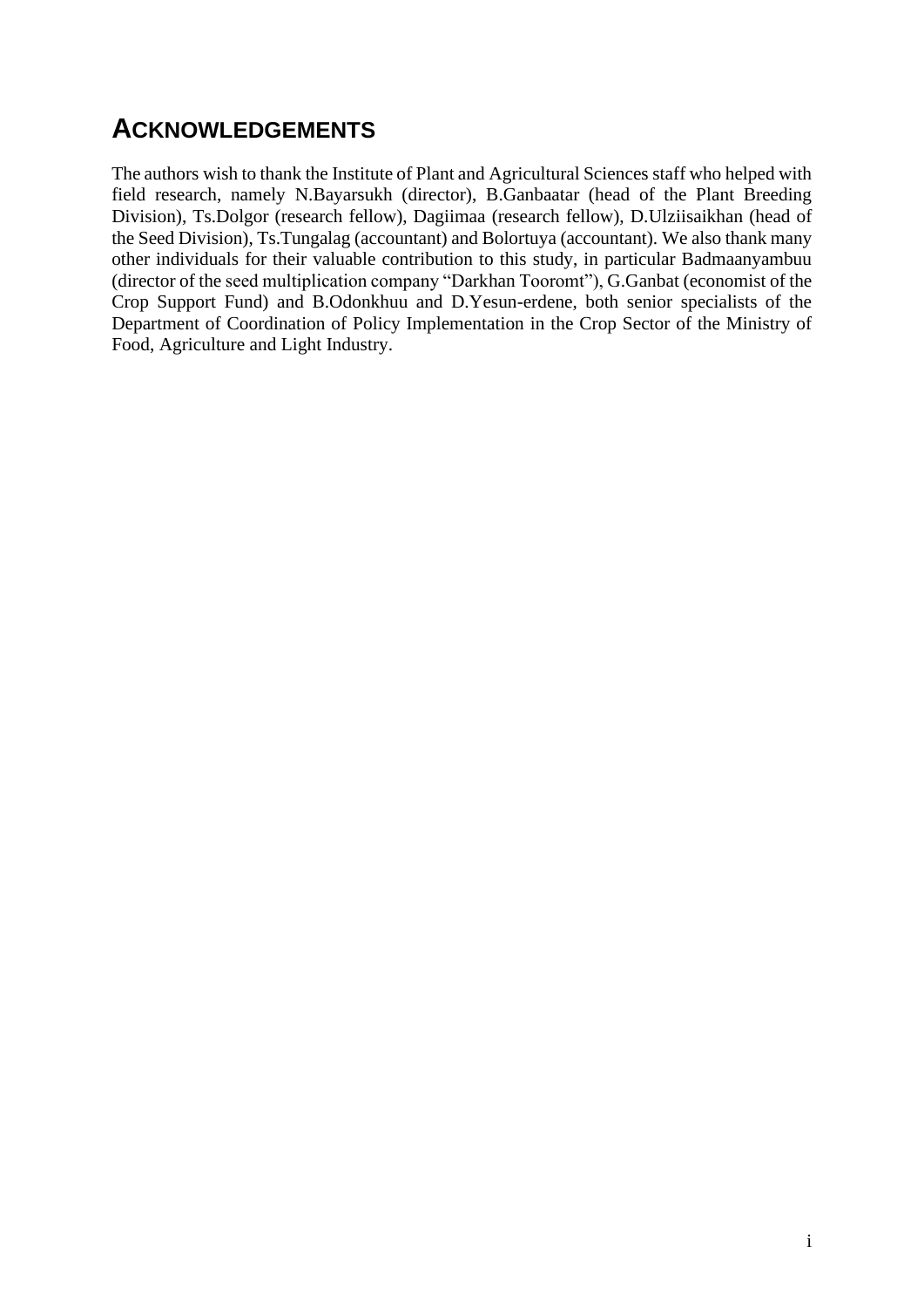## <span id="page-3-0"></span>**TABLE OF CONTENTS**

| 1.  |                                                                            |  |
|-----|----------------------------------------------------------------------------|--|
| 2.  |                                                                            |  |
| 2.1 |                                                                            |  |
|     | 2.1.1                                                                      |  |
|     | 2.1.2                                                                      |  |
|     | 2.1.3                                                                      |  |
|     |                                                                            |  |
|     |                                                                            |  |
| 3.  | Profitability and impact assessment of public investments in regional Seed |  |
|     |                                                                            |  |
|     |                                                                            |  |
|     | 3.1.1                                                                      |  |
|     | 3.1.2                                                                      |  |
|     | 3.1.3                                                                      |  |
|     | 3.1.4                                                                      |  |
|     |                                                                            |  |
|     |                                                                            |  |
|     | 3.3.1                                                                      |  |
|     | 3.3.2                                                                      |  |
|     | 3.3.3                                                                      |  |
|     |                                                                            |  |
| 4.  |                                                                            |  |
|     |                                                                            |  |
|     |                                                                            |  |
|     |                                                                            |  |
| 5.  |                                                                            |  |
| 6.  |                                                                            |  |
| 7.  |                                                                            |  |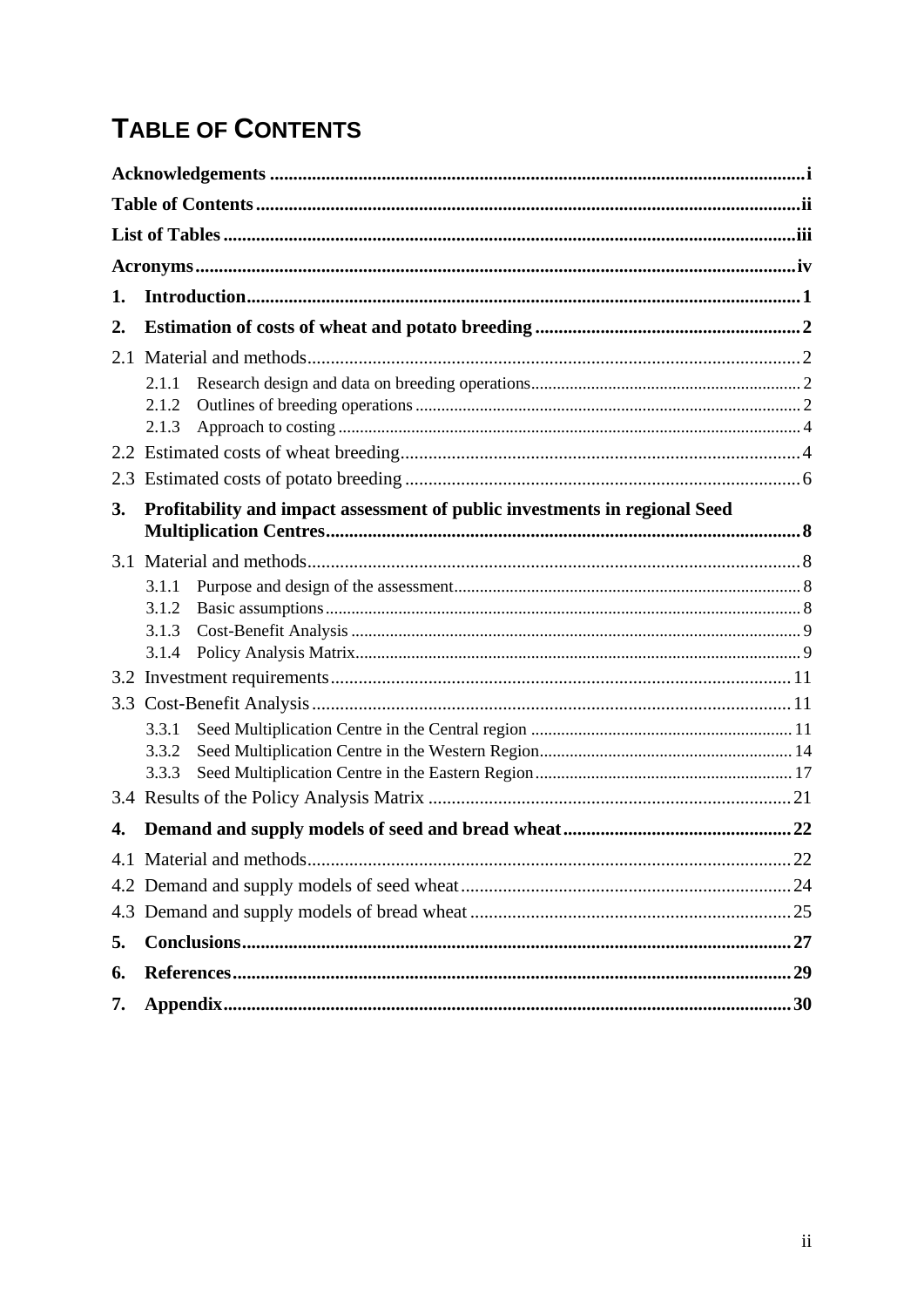## <span id="page-4-0"></span>**LIST OF TABLES**

| Table 2.4: Estimated total costs of the wheat breeding program 'Darkhan 131', at 2017 prices5                 |  |
|---------------------------------------------------------------------------------------------------------------|--|
|                                                                                                               |  |
|                                                                                                               |  |
| Table 2.7: Estimated total costs of a hypothetical wheat breeding program with a 12-year duration  6          |  |
|                                                                                                               |  |
|                                                                                                               |  |
|                                                                                                               |  |
|                                                                                                               |  |
|                                                                                                               |  |
|                                                                                                               |  |
| Table 3.5: Revenue and production costs of a hypothetical Seed Multiplication Centre in the Central region at |  |
| Table 3.6: Financial analysis of a hypothetical Seed Multiplication Centre in the Central region  13          |  |
| Table 3.7: Economic analysis of a hypothetical Seed Multiplication Centre in the Central region 14            |  |
| Table 3.8: Revenue and production costs of a hypothetical Seed Multiplication Centre in the Western region at |  |
| Table 3.9: Financial analysis of a hypothetical Seed Multiplication Centre in the Western region  16          |  |
| Table 3.10: Economic analysis of a hypothetical Seed Multiplication Centre in the Western region  17          |  |
| Table 3.11: Revenue and production costs of hypothetical a Seed Multiplication Centre in Eastern region at    |  |
| Table 3.12: Financial analysis of a hypothetical Seed Multiplication Centre in the Eastern region 19          |  |
| Table 3.13: Economic analysis of a hypothetical Seed Multiplication Centre in the Eastern region  20          |  |
|                                                                                                               |  |
|                                                                                                               |  |
|                                                                                                               |  |
|                                                                                                               |  |
|                                                                                                               |  |
|                                                                                                               |  |
|                                                                                                               |  |
|                                                                                                               |  |
|                                                                                                               |  |
|                                                                                                               |  |
|                                                                                                               |  |
|                                                                                                               |  |
|                                                                                                               |  |
| Table 7.1: Exemplary technology card for seed wheat cultivation, at an assumed yield of 1.2 t per ha 30       |  |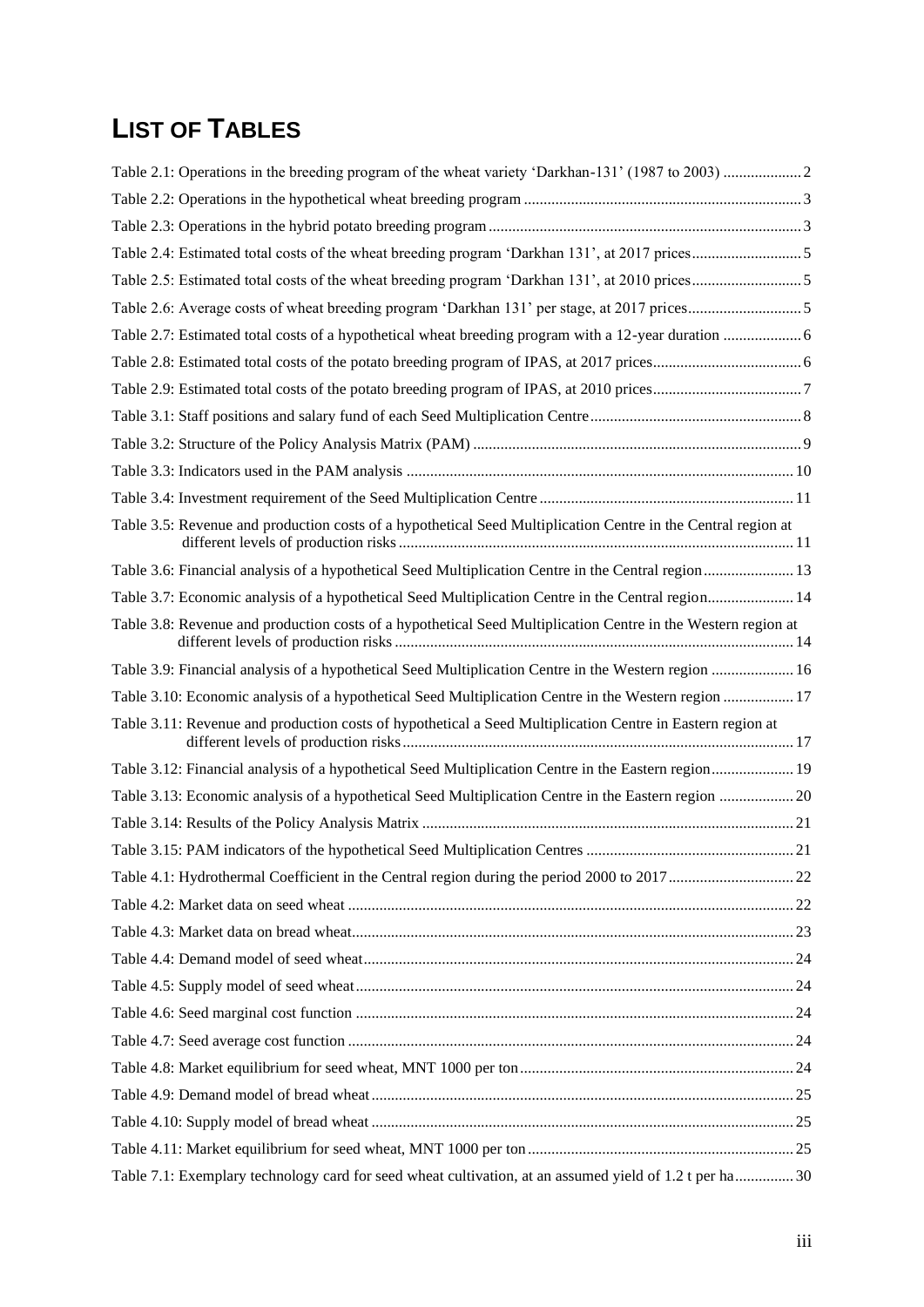## <span id="page-5-0"></span>**ACRONYMS**

| <b>CBA</b>  | Cost-Benefit Analysis                             |
|-------------|---------------------------------------------------|
| <b>DRC</b>  | Domestic Resource Cost Ratio                      |
| <b>EPC</b>  | <b>Effective Protection Coefficient</b>           |
| <b>GDP</b>  | <b>Gross Domestic Product</b>                     |
| <b>HTC</b>  | <b>Hydrothermal Coefficient</b>                   |
| <b>IPAS</b> | Institute of Plant and Agricultural Sciences      |
| <b>IRR</b>  | <b>Internal Rate of Return</b>                    |
| <b>MNT</b>  | Mongolian Tugrik                                  |
| <b>NPCI</b> | Nominal Protection Coefficient on Tradable Inputs |
| <b>NPCO</b> | Nominal Protection Coefficient on Outputs         |
| <b>NPV</b>  | <b>Net Present Value</b>                          |
| <b>PAM</b>  | Policy Analysis Matrix                            |
| <b>PCR</b>  | Private Cost Ratio                                |
| <b>PED</b>  | Price Elasticity of Demand                        |
| <b>PES</b>  | Price Elasticity of Supply                        |
| <b>SMC</b>  | <b>Seed Multiplication Centre</b>                 |
| USD         | <b>United States Dollar</b>                       |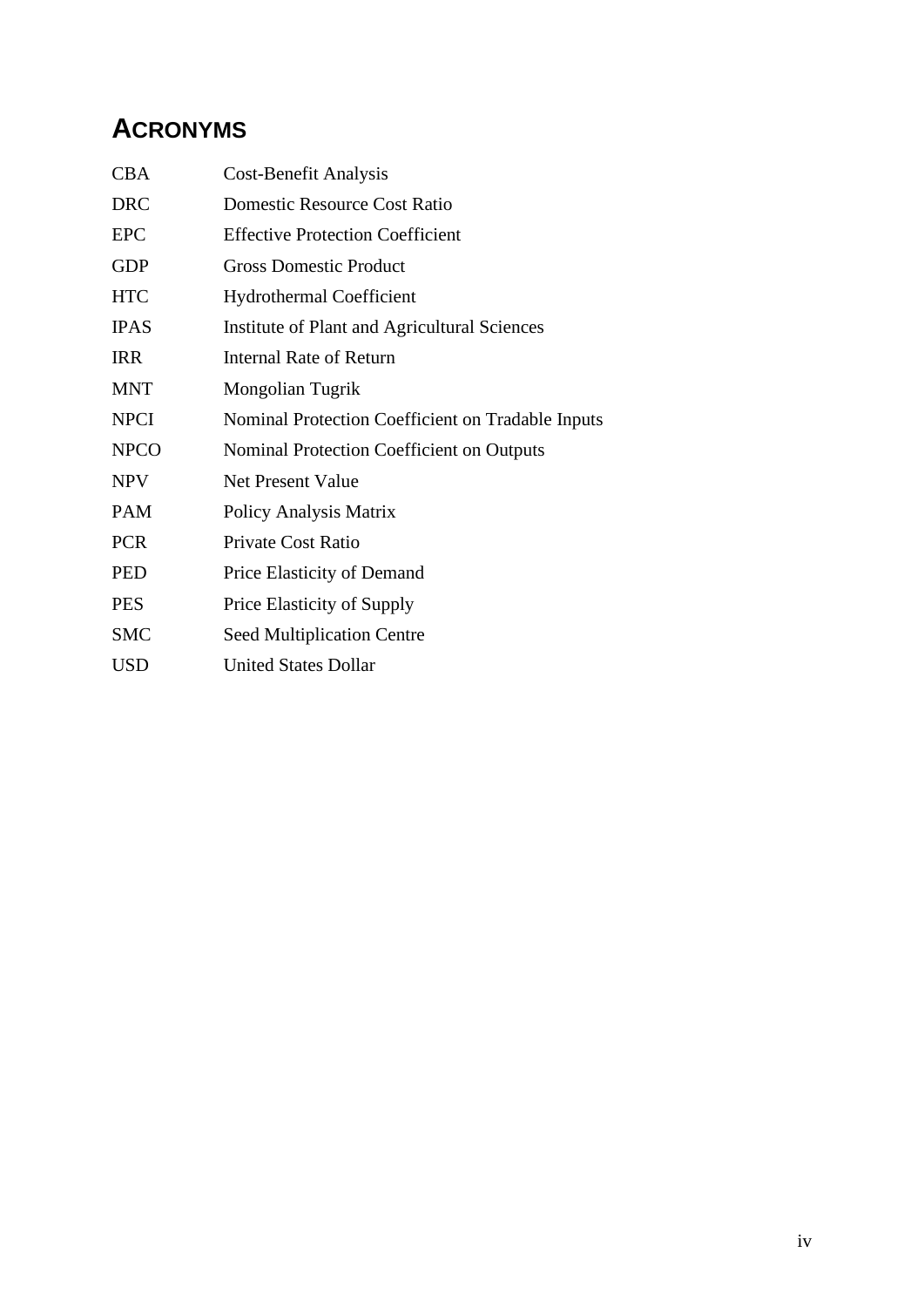## <span id="page-6-0"></span>**1. INTRODUCTION**

The importance of securing domestic supply of high-quality seeds and planting materials in stabilising and improving crop yields and quality is widely recognized in Mongolia. Furthermore, breeding of new crop varieties with increased yield potential, disease resistance and stress tolerance through is increasingly acknowledged as an essential requirement for the sustainability of crop production, not least due to the increasing impacts of climate risks. As demonstrated by the "Mongolian Potato" program, per-hectare yields of potato reach 20.6 to 23.7 tons i.e. twice the national average through the use of superior varieties such us Impala, Santa and Vitara. Barkley et al. (2002) also estimated the benefit-cost ratio of public investments in wheat breeding at 14.99, implying that each dollar invested in wheat breeding returns a benefit of USD 14.99.

While recognizing the need to support plant breeding and secure domestic seed supply the policies have not resulted in any significant improvement since 1990. The substantial progress in plant breeding and domestic seed production that was achieved during the last decades of the pre-1990 era was followed by a breakdown of the seed sector, which resulted in deterioration of seed quality and increased use of seeds of uncertain origin. Certified seeds of registered varieties, for instance, were sown on only 65% of wheat fields in 2016, compared to 96.3% in 1984. A major reason for the ineffectiveness of policy efforts is that the current policies are largely adopted from the pre-1990 period of planned economy, hence not fit for the requirements of the market economy, to which the country shifted after 1990. Revival of the seed and variety sector requires, along with ongoing and efficient state support, new policies, structures and mechanisms that adhere to the principles of the market economy e.g. by stimulating involvement of the private sector in plant breeding in relation to the fact that such involvement has been absent over the last 28 years. The main reason for the reluctance of the private sector has been the uncertainty of outcomes of large-scale investments and long-term operations that plant breeding requires.

This study is a response of the German-Mongolian cooperation project "Sustainable Agriculture" to the need of providing an analytical basis for policy decisions regarding the establishment of a strong seed and variety sector based on involvement and partnerships of the public and private sectors in Mongolia. The overall goal of the study is to provide benchmarks for costs and benefits of investments in variety breeding and seed production of wheat and potato, which are the main crops grown in Mongolia. While the analysis is largely focused on assessing public investments the results can also be used in pre-assessment of private sector investments e.g. in feasibility studies. The specific objectives of the study are:

- to estimate the costs of wheat and potato breeding;
- to estimate the scope of investments required for establishment of elite seed production centres;
- to assess economic and social impacts of government interventions required for establishment of elite seed production centres;
- to determine the market equilibria for wheat and potato prices; and
- to estimate the impacts of seed quality, measured in multiplication rate, on seed production costs of wheat and potato.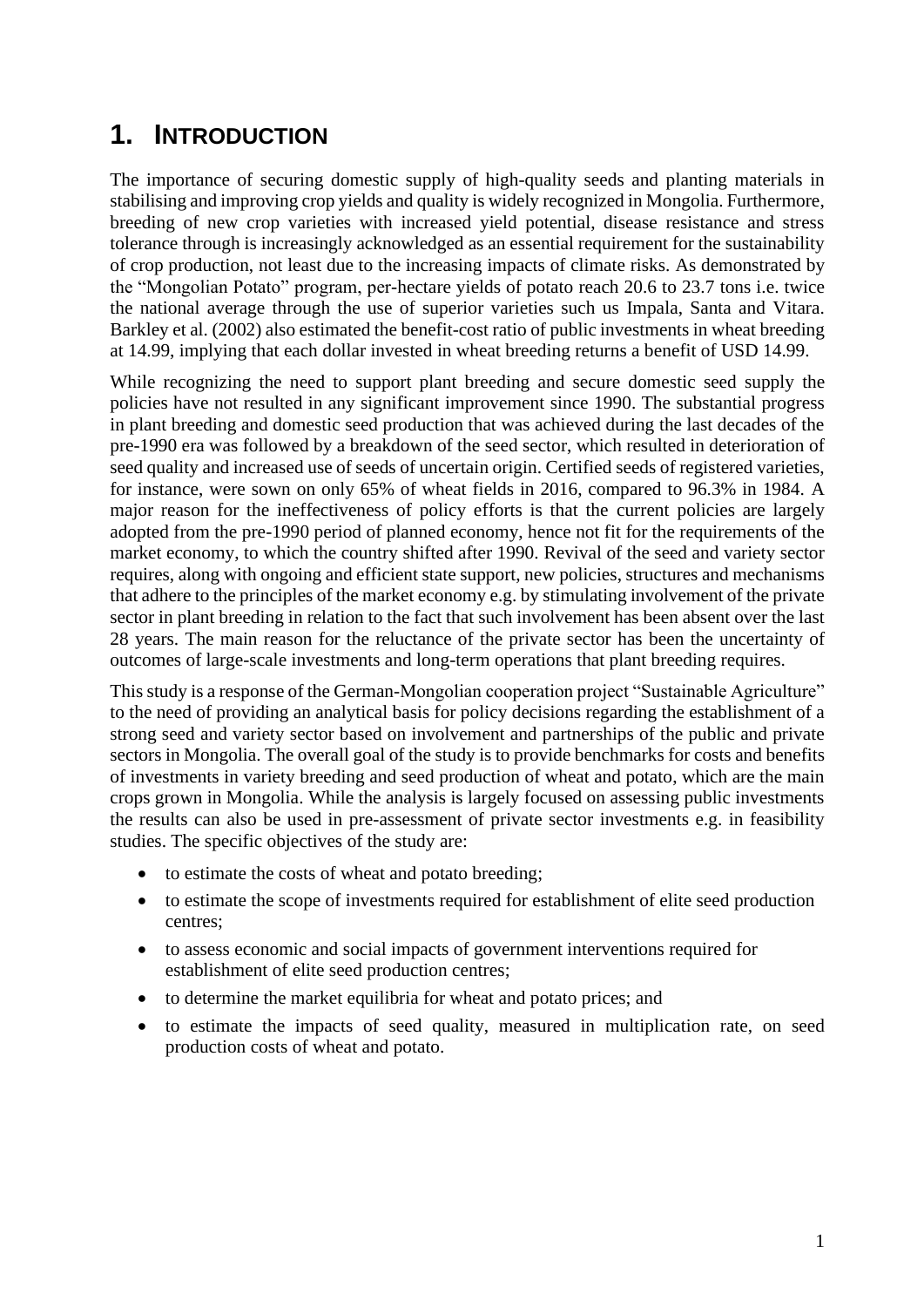## <span id="page-7-0"></span>**2. ESTIMATION OF COSTS OF WHEAT AND POTATO BREEDING**

### <span id="page-7-1"></span>**2.1 Material and methods**

#### <span id="page-7-2"></span>*2.1.1 Research design and data on breeding operations*

In this analysis, the actual breeding program of the wheat variety 'Darkhan 131', a hypothetical wheat breeding program that uses the same method of selection as in the case of 'Darkhan 131' for a shorter program duration<sup>1</sup>, and a current hybrid potato breeding program are used as references for cost calculation.

Data on breeding operations such as plot sizes, number of breeding lines, replications and check varieties for the 'Darkhan 131' breeding program and the potato breeding program were obtained from the Institute of Plant and Agricultural Sciences (IPAS), which conducted the prior and currently conducts the latter program. In the case of the hypothetical wheat breeding program, data on breeding operations were derived from a simulation using the program design illustrated in Brennan & Martin (2006) and reference data from the 'Darkhan 131' breeding program.

#### <span id="page-7-3"></span>*2.1.2 Outlines of breeding operations*

The breeding program 'Darkhan 131' started in 1987 and, using a modified pedigree selection scheme<sup>2</sup>, continued for 16 years until the release of the variety in 2003. The stages F0 to F6 can be summarised as early generations i.e. stages before multi-location trials. Out of approx. 7000 to 10,000 breeding lines produced in the F2 stage, 1000 to 1500 lines remained after F6 to be assessed in the yield trials starting at the stage F7 (Table 2.1).

| Stage           | Year | Number of<br>breeding lines | Evaluation conducted                                                                         |  |
|-----------------|------|-----------------------------|----------------------------------------------------------------------------------------------|--|
| F0              | 1987 | 100-150                     | Cross parents                                                                                |  |
| F1              | 1988 | 100-150                     | Select single plants in rust nursery                                                         |  |
| F <sub>2</sub>  | 1989 | 7000-10000                  | Evaluate for diseases and tolerances plus seed increase row                                  |  |
| F3              | 1990 | 3000-5000                   |                                                                                              |  |
| F4              | 1991 | 2000-5000                   | Yield in replicated trials, early generation quality and selections                          |  |
| F <sub>5</sub>  | 1992 | 1000-1500                   | from families                                                                                |  |
| F <sub>6</sub>  | 1993 | 2000-2500                   |                                                                                              |  |
| F7              | 1994 | 1000-1500                   | Yield in replicated trials small number of locations, early                                  |  |
| F8              | 1995 | 500-750                     | generation quality and evaluation for a range of tolerances and<br>disease resistance traits |  |
| F9              | 1996 | 150-200                     | Yield in replicated trials medium number of locations, confirm                               |  |
| F <sub>10</sub> | 1997 | 80-150                      | evaluation for a range of tolerances and disease resistance traits                           |  |
| F <sub>11</sub> | 1998 | 50-80                       | Yield in replicated trials large number of locations, detailed                               |  |
| F <sub>12</sub> | 1999 | $50 - 60$                   | quality evaluation, confirm previous disease evaluation and                                  |  |
| F <sub>13</sub> | 2000 | 30-50                       | detailed evaluation of some diseases and tolerances.                                         |  |
| F <sub>14</sub> | 2001 | 30-50                       | Yield in replicated trials large number of locations, detailed                               |  |
| F <sub>15</sub> | 2002 | 30-34                       | quality evaluation, confirm previous disease evaluation and                                  |  |
| F <sub>16</sub> | 2003 | 30-32                       | detailed evaluation of some diseases and tolerances.<br>Commence large scale seed increase.  |  |

<span id="page-7-4"></span>**Table 2.1**: Operations in the breeding program of the wheat variety 'Darkhan-131' (1987 to 2003)

<sup>1</sup> The 'Darkhan 131' breeding program faced budgetary constraints causing delays in program implementation. A 'hypothetical' wheat breeding program without such delays can be completed within 12 years instead of 16 years.

<sup>&</sup>lt;sup>2</sup> The modified pedigree selection method involves evaluation and selection of parents and hybridization to provide useful gene recombinations.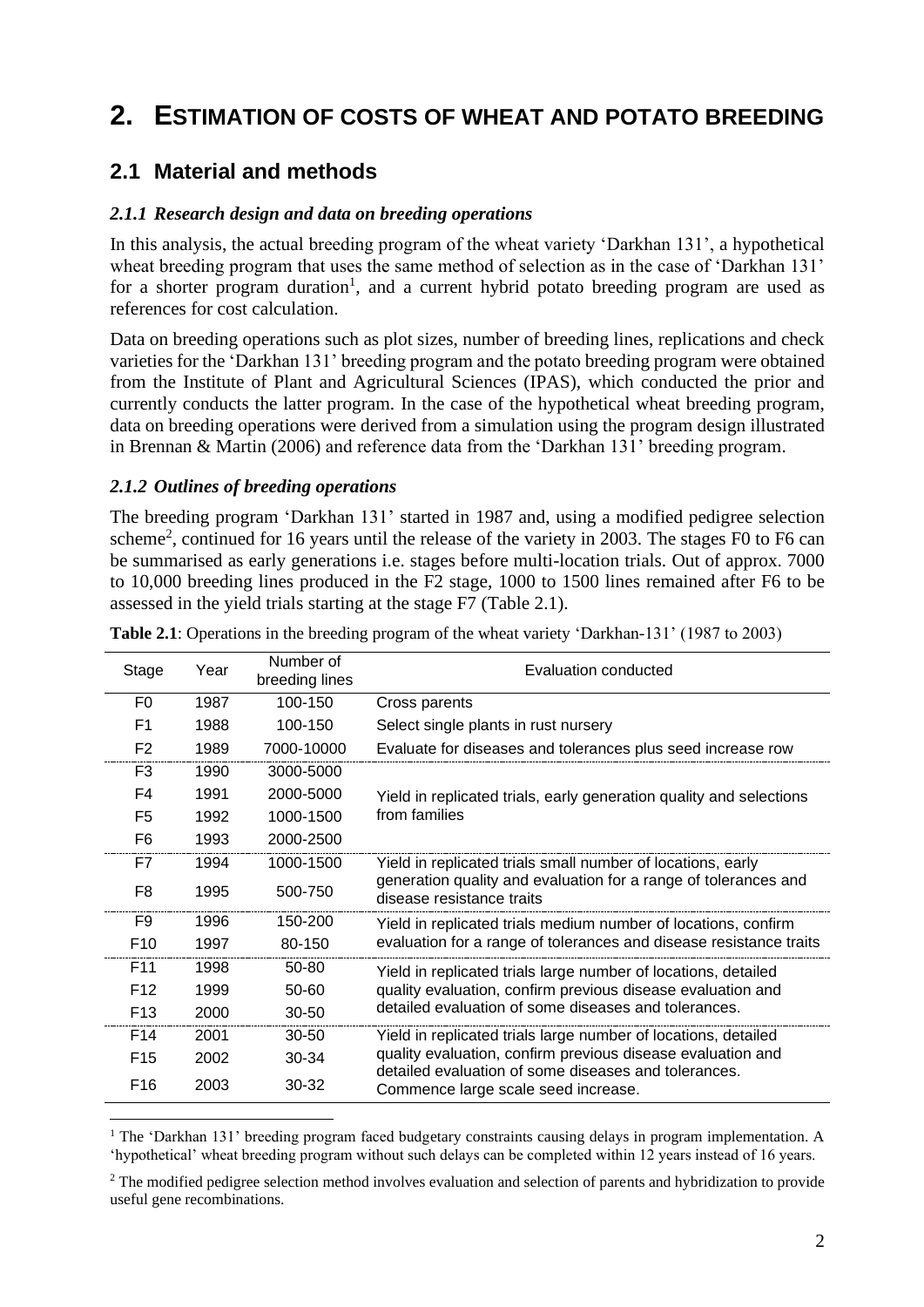The hypothetical wheat breeding program refers to a typical conventional breeding program based on pedigree selection methods, in which a new variety is released after 10 to 12 years (Brennan & Martin, 2006). Approximately after F5 generation, breeding lines become fixed and their progeny are the same each generation. In our simulation, at the end of the early generation stages (F5), from 150 crosses made and 10000 breeding lines in F2, 750 lines remain to be assessed in the yield trials at F6 (Table 2.2).

| Stage           | Number of<br>breeding lines | Evaluation conducted                                                                                                                                     |  |  |  |
|-----------------|-----------------------------|----------------------------------------------------------------------------------------------------------------------------------------------------------|--|--|--|
| F <sub>0</sub>  | 150                         | Cross parents                                                                                                                                            |  |  |  |
| F <sub>1</sub>  | 150                         | Select single plants in rust nursery                                                                                                                     |  |  |  |
| F <sub>2</sub>  | 10000                       | Evaluate for a range of diseases and tolerances plus seed increase row                                                                                   |  |  |  |
| F <sub>3</sub>  | 5000                        | Yield in replicated trials, early generation quality and selections from                                                                                 |  |  |  |
| F4              | 1500                        | families                                                                                                                                                 |  |  |  |
| F <sub>5</sub>  | 2500                        | Yield in replicated trials small number of locations, early generation quality<br>and evaluation for a range of tolerances and disease resistance traits |  |  |  |
| F6              | 750                         | Yield in replicated trials medium number of locations, confirm evaluation for                                                                            |  |  |  |
| F7              | 200                         | a range of tolerances and disease resistance traits                                                                                                      |  |  |  |
| F8              | 80                          | Yield in replicated trials large number of locations, detailed quality                                                                                   |  |  |  |
| F9              | 60                          | evaluation, confirm previous disease evaluation and detailed evaluation of                                                                               |  |  |  |
| F <sub>10</sub> | 50                          | some diseases and tolerances.                                                                                                                            |  |  |  |
| F <sub>11</sub> | 32                          | Yield in replicated trials large number of locations, detailed quality<br>evaluation, confirm previous disease evaluation and detailed evaluation of     |  |  |  |
| F <sub>12</sub> | 31                          | some diseases and tolerances. Commence large scale seed increase.                                                                                        |  |  |  |

<span id="page-8-0"></span>**Table 2.2**: Operations in the hypothetical wheat breeding program

The hybrid potato breeding program of IPAS started in 2012 and is expected to be completed i.e. to release a new variety in 2025. The breeding operations are outlined in Table 2.3.

| Stage                            | Year          | Number of<br>plants                 | Evaluation conducted                                                                                                               |  |
|----------------------------------|---------------|-------------------------------------|------------------------------------------------------------------------------------------------------------------------------------|--|
| F0                               | 2012          | 50-80<br>cultivars and<br>varieties | Midparent values used to predict mean performance of crosses<br>for quantitative traits +other genetic information                 |  |
| F <sub>1</sub>                   | 2013          | $30 - 50$<br>crosses                | Choose and cross parents                                                                                                           |  |
| F <sub>2</sub>                   | 2014          | 5000-10000<br>plants                | Visual assessment of seedlings in a glasshouse                                                                                     |  |
| F <sub>3</sub>                   | 2015          | 5000-10000<br>tubers                | Visual assessment of single-spaced plants at seed site and<br>limited post-harvest assessment of quality and disease<br>resistance |  |
| F4                               | 2016          | 500-600<br>clones                   | Visual assessment of unreplicated small plots at seed site and<br>limited post-harvest assessment of quality and disease           |  |
| F5                               | 2017          | 70-80 clones                        | resistance                                                                                                                         |  |
| F6-F7                            | 2018-<br>2019 | 15-20 clones                        | Yield trials at breeding station, seed production at seed site and<br>disease and quality testing                                  |  |
| F8-F10                           | 2020-<br>2022 | 6-8 clones                          | Multisite trials, larger-scale seed production at seed site and<br>assessment for yield, disease and quality testing               |  |
| F <sub>11</sub> -F <sub>13</sub> | 2023-<br>2025 | 4-5 clones                          | Multisite trials, larger-scale seed production and assessment for<br>yield, disease and quality testing                            |  |

<span id="page-8-1"></span>**Table 2.3**: Operations in the hybrid potato breeding program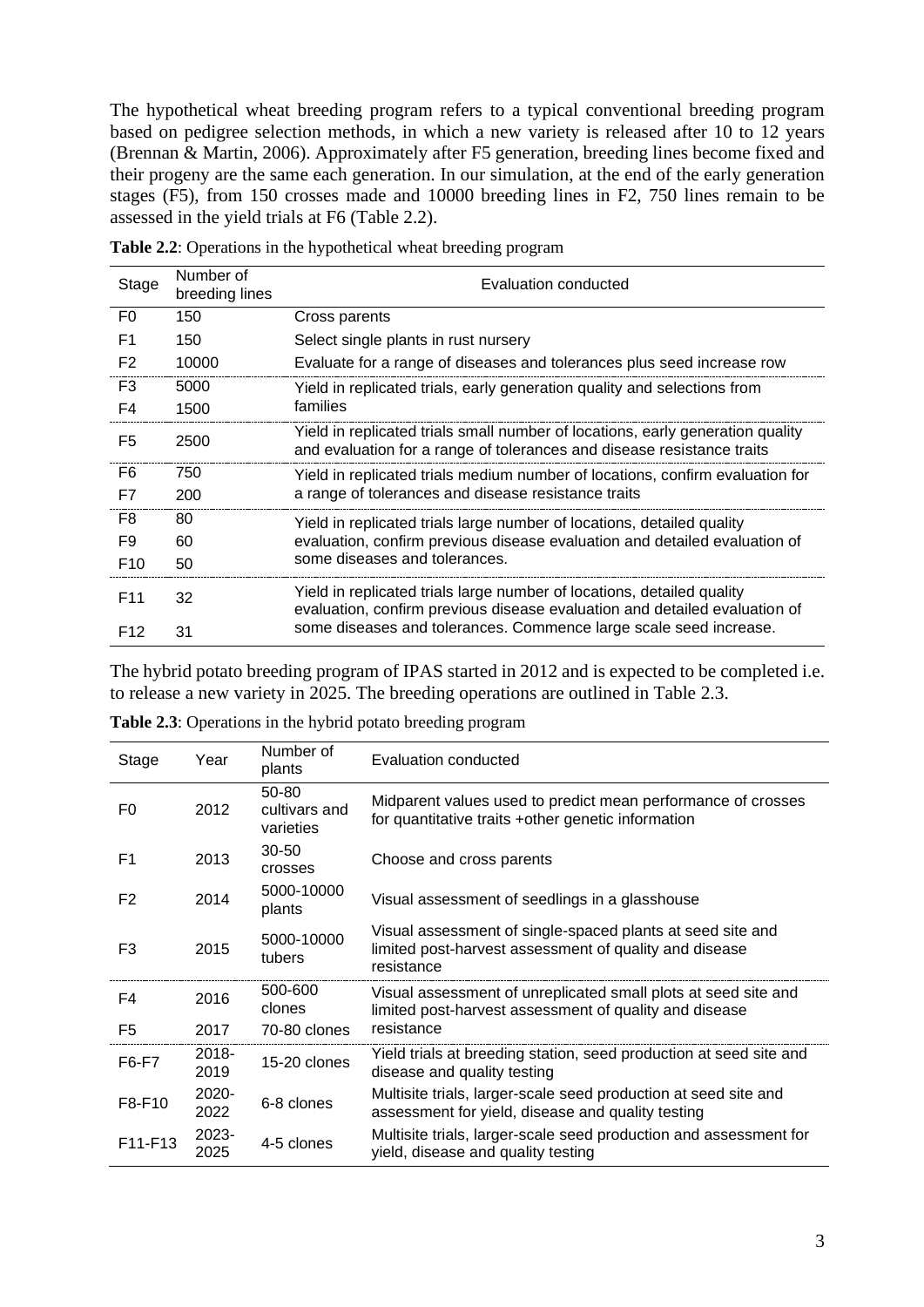The number of plants (seed sites) increases while the number of clones decreases as the stages progress. Furthermore, from the third stage of breeding nursery, around 15-20% of harvested seedlings will be selected to the next stage on the basis of the assessment of yield, disease and quality tests. Therefore, costs of operations in each stage depend on the size of the cultivated area (sown field) and its replications, and the quantity of seed sown and net harvest.

#### <span id="page-9-0"></span>*2.1.3 Approach to costing*

Typically, the costs of a plant breeding program will vary markedly on factors such as the degree of mechanization and labour intensity, unit labour and capital costs, the degree of crossing, the structure of the program's operations, the amount of quality testing etc. The cost function of the breeding programs analysed in this study is:

$$
C=C_{k}+C_{l}+C_{o},
$$

where  $C_k$  is the annual capital and overhead cost;  $C_l$  is the annual labour cost; and  $C_o$  is the annual operating cost.

Estimation of costs used actual resources from the 'Darkhan 131' wheat breeding program and the current potato breeding program of IPAS. In the case of 'Darkhan 131', costs were estimated in total and at each stage of the breeding program. The average costs per stage were then used in the estimation of the total costs of a hypothetical wheat breeding program with a shorter duration. In the case of the potato breeding program, cost estimation per stage was not performed since the current potato breeding program at IPAS, with its planned duration of 14 years, is typical of most relatively large programs, hence making cost estimation of a hypothetical potato breeding program unnecessary.

Capital costs are based on the depreciation of machinery or equipment used in the breeding programs. Direct inputs such as parts, bags, envelopes, etc, were estimated by the IPAS. Leasing costs for land used in the program were also included in the costs. In the estimation of labour costs, we used generic 2017 salary levels to avoid using confidential information. Labour inputs of each member of the breeder teams were estimated per breeding operation (site identification and preparation, field operations, machinery maintenance, trial design and management, seed preparation, sowing, field evaluations, harvesting, post-harvest seed handling, data preparation and selection of breeding lines to advance).

Cost estimations are presented in the following sections at current prices of 2017 as well as 2010 prices, which are commonly referred to as 'constant prices' in statistics. A deflator of 1.612 was used for conversion of the costs to 2010 prices.

### <span id="page-9-1"></span>**2.2 Estimated costs of wheat breeding**

The total costs of the 16-year breeding program of the wheat variety 'Darkhan 131' were estimated at MNT 527.6 million (USD 216.2 thousand) at 2017 prices, and MNT 327.3 million (USD 241.4 thousand) at 2010 prices. Capital and overhead costs, and labour costs accounted for 24% and 74% of the costs, respectively (Tables 2.4 and 2.5).

Based on the average costs per stage of the breeding program (Table 2.6) and the assumption that the best breeding line is to be released as a new variety after 12 years of program implementation, the total costs of a hypothetical wheat breeding program with a 12-year duration were estimated at MNT 391.8 million (USD 160.5 thousand) and MNT 243.1 million (USD 179.3 thousand) at 2017 and 2010 prices, respectively (Table 2.7).

Along with our cost estimation, we estimated the quantity of elite seed to result from the hypothetical breeding program at 488.9 tons.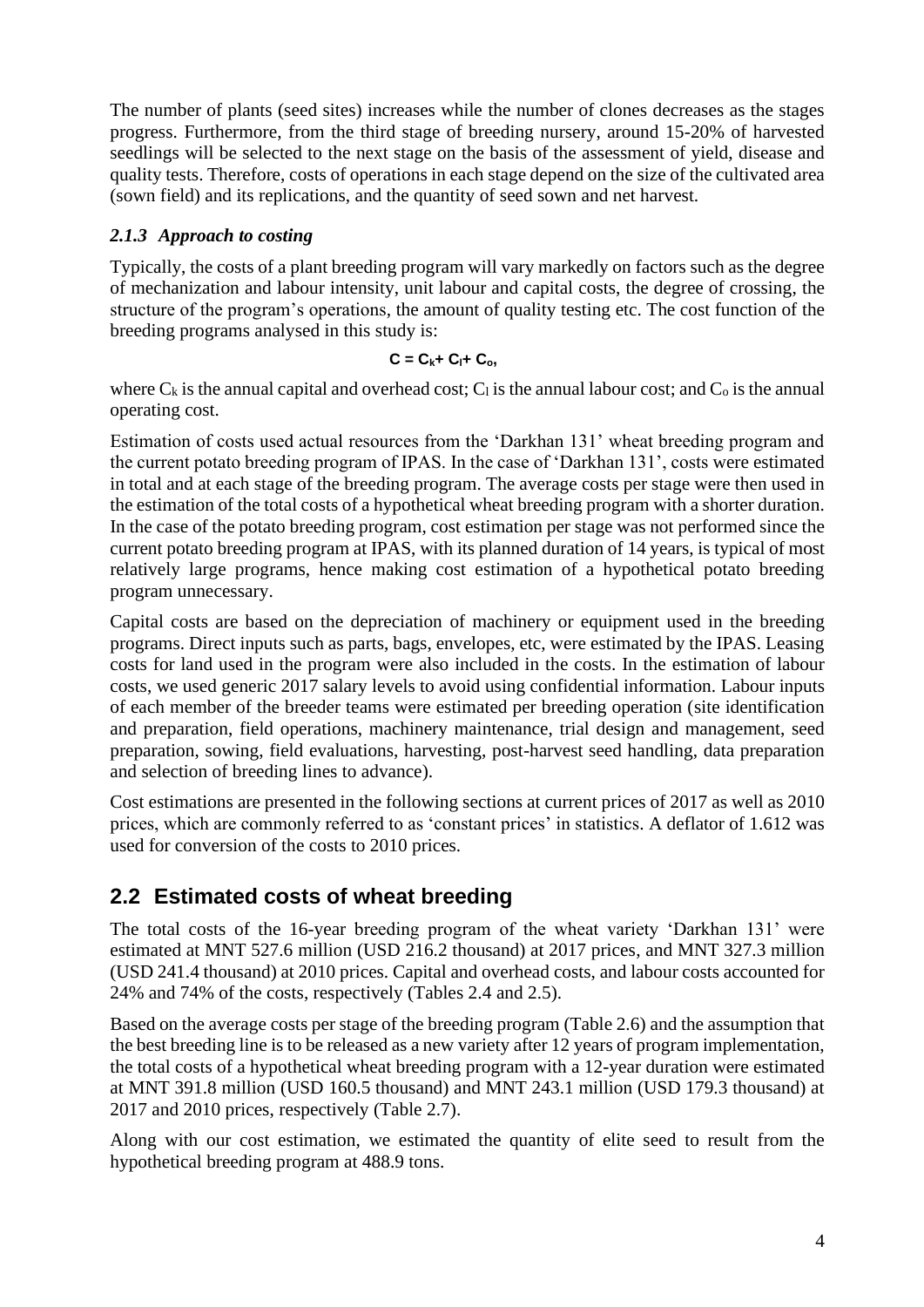|                                      | Year       | Number of         | Costs, MNT   |                    |                                |             |
|--------------------------------------|------------|-------------------|--------------|--------------------|--------------------------------|-------------|
| Stage                                |            | breeding<br>lines | Labour costs | Operating<br>costs | Capital costs<br>and overheads | Total       |
| F0, Cross                            | 1987       | 150               |              |                    |                                |             |
| F1-F6                                | 1988-1993  | 10000             | 126,848,715  | 864,000            | 49,263,852                     | 176,976,567 |
| F7-F8                                | 1994, 1995 | 750               | 47,185,874   | 172,000            | 15,555,497                     | 62,913,371  |
| F9-F10                               | 1996, 1997 | 150               | 53,686,618   | 776,000            | 15,318,497                     | 69,781,115  |
| F11-F13                              | 1998-2000  | 80                | 81,411,425   | 3,579,000          | 22,410,146                     | 107,400,571 |
| F14-F16                              | 2001-2003  | 32                | 80,268,379   | 3,756,000          | 26,493,746                     | 110,518,125 |
| Total                                |            | 27,178            | 389,401,011  | 9,147,000          | 129,041,738                    | 527,589,749 |
| Total in USD (USD $1 = MNT 2440.6$ ) |            |                   | 159,551      | 3,748              | 52,873                         | 216,172     |
| Share in total costs                 |            |                   | 74%          | 2%                 | 24%                            | 100%        |

<span id="page-10-0"></span>**Table 2.4**: Estimated total costs of the wheat breeding program 'Darkhan 131', at 2017 prices

<span id="page-10-1"></span>**Table 2.5**: Estimated total costs of the wheat breeding program 'Darkhan 131', at 2010 prices

|                                      |            | Number of         | Costs, MNT   |                    |                                |             |
|--------------------------------------|------------|-------------------|--------------|--------------------|--------------------------------|-------------|
| Stage                                | Year       | breeding<br>lines | Labour costs | Operating<br>costs | Capital costs<br>and overheads | Total       |
| F0, Cross                            | 1987       | 150               |              |                    |                                |             |
| $F1-F6$                              | 1988-1993  | 10000             | 78,690,270   | 535,980            | 30,560,702                     | 109,786,952 |
| <b>F7-F8</b>                         | 1994, 1995 | 750               | 29,271,634   | 106,700            | 9,649,812                      | 39,028,146  |
| F9-F10                               | 1996, 1997 | 150               | 33.304.354   | 481,390            | 9.502.790                      | 43,288,533  |
| F <sub>11</sub> -F <sub>13</sub>     | 1998-2000  | 80                | 50,503,365   | 2,220,223          | 13,902,076                     | 66.625.664  |
| F14-F16                              | 2001-2003  | 32                | 49,794,280   | 2,330,025          | 16,435,326                     | 68,559,631  |
| Total                                |            | 27206             | 241,563,903  | 5,674,318          | 80,050,706                     | 327,288,926 |
| Total in USD (USD $1 = MNT 1355.9$ ) |            |                   | 178,158      | 4,185              | 59,039                         | 241,381     |
| Share in total costs                 |            |                   | 74%          | 2%                 | 24%                            | 100%        |

<span id="page-10-2"></span>**Table 2.6**: Average costs of wheat breeding program 'Darkhan 131' per stage, at 2017 prices

| Stage           | Year | Number of      | Average costs per stage and breeding line |            |  |
|-----------------|------|----------------|-------------------------------------------|------------|--|
|                 |      | breeding lines | <b>MNT</b>                                | <b>USD</b> |  |
| F0, Cross       | 1987 | 150            | 0                                         | $\Omega$   |  |
| F <sub>1</sub>  | 1988 | 150            | 59,470                                    | 24         |  |
| F <sub>2</sub>  | 1989 | 10000          | 3,361                                     | 1          |  |
| F <sub>3</sub>  | 1990 | 5000           | 6,722                                     | 3          |  |
| F4              | 1991 | 5000           | 6,722                                     | 3          |  |
| F <sub>5</sub>  | 1992 | 1500           | 22,407                                    | 9          |  |
| F <sub>6</sub>  | 1993 | 2500           | 13,444                                    | 6          |  |
| F7              | 1994 | 1500           | 20,971                                    | 9          |  |
| F <sub>8</sub>  | 1995 | 750            | 41,942                                    | 17         |  |
| F <sub>9</sub>  | 1996 | 200            | 174,453                                   | 71         |  |
| F <sub>10</sub> | 1997 | 150            | 232,604                                   | 95         |  |
| F <sub>11</sub> | 1998 | 80             | 447,502                                   | 183        |  |
| F <sub>12</sub> | 1999 | 60             | 596,670                                   | 244        |  |
| F <sub>13</sub> | 2000 | 50             | 716,004                                   | 293        |  |
| F14             | 2001 | 50             | 736,787                                   | 302        |  |
| F <sub>15</sub> | 2002 | 34             | 1,151,230                                 | 472        |  |
| F <sub>16</sub> | 2003 | 32             | 1,188,367                                 | 487        |  |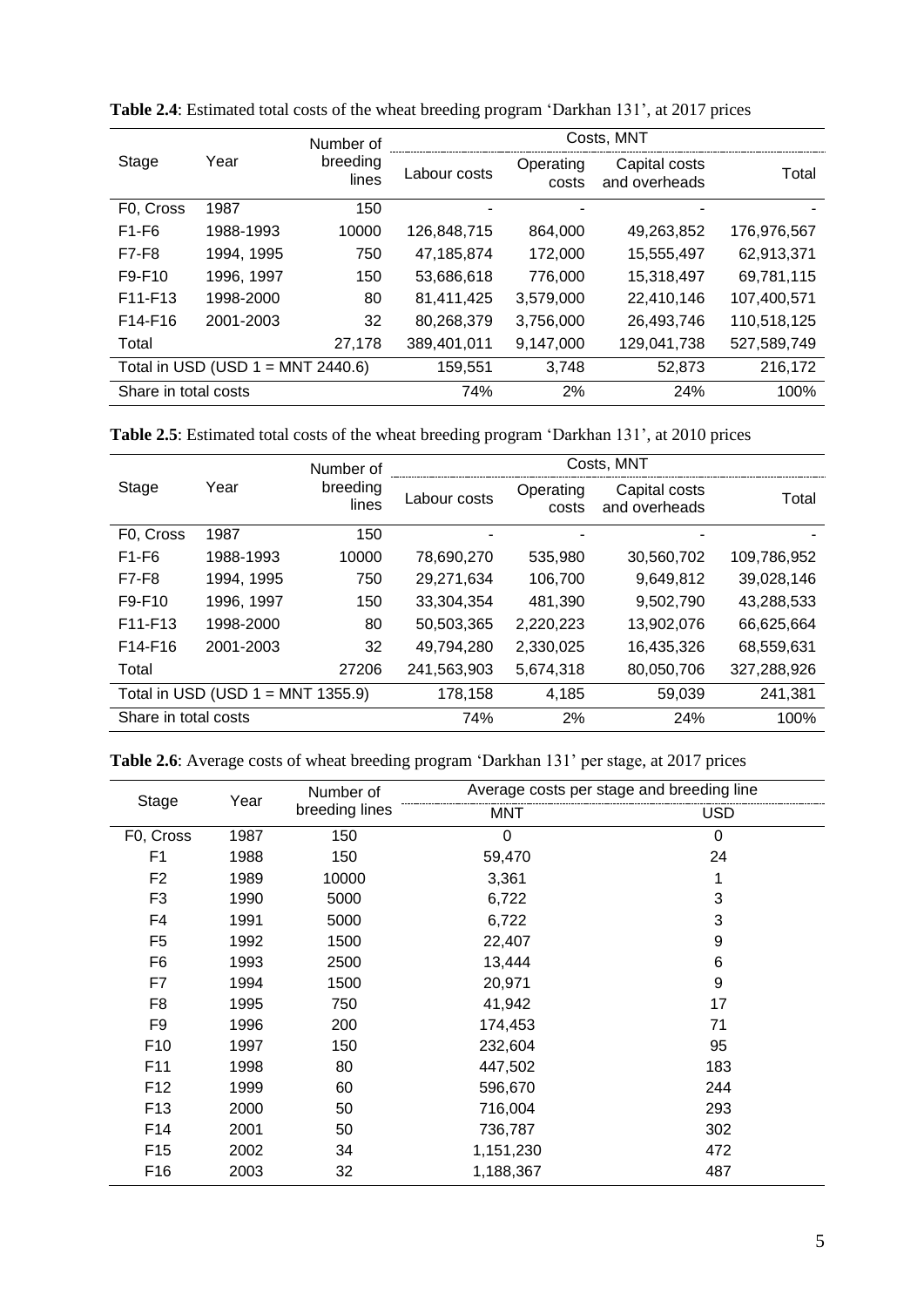| Stage           | Year           | Number of                                                             | Total costs, MNT |                |
|-----------------|----------------|-----------------------------------------------------------------------|------------------|----------------|
|                 |                | breeding lines                                                        | At 2017 prices   | At 2010 prices |
| F <sub>1</sub>  | 1              | 150                                                                   | 8,920,462        | 5,533,785      |
| F <sub>2</sub>  | $\overline{2}$ | 10000                                                                 | 33,611,221       | 20,850,633     |
| F <sub>3</sub>  | 3              | 5000                                                                  | 33,611,221       | 20,850,633     |
| F4              | 4              | 1500                                                                  | 33,611,221       | 20,850,633     |
| F <sub>5</sub>  | 5              | 2500                                                                  | 33,611,221       | 20,850,633     |
| F <sub>6</sub>  | 6              | 750                                                                   | 31,456,686       | 19,514,073     |
| F7              | 7              | 200                                                                   | 34,890,558       | 21,644,267     |
| F <sub>8</sub>  | 8              | 80                                                                    | 35,800,190       | 22,208,555     |
| F9              | 9              | 60                                                                    | 35,800,190       | 22,208,555     |
| F <sub>10</sub> | 10             | 50                                                                    | 36,839,375       | 22,853,210     |
| F <sub>11</sub> | 11             | 32                                                                    | 36,839,375       | 22,853,210     |
| F <sub>12</sub> | 12             | 31                                                                    | 36,839,375       | 22,853,210     |
| Total           |                | 20,353                                                                | 391,831,095      | 243,071,399    |
|                 |                | Total in USD (USD $1 = MNT 2440.6$ in<br>2017 and MNT 1355.9 in 2010) | 160,547          | 179,269        |

<span id="page-11-1"></span>**Table 2.7**: Estimated total costs of a hypothetical wheat breeding program with a 12-year duration

### <span id="page-11-0"></span>**2.3 Estimated costs of potato breeding**

The total cost of the potato breeding program of IPAS that shall result in the release of a new variety were estimated at MNT 236.2 million (USD 107.8 thousand) at 2017 prices and MNT 163.3 million (USD 120.4 thousand) at 2010 prices (Tables 2.8 and 2.9).

The quantity of elite seed potatoes that the breeding program would be able to supply upon its completion was estimated at 3.4 tons.

| Costs, MNT                           |      |                   |                 |                      |                                |             |
|--------------------------------------|------|-------------------|-----------------|----------------------|--------------------------------|-------------|
| Stage                                | Year | Number of plants  | Labour<br>costs | Operational<br>costs | Capital costs<br>and overheads | Total       |
| F <sub>0</sub>                       | 2012 | 50-80 varieties   | 14,646,226      | 738,000              | 0                              | 15,384,226  |
| F <sub>1</sub>                       | 2013 | 30-50 crosses     | 14,646,226      | 18,000               | 2,654,167                      | 17,318,392  |
| F <sub>2</sub>                       | 2014 | 5000-10000 plants | 14,646,226      | 68,000               | 5,555,263                      | 20,269,489  |
| F3                                   | 2015 | 5000-10000 tubers | 14,646,226      | 18,000               | 1,960,000                      | 16,624,226  |
| F4                                   | 2016 | 500-600 clones    | 20,903,825      | 18,000               | 1,930,000                      | 22,851,825  |
| F <sub>5</sub>                       | 2017 | 70-80 clones      | 20,903,825      | 1,438,960            | 2,151,667                      | 24,494,451  |
| F6                                   | 2018 | 15-20 clones      | 20,903,825      | 228,000              | 2,101,667                      | 23,233,491  |
| F7                                   | 2019 | 15-20 clones      | 20,903,825      | 228,000              | 2,101,667                      | 23,233,491  |
| F <sub>8</sub>                       | 2020 | 6-8 clones        | 14,646,226      | 18,000               | 1,965,000                      | 16,629,226  |
| F9                                   | 2021 | 6-8 clones        | 14,646,226      | 18,000               | 1,965,000                      | 16,629,226  |
| F <sub>10</sub>                      | 2022 | 6-8 clones        | 14,646,226      | 18,000               | 1,965,000                      | 16,629,226  |
| F <sub>11</sub>                      | 2023 | 4-5 clones        | 14,646,226      | 18,000               | 1,965,000                      | 16,629,226  |
| F <sub>12</sub>                      | 2024 | 4-5 clones        | 14,646,226      | 18,000               | 1,965,000                      | 16,629,226  |
| F <sub>13</sub>                      | 2025 | 4-5 clones        | 14,646,226      | 18,000               | 1,965,000                      | 16,629,226  |
| Total                                |      |                   | 230,077,555     | 2,862,960            | 30,244,430                     | 263,184,945 |
| Total in USD (USD $1 = MNT 2440.6$ ) |      | 94,271            | 1,173           | 12,392               | 107,836                        |             |
| Share in total costs                 |      | 87.4%             | 1.1%            | 11.5%                | 100%                           |             |

<span id="page-11-2"></span>**Table 2.8**: Estimated total costs of the potato breeding program of IPAS, at 2017 prices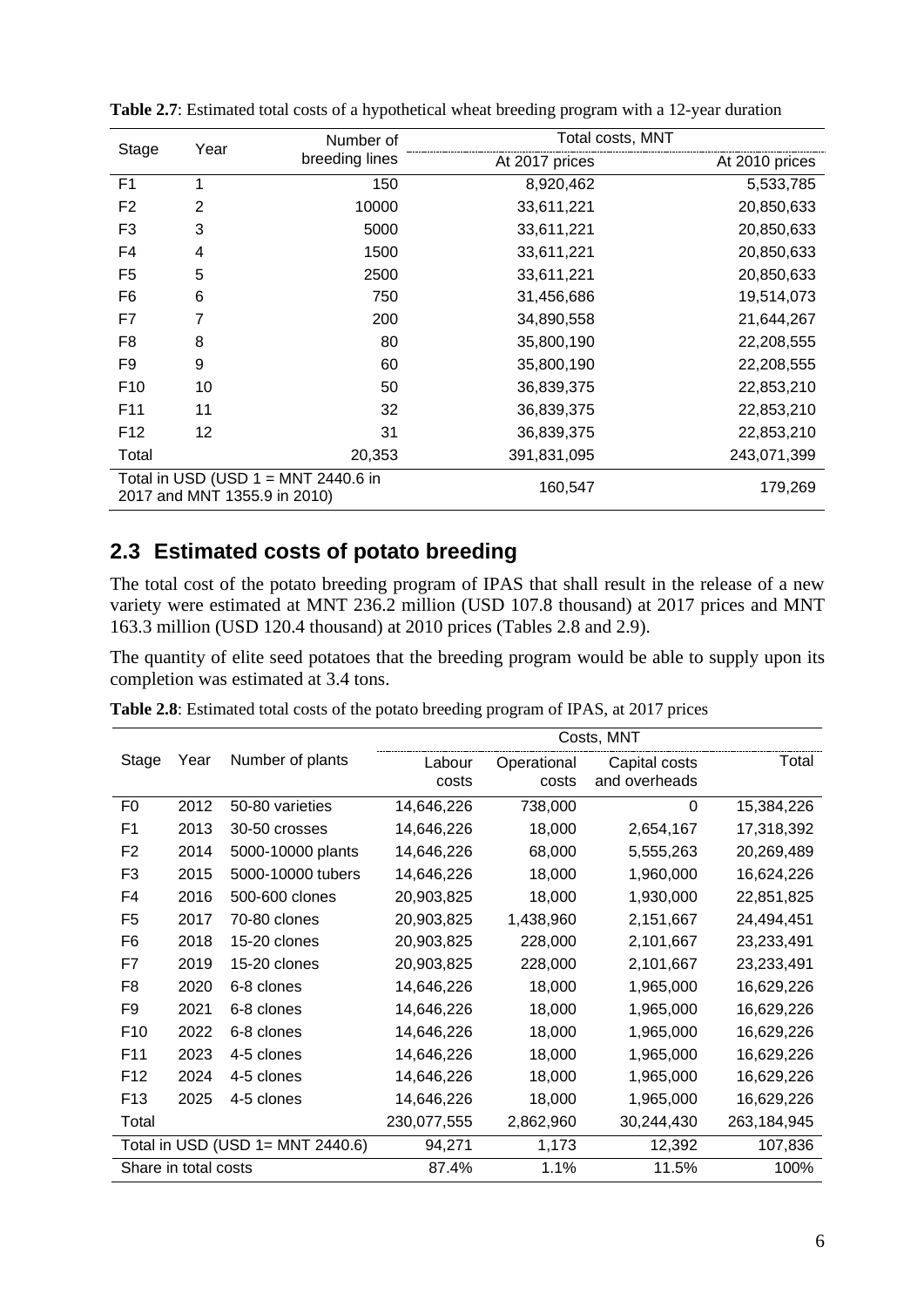|                                      |      |                   | Costs, MNT   |                      |                                |             |
|--------------------------------------|------|-------------------|--------------|----------------------|--------------------------------|-------------|
| Stage                                | Year | Number of plants  | Labour costs | Operational<br>costs | Capital costs<br>and overheads | Total       |
| F <sub>0</sub>                       | 2012 | 50-80 varieties   | 9,085,748    | 457,816              | 0                              | 9,543,564   |
| F <sub>1</sub>                       | 2013 | 30-50 crosses     | 9,085,748    | 11,166               | 1,646,505                      | 10,743,420  |
| F <sub>2</sub>                       | 2014 | 5000-10000 plants | 9,085,748    | 42,184               | 3,446,193                      | 12,574,125  |
| F <sub>3</sub>                       | 2015 | 5000-10000 tubers | 9,085,748    | 11,166               | 1,215,881                      | 10,312,795  |
| F4                                   | 2016 | 500-600 clones    | 12,967,633   | 11,166               | 1,197,270                      | 14,176,070  |
| F <sub>5</sub>                       | 2017 | 70-80 clones      | 12,967,633   | 892,655              | 1,334,781                      | 15,195,069  |
| F <sub>6</sub>                       | 2018 | 15-20 clones      | 12,967,633   | 141,439              | 1,303,763                      | 14,412,836  |
| F7                                   | 2019 | 15-20 clones      | 12,967,633   | 141,439              | 1,303,763                      | 14,412,836  |
| F <sub>8</sub>                       | 2020 | 6-8 clones        | 9,085,748    | 11,166               | 1,218,983                      | 10,315,897  |
| F9                                   | 2021 | 6-8 clones        | 9,085,748    | 11,166               | 1,218,983                      | 10,315,897  |
| F <sub>10</sub>                      | 2022 | 6-8 clones        | 9,085,748    | 11,166               | 1,218,983                      | 10,315,897  |
| F <sub>11</sub>                      | 2023 | 4-5 clones        | 9,085,748    | 11,166               | 1,218,983                      | 10,315,897  |
| F <sub>12</sub>                      | 2024 | 4-5 clones        | 9,085,748    | 11,166               | 1,218,983                      | 10,315,897  |
| F <sub>13</sub>                      | 2025 | 4-5 clones        | 9,085,748    | 11,166               | 1,218,983                      | 10,315,897  |
| Total                                |      |                   | 142,728,012  | 1,776,030            | 18,762,053                     | 163,266,095 |
| Total in USD (USD $1 = MNT 1355.9$ ) |      | 105264            | 1310         | 13837                | 120412                         |             |
| Share in total costs                 |      | 87.4%             | 1.1%         | 11.5%                | 100%                           |             |

<span id="page-12-0"></span>

|  | Table 2.9: Estimated total costs of the potato breeding program of IPAS, at 2010 prices |  |
|--|-----------------------------------------------------------------------------------------|--|
|--|-----------------------------------------------------------------------------------------|--|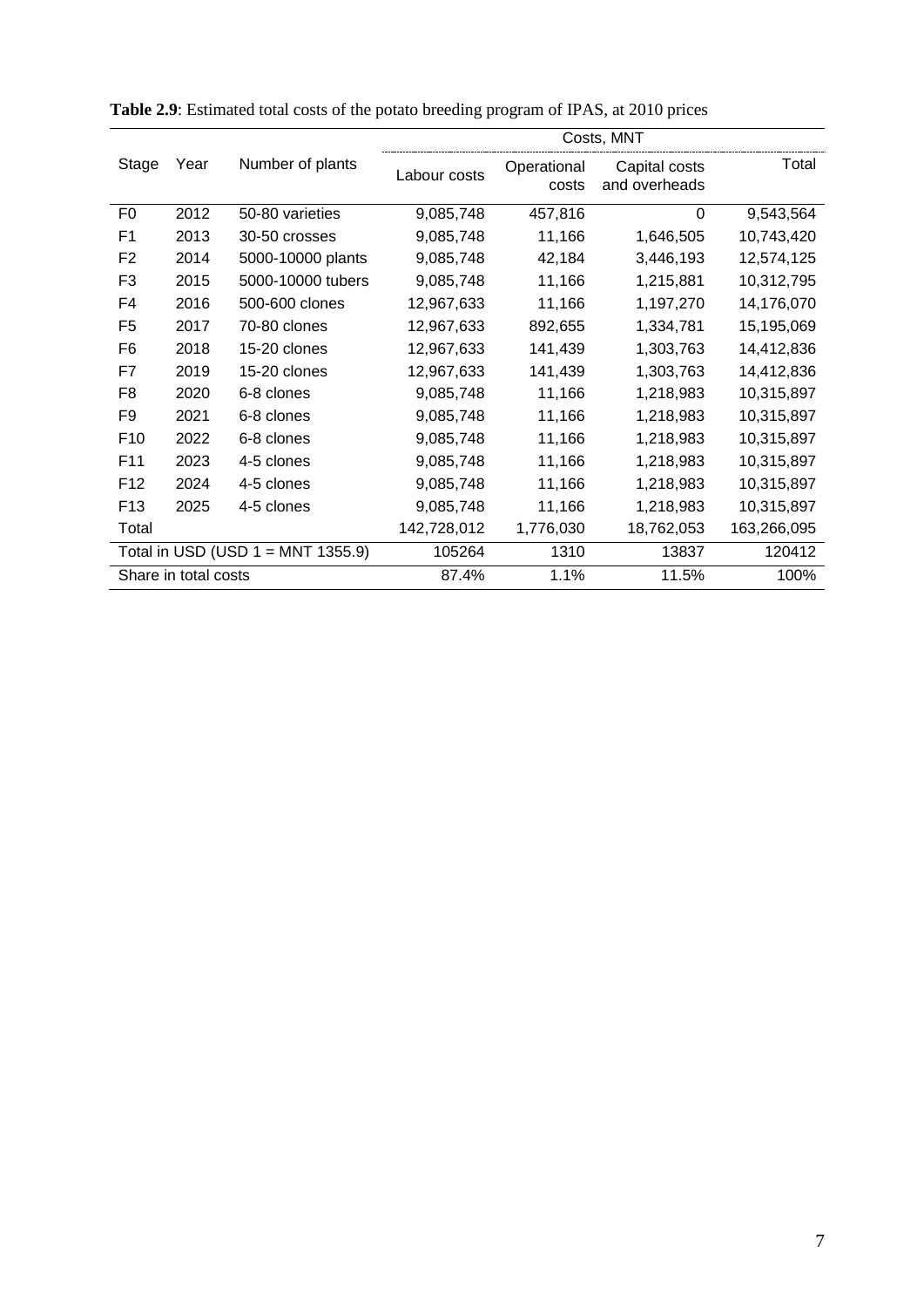## <span id="page-13-0"></span>**3. PROFITABILITY AND IMPACT ASSESSMENT OF PUBLIC INVESTMENTS IN REGIONAL SEED MULTIPLICATION CENTRES**

### <span id="page-13-1"></span>**3.1 Material and methods**

#### <span id="page-13-2"></span>*3.1.1 Purpose and design of the assessment*

This assessment examines the profitability and impacts of public investments in hypothetical Seed Multiplication Centres (SMCs) in the Central, Western and Eastern regions. The underlying assumption is that the SMCs shall be able to generate sufficient incomes through seed multiplication as to sustain their operation without any further support from the government.

The investment appraisal is based on the Cost-Benefit Analysis (CBA) method and the impact assessment uses the Policy Analysis Matrix (PAM) framework.

#### <span id="page-13-3"></span>*3.1.2 Basic assumptions*

Locations of the SMCs: The SMCs will be instructed and supervised by the IPAS in Darkhan-Uul aimag and its regional branches in Uws and Dornod aimags. Accordingly, the locations of the SMCs are:

- Central region: Darkhan-Uul aimag, Khongor soum;
- Western region: Uws aimag, Baruunturuun soum; and
- Eastern region: Dornod aimag, Sumber soum.

**Scope of operation:** Given the strategic importance of wheat, the SMCs shall be specialised on multiplication of elite and certified seeds of wheat. Each SMC has a total cultivation area of 1000 hectares and uses the typical wheat-fallow rotation: 500 ha will be sown each year and the remaining 500 ha will lay fallow. Per-hectare yields will vary, depending on weather conditions, between 1 and 1.89 tons. Accordingly, the total harvest will be between 600 to 935 tons. At a cleaning rate of 80%, the SMCs together will produce 1320 to 2168 tons of elite and certified wheat seed per year, in addition to 330 to 542 tons of grain sold as bread wheat (cf. sections 4.3 to 4.5).

**Staffing and salary fund:** Each SMC will be staffed with 7 employees in total and the salary fund will be MNT 60.6 million per year (Table 3.1).

| Nº | <b>Position</b>            | Monthly salary, MNT | Annual salary, MNT |
|----|----------------------------|---------------------|--------------------|
|    | Director                   | 900                 | 10,800             |
| 2  | Accountant & Sales manager | 800                 | 9,600              |
| 3  | Threshing floor manager    | 750                 | 9,000              |
| 4  | Seed agronomist            | 750                 | 9,000              |
| 5  | Seed centre engineer       | 750                 | 9,000              |
| 6  | Mechanic                   | 600                 | 7,200              |
|    | Guard                      | 500                 | 6,000              |
|    | Total                      | 5050                | 60,600             |

<span id="page-13-4"></span>**Table 3.1**: Staff positions and salary fund of each Seed Multiplication Centre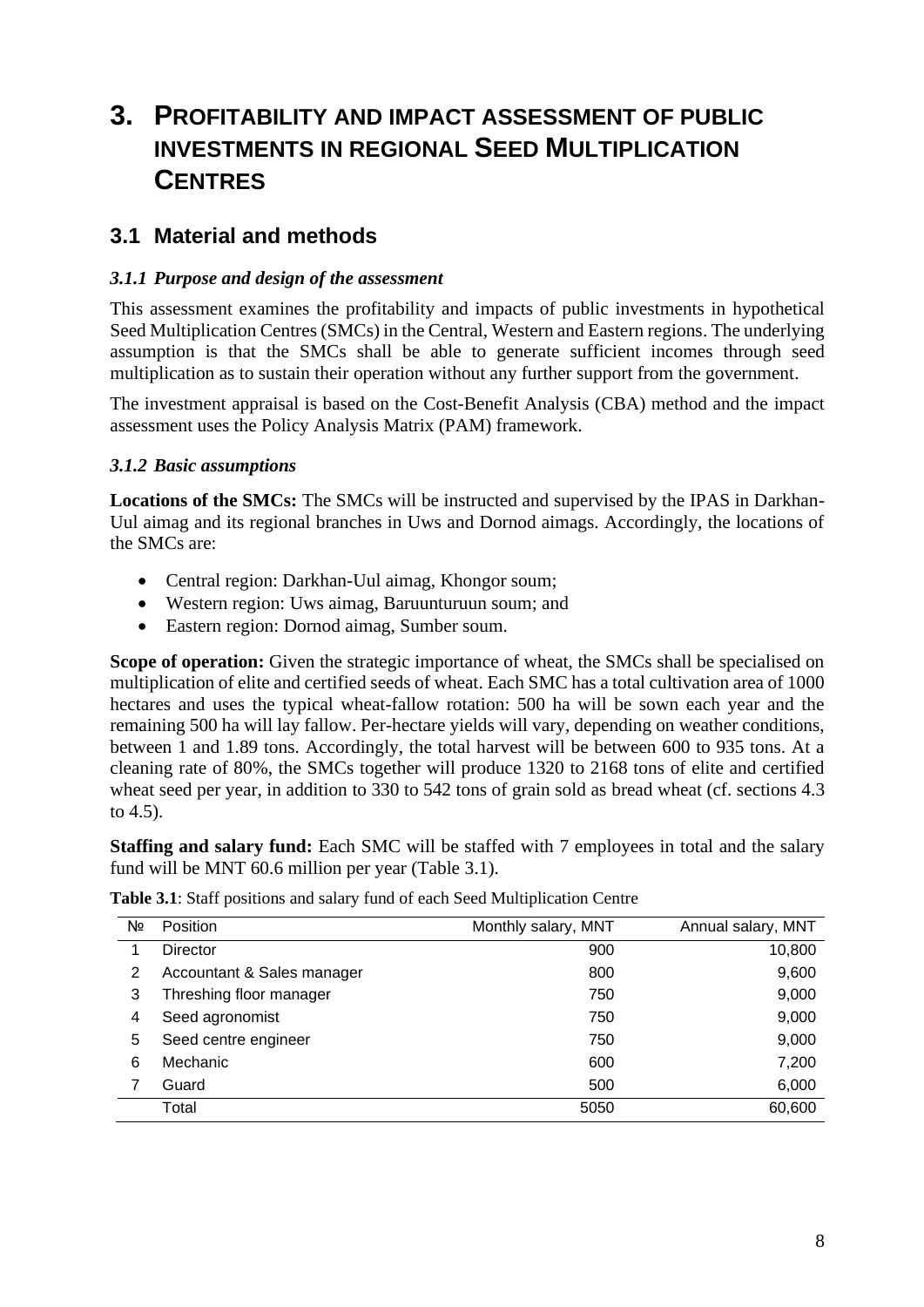#### <span id="page-14-0"></span>*3.1.3 Cost-Benefit Analysis*

The CBA assesses the profitability of a project by comparing costs and benefits over a specific period. The CBA is a financial analysis from an entrepreneur's perspective, but it is also an economic analysis from a societal perspective since it reveals the costs and benefits of a project to the society as a whole, regardless of who pays and who gains. While a financial analysis performed through the CBA method is concerned with real costs and benefits at market prices an economic analysis using the CBA method incorporates direct and indirect effects of a project at the community, region or country level, in addition to comparing costs and benefits using economic prices that are converted from the market price by excluding tax, profit, subsidy, etc. to measure the legitimacy of using national resources to certain projects.

In this analysis, we performed both financial and economic analysis over a period of 10 years for assessing the profitability of the hypothetical SMCs. Profitability is measured using two indicators: Net Present Value (NPV) and Internal Rate of Return (IRR). A project is considered acceptable if the NPV equals zero or is positive and the IRR is equal or higher than the discount rate determined in the CBA.

Production costs of the SMCs were estimated using standardised technological cards<sup>3</sup> based on 2017 prices and the assumptions in section 3.1.2. Economic values were determined using the specific and standard conversion factors defined in the GDP National Accounts of 2016 and 2017.

### <span id="page-14-1"></span>*3.1.4 Policy Analysis Matrix*

The policy analysis matrix (PAM) provides a framework for assessing the impacts of government intervention in certain production systems. The PAM can be described as a product of two accounting identities: one defining profit as the difference between revenues and costs and the other measuring the effects of divergence (distorting policies and market failures) as the difference between observed parameters and parameters that would exist if the divergences were removed.

The two distinct characteristics of PAM are the classification or disaggregation of the costs of inputs into their tradable and non-tradable components and the valuation of revenues, costs and benefits using both market (private) and efficiency (social, shadow or economic) prices. Private profit measures the private profitability faced by the producer for the production of a certain product. Social profit is a measure of social profitability (Table 3.2).

| Category    | Revenues                        | Tradable                                  |                                            | Non-tradeable inputs                        |                                           |  |
|-------------|---------------------------------|-------------------------------------------|--------------------------------------------|---------------------------------------------|-------------------------------------------|--|
|             |                                 | Inputs                                    | Labour                                     | Capital                                     |                                           |  |
| Private     | Α                               | B                                         | С                                          | С                                           | D (private profit)<br>$=A-B-C$            |  |
| Social      | Е                               | F                                         | G                                          | G                                           | H (social profit)<br>$=E-F-G$             |  |
| Divergences | output)<br>transfer)<br>$=$ A-E | (tradable input<br>transfer)<br>$= B - F$ | (non-tradable<br>input transfer)<br>$=C-G$ | (non-tradable)<br>input transfer)<br>$=C-G$ | L (net transfer)<br>$= D - H = I - J - K$ |  |

<span id="page-14-2"></span>

| <b>Table 3.2:</b> Structure of the Policy Analysis Matrix (PAM) |  |  |  |
|-----------------------------------------------------------------|--|--|--|
|                                                                 |  |  |  |

Source: Monke & Pearson (1989).

<sup>&</sup>lt;sup>3</sup> A 'technological card' is a sheet for cost calculation in crop production, specifying inputs and related costs for each process required for growing and harvesting a certain crop on a specified size of arable land. An example is provided in Appendix 1.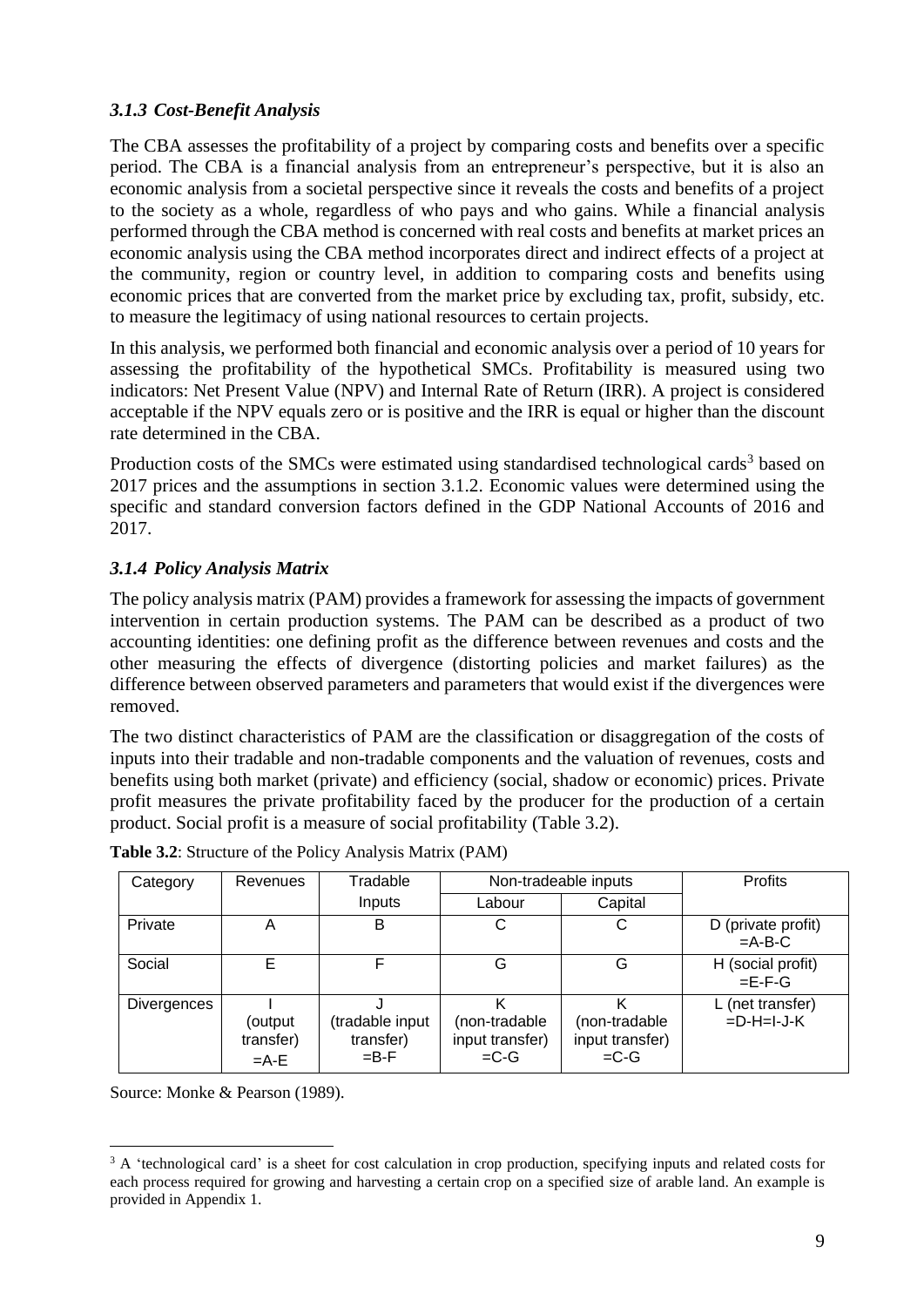The measures shown in Table 3.2 are absolute figures that provide information on the extent of profitability and distortions faced by production systems. To be used in comparative assessments these figures are turned into a set of relative indicators. The indicators are broadly categorised into:

- Profitability and value-added indicators using market prices (such as Private Cost Ratio and Private Value-Added Ratio, which inform about the impacts of policy interventions under investigation on private agents;
- Profitability and value-added indicators at reference prices (such as Domestic Resource Cost Ratio and Social Value-Added Ratio), which use economic prices to assess profitability and value-added intensity of interventions; and
- Protection indicators<sup>4</sup> (such as Nominal Protection Coefficient on Outputs, Nominal Protection Coefficient on tradable inputs and Effective Protection Coefficient).

The indicators used in assessment of the impacts of public investments in regional SMCs are described in Table 3.3.

| Indicator                                                  | Formula           | Interpretation                                                                                                                                                                                                                                                    |  |  |
|------------------------------------------------------------|-------------------|-------------------------------------------------------------------------------------------------------------------------------------------------------------------------------------------------------------------------------------------------------------------|--|--|
| <b>Private Cost</b>                                        |                   | If PCR=1, the activity breaks even $(D=0)$ ;                                                                                                                                                                                                                      |  |  |
| Ratio (PCR)                                                | $PCR = C/(A-B)$   | If PCR>1, the activity generates losses $(D<0)$ ;                                                                                                                                                                                                                 |  |  |
|                                                            |                   | If $0 < PCR < 1$ , the activity generates profit $(D>0)$ .                                                                                                                                                                                                        |  |  |
|                                                            |                   | If DRC=0, the opportunity cost of factors is zero                                                                                                                                                                                                                 |  |  |
| Domestic<br>Resource Cost<br>Ratio (DRC)                   | $DCR = G/(E-F)$   | If 0 <drc<1, absorbed="" added="" is="" of="" part="" the="" to<br="" value="">remunerate factors at their opportunity cost and the<br/>remainder generates profit;</drc<1,>                                                                                      |  |  |
|                                                            |                   | If DRC=1, the activity breaks even;                                                                                                                                                                                                                               |  |  |
|                                                            |                   | If DRC>1, the activity generates losses                                                                                                                                                                                                                           |  |  |
| Nominal<br>Protection<br>Coefficient on<br>Outputs (NPCO)  | $NPCO=AYE$        | If NPCO>1, producers are benefitting the protection, having<br>higher revenues at market prices than the revenues<br>accruing to the society;<br>If NPCO<1, producers are negatively affected by the<br>prevailing policy and market setting as they produce more |  |  |
|                                                            |                   | revenue accruing to the society than what they receive.                                                                                                                                                                                                           |  |  |
| Nominal<br>Protection<br>Coefficient on<br>tradable inputs | $NPCI=B/F$        | If NPCI>1, private agents pay higher prices than the<br>opportunity costs to the society to get the inputs, thus<br>implicitly transferring wealth to the society through the<br>consumption of such inputs;                                                      |  |  |
| (NPCI)                                                     |                   | If NPCI<1, producers pay less than the cost accruing to the<br>society to use the inputs in the production process.                                                                                                                                               |  |  |
| Effective<br>Protection                                    | $EPC=(A-B)/(E-F)$ | If EPC>1, private agents enjoy a higher value added than<br>the society, thus benefitting from a net transfer from the<br>society to engage in such activity;                                                                                                     |  |  |
| Coefficient<br>(EPC)                                       |                   | If EPC<1, private agents enjoy a lower value added than<br>the society, thus transferring in various forms portions of<br>the value added they generate to the society.                                                                                           |  |  |

<span id="page-15-0"></span>**Table 3.3**: Indicators used in the PAM analysis

<sup>4</sup> Market imperfections and policy failures materialize in the form of incentives or disincentives to private agents which alter their revenues, costs and related margins with respect to what would happen under optimum conditions. Increases in revenues and/or reduction of costs constitute implicit transfers from the society to private agents which protect them from competitors, who do not benefit from the same transfers, on the output or input and factor markets. On the other hand, decreases of revenues and/or increases of costs constitute implicit outlays from private agents to the society, which act as a negative protection and weaken the position of private agents with respect to competitors who do not bear this burden.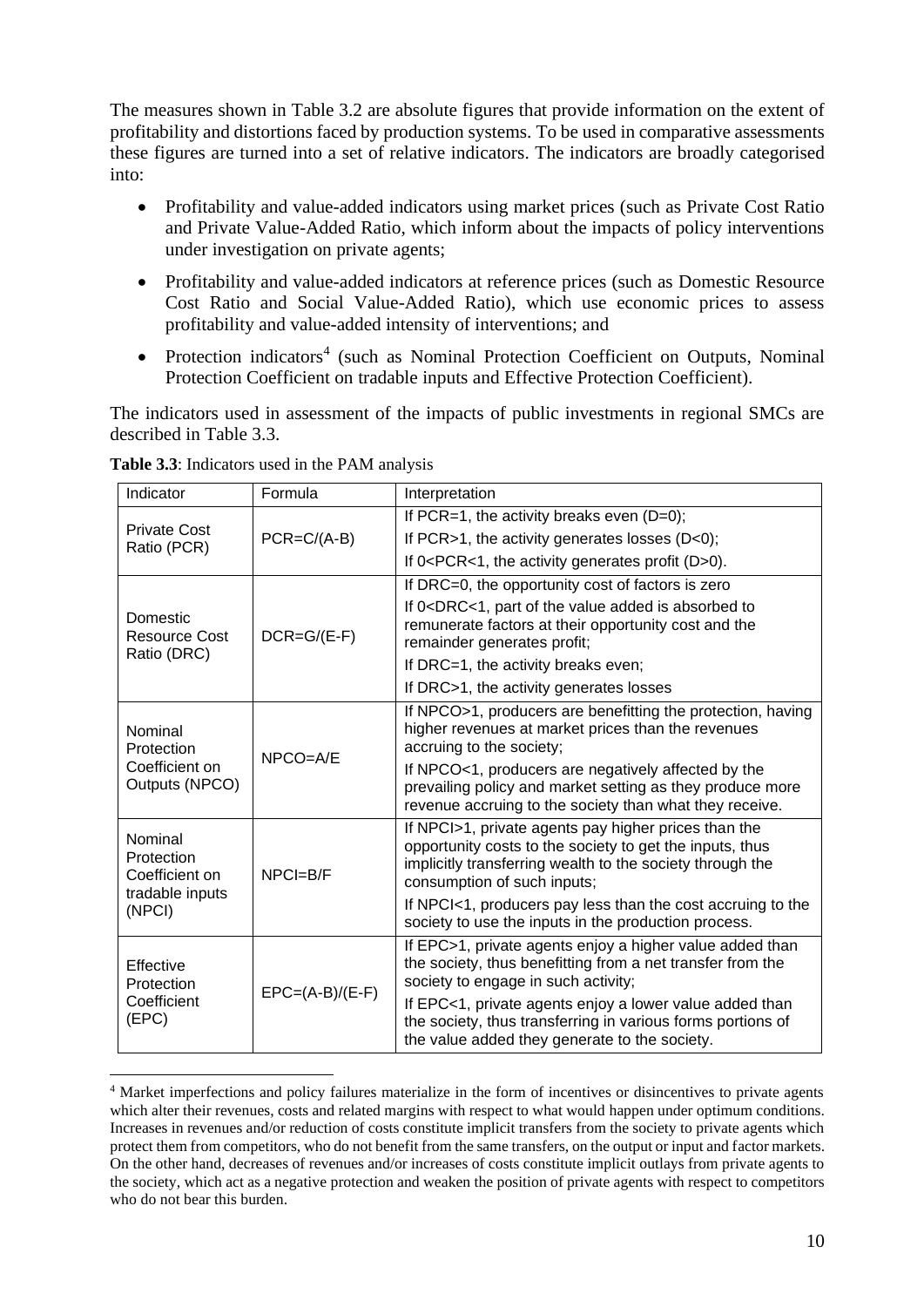### <span id="page-16-0"></span>**3.2 Investment requirements**

Each SMC requires a total investment of MNT 768.1 million, with facilities and equipment accounting for 22% and 78% of the total requirement, respectively (Table 3.4).

| Items                      | Model name/Capacity           | No. of<br>pieces | Unit<br>price | Total<br>price | Depreciation |
|----------------------------|-------------------------------|------------------|---------------|----------------|--------------|
| Grain bin                  | 100 ton                       | 1                | 40.0          | 40.0           | 1.60         |
| Paved area                 | 20x50m concrete               | 1                | 15.0          | 15.0           | 0.19         |
| Office                     | 6x10m sandwich building       | 1                | 30.0          | 30.0           | 1.58         |
| Office supplies            | Computer, Lab equipment       | 1                | 20.0          | 20.0           | 1.60         |
| Seed lab equipment         | Miscellaneous items           |                  |               | 55.0           | 4.40         |
| Fence                      |                               | $\mathbf 1$      | 11.0          | 11.0           | 0.58         |
| <b>Facilities subtotal</b> |                               |                  |               | 171.0          | 9.95         |
| Tractor                    | MTZ-1221.2 or John Deere-1024 | 1                | 100.0         | 100.0          | 8            |
| Combine                    | Sampo 2025                    | 1                | 180.0         | 180.0          | 14.4         |
| <b>Tank trailer</b>        | 500 l                         | 1                | 6.6           | 6.6            | 0.5          |
| Trolley                    | <b>TL 1000</b>                | 1                | 2.1           | 2.1            | 0.2          |
| Plough                     | <b>PLN-4-35</b>               | 1                | 8.8           | 8.8            | 1.0          |
| Grain loader               | ZPS-100                       | 1                | 8.6           | 8.6            | 0.7          |
| Cultivator                 | Lider-4                       | 1                | 15.0          | 15.0           | 1.7          |
| Sprayer                    | Eurolux 800 TM                | 1                | 40.0          | 40.0           | 3.2          |
| Seeder                     | Omichka                       | 1                | 38.0          | 38.0           | 3.0          |
| Grain grader               | $CM-4$                        | 1                | 27.6          | 27.6           | 2.2          |
| Seed cleaner               | OBC <sub>25</sub>             | 1                | 34.5          | 34.5           | 2.8          |
| Disc harrow                | 5.4m wide                     | 1                | 10.9          | 10.9           | 1.2          |
| Harvester roll             | ZhVK-6                        | 1                | 6.5           | 6.5            | 0.5          |
| Combine                    | SK-5ME-1 Niva Effect          | 1                | 105.5         | 105.5          | 8.4          |
| Lorry                      | Kia                           | 1                | 13.0          | 13.0           | 1.0          |
| Equipment subtotal         |                               |                  |               | 597.1          | 48.9         |
| Total                      |                               |                  |               | 768.1          | 58.9         |

<span id="page-16-3"></span>**Table 3.4**: Investment requirement of the Seed Multiplication Centre

### <span id="page-16-1"></span>**3.3 Cost-Benefit Analysis**

#### <span id="page-16-2"></span>*3.3.1 Seed Multiplication Centre in the Central region*

#### **Summary of revenues and costs**

Based on the assumptions in section 4.1.3 and cost calculations based on technological cards (cf. Appendix 1), the revenues and costs of wheat seed production were estimated at three (medium, low, minimum) risk levels, which primarily relate to weather conditions. Depending on the risk level, the net revenue of the SMC ranges between MNT 442.3 million and MNT 703.5 million, the total costs between MNT 385 million and MNT 390.4 million, and the net profit between MNT 57.4 million and MNT 313.1 million, respectively (Table 3.5).

<span id="page-16-4"></span>**Table 3.5**: Revenue and production costs of a hypothetical Seed Multiplication Centre in the Central region at different levels of production risks

| Items                             | Medium-risk<br>scenario | Low-risk scenario | Minimum-risk<br>scenario |
|-----------------------------------|-------------------------|-------------------|--------------------------|
| Sown area, ha                     | 500                     | 500               | 500                      |
| Yield before cleaning, ton per ha | 1.2                     | 1.54              | 1.87                     |
| Total harvest, ton                | 600                     | 770               | 935                      |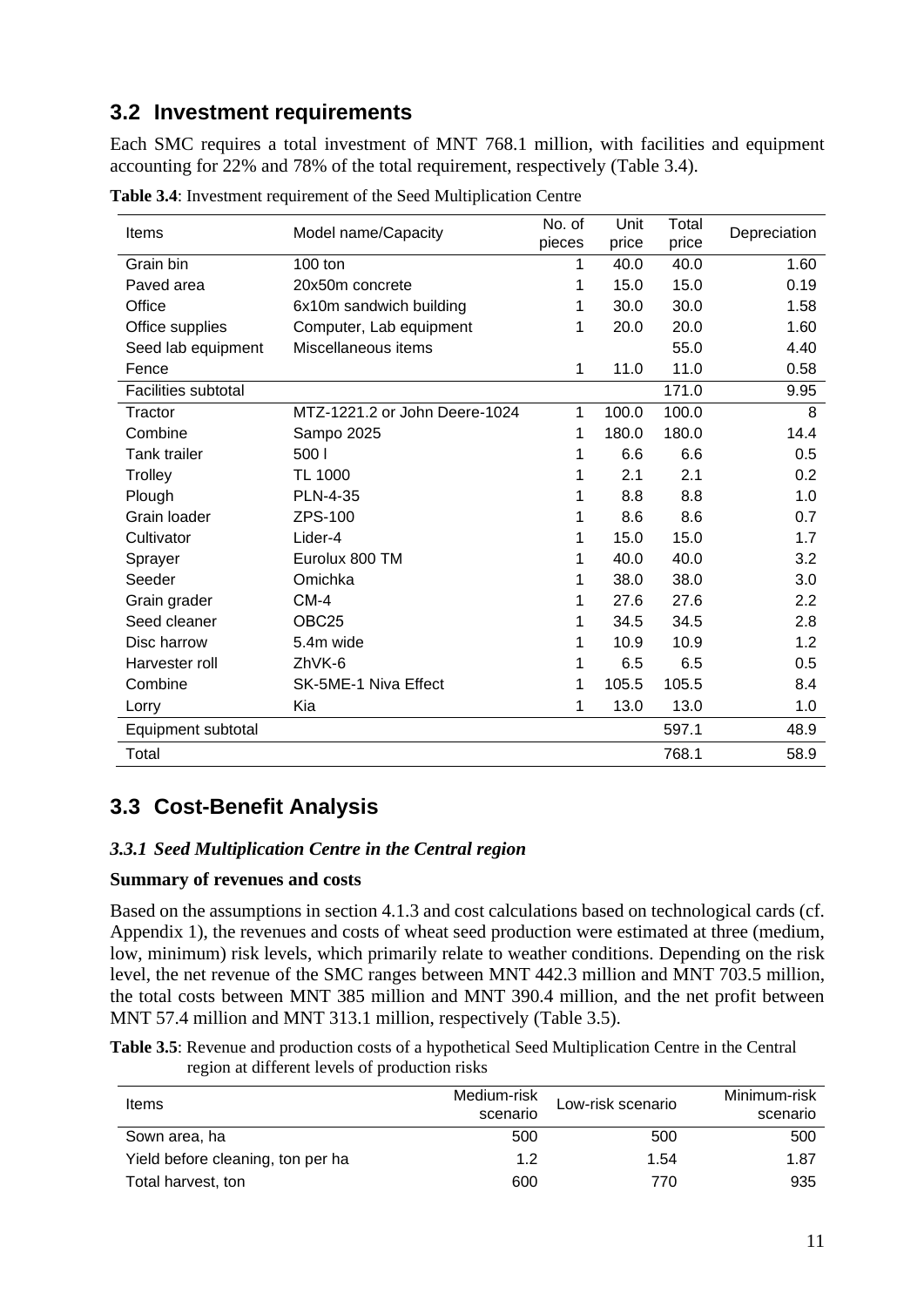| Cleaning rate                          | 80%     | 80%     | 80%     |
|----------------------------------------|---------|---------|---------|
| Amount of wheat seed sold, ton         | 480     | 616     | 748     |
| Amount of bread wheat sold, ton        | 120     | 154     | 187     |
| Price of wheat seed, MNT 1000 per ton  | 830     | 850     | 850     |
| Price of bread wheat, MNT 1000 per ton | 560     | 560     | 560     |
| Sales revenue, MNT                     | 465,600 | 609,840 | 740,520 |
| Income tax, MNT                        | 23,280  | 30,492  | 37,026  |
| Net revenue, MNT                       | 442,320 | 579,348 | 703,494 |
| Operational costs, MNT                 |         |         |         |
| Salary                                 | 5,521   | 6,055   | 6,573   |
| Social insurance, 12%                  | 663     | 727     | 789     |
| Fuel & lubricants                      | 48,649  | 49,014  | 49,368  |
| Seed & fertilizer                      | 161,000 | 161,000 | 161,000 |
| Electricity                            | 4301    | 553     | 672     |
| Transport                              | 4,295   | 4,684   | 5,062   |
| Food                                   | 6,930   | 7,277   | 7,640   |
| Repairs & maintenance                  | 41,869  | 42,679  | 43,465  |
| <b>Occupational Safety</b>             | 1,675   | 1,675   | 1,675   |
| Package                                | 6,000   | 7,700   | 9,350   |
| Depreciation                           | 37,105  | 37,674  | 38,226  |
| <b>Others</b>                          | 2,868   | 2,008   | 1,147   |
| Land payment                           | 1,500   | 1,500   | 1,500   |
| Subtotal operating costs, MNT          | 318,505 | 322,544 | 326,466 |
| Management costs, MNT                  |         |         |         |
| Salary                                 | 55,079  | 54,545  | 54,027  |
| Social insurance, 12%                  | 6,610   | 6,545   | 6,483   |
| Fuel                                   | 2,419   | 2,228   | 2,212   |
| Seed certification service             | 768     | 768     | 768     |
| <b>Others</b>                          | 1,579   | 1,106   | 474     |
| Subtotal management costs              | 66,454  | 65,192  | 63,964  |
| Total costs, MNT                       | 384,959 | 387,735 | 390,430 |
| Net profit, MNT                        | 57,361  | 191,613 | 313,064 |

#### **Financial analysis**

The financial analysis reveals that the SMC will be profitable, hence able to sustain its operation without any support. The initial investment will be paid back within 9 years. The NPV is MNT 178.9 million and the IRR is 15.9% at a discount rate of 12% for a 10-year horizon (Table 3.6).

#### **Economic analysis**

The economic analysis indicates even higher profitability of the SMC. At an NPV of MNT 629.9 million and an IRR of 28.1%, the investment can be recovered within 6 years (Table 3.7).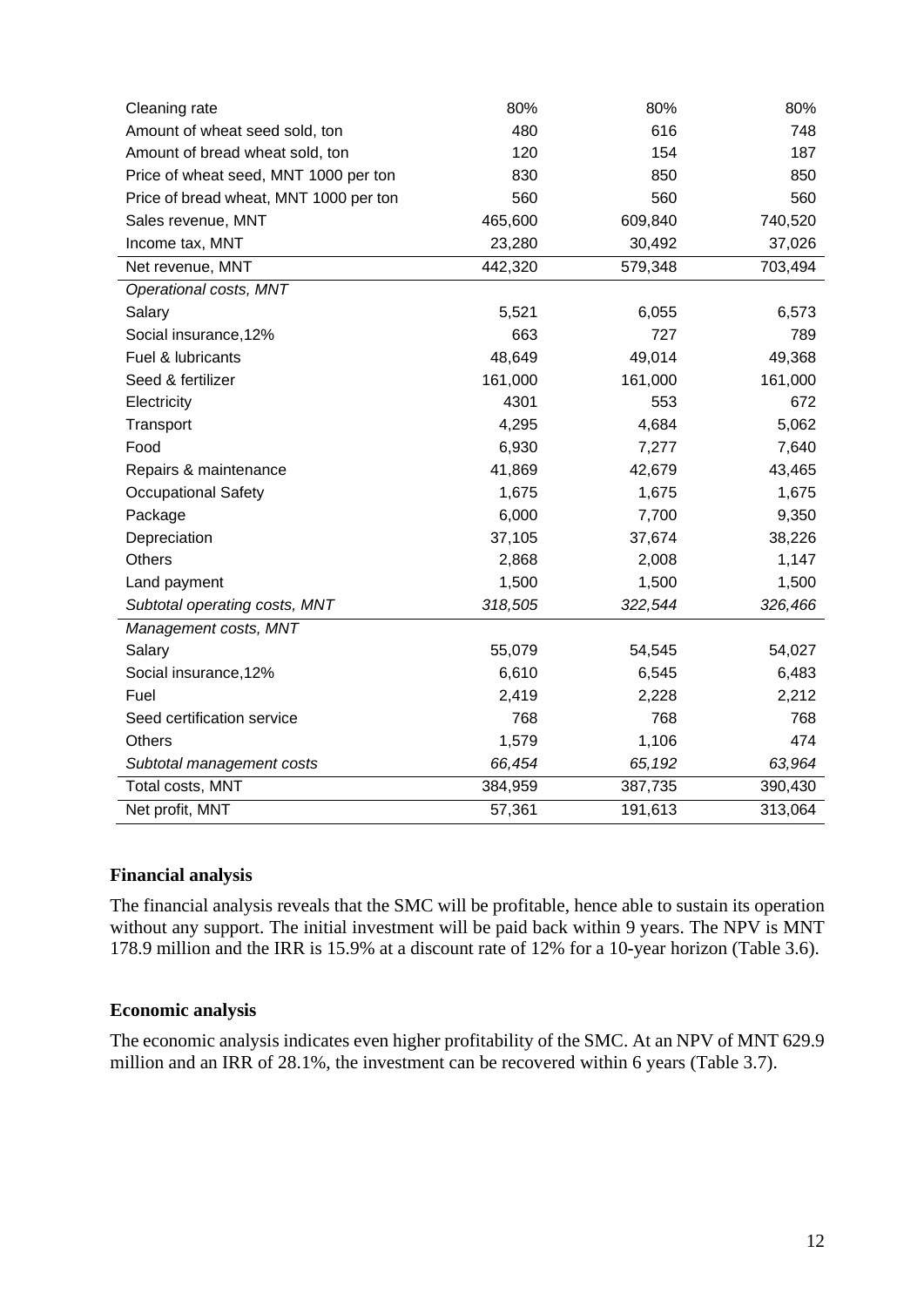|                                  | Investme  | $\mathbf{1}$               | $\overline{2}$               | 3        | 4        | 5        | 6        | 7        | 8                 | 9                 | 10       |
|----------------------------------|-----------|----------------------------|------------------------------|----------|----------|----------|----------|----------|-------------------|-------------------|----------|
|                                  |           |                            |                              |          |          |          |          |          |                   |                   |          |
| Seede price                      |           | 830                        | 830                          | 830      | 850      | 850      | 850      | 850      | 850               | 850               | 850      |
| Wheat price                      |           | 560                        | 560                          | 560      | 560      | 560      | 560      | 560      | 560               | 560               | 560      |
| <b>Total harvest</b>             |           | 600                        | 600                          | 600      | 770      | 770      | 770      | 935      | 935               | 935               | 935      |
| Sale amount, I ton               |           | 480                        | 480                          | 480      | 616      | 616      | 616      | 748      | 748               | 748               | 748      |
| Revenue                          |           | 465600                     | 465600                       | 465600   | 609840   | 609840   | 609840   | 740520   | 740520            | 740520            | 740520   |
| Revenue tax                      |           | 23280                      | 23280                        | 23280    | 30492    | 30492    | 30492    | 37026    | 37026             | 37026             | 37026    |
| Revenue after tax                |           | 442320                     | 442320                       | 442320   | 579348   | 579348   | 579348   | 703494   | 703494            | 703494            | 703494   |
| Operational cost                 |           |                            |                              |          |          |          |          |          |                   |                   |          |
| Salary                           |           | 5521.0                     | 5521.0                       | 5521.0   | 6054.8   | 6054.8   | 6054.8   | 6572.9   | 6572.9            | 6572.9            | 6572.9   |
| Social insurance premiume        |           | 662.5                      | 662.5                        | 662.5    | 726.6    | 726.6    | 726.6    | 788.8    | 788.8             | 788.8             | 788.8    |
| <b>Fuel and labricants</b>       |           | 48648.9                    | 48648.9                      | 48648.9  | 49013.6  | 49013.6  | 49013.6  | 49367.5  | 49367.5           | 49367.5           | 49367.5  |
| Seed and chemicals               |           | 161000.0                   | 161000.0                     | 161000.0 | 161000.0 | 161000.0 | 161000.0 | 161000.0 | 161000.0          | 161000.0          | 161000.0 |
| Electricity                      |           | 430.9                      | 430.9                        | 430.9    | 553.0    | 553.0    | 553.0    | 671.5    | 671.5             | 671.5             | 671.5    |
| Transport                        |           | 4295.0                     | 4295.0                       | 4295.0   | 4684.0   | 4684.0   | 4684.0   | 5061.5   | 5061.5            | 5061.5            | 5061.5   |
| Food                             |           | 6930.0                     | 6930.0                       | 6930.0   | 7276.5   | 7276.5   | 7276.5   | 7640.3   | 7640.3            | 7640.3            | 7640.3   |
| Repairs and maintanence          |           | 41868.6                    | 41868.6                      | 41868.6  | 42678.8  | 42678.8  | 42678.8  | 43465.1  | 43465.1           | 43465.1           | 43465.1  |
| Occupational safety              |           | 1674.8                     | 1674.8                       | 1674.8   | 1674.8   | 1674.8   | 1674.8   | 1674.8   | 1674.8            | 1674.8            | 1674.8   |
| Packages                         |           | 6000.0                     | 6000.0                       | 6000.0   | 7700.0   | 7700.0   | 7700.0   | 9350.0   | 9350.0            | 9350.0            | 9350.0   |
| Depreciation                     |           | 37105.2                    | 37105.2                      | 37105.2  | 37674.1  | 37674.1  | 37674.1  | 38226.2  | 38226.2           | 38226.2           | 38226.2  |
| Other costs                      |           | 2868.0                     | 2868.0                       | 2868.0   | 2007.6   | 2007.6   | 2007.6   | 1147.2   | 1147.2            | 1147.2            | 1147.2   |
| Land payment                     |           | 1500                       | 1500                         | 1500     | 1500     | 1500     | 1500     | 1500     | 1500              | 1500              | 1500     |
| <b>Total operational cost</b>    |           | 318504.8                   | 318504.8                     | 318504.8 | 322543.6 | 322543.6 | 322543.6 | 326465.9 | 326465.9          | 326465.9          | 326465.9 |
| Management cost                  |           |                            |                              |          |          |          |          |          |                   |                   |          |
| Salary                           |           | 55079.0                    | 55079.0                      | 55079.0  | 54545.2  | 54545.2  | 54545.2  | 54027.1  | 54172.0           | 54172.0           | 54172.0  |
| Social insurance premiume        |           | 6609.5                     | 6609.5                       | 6609.5   | 6545.4   | 6545.4   | 6545.4   | 6483.2   | 6500.6            | 6500.6            | 6500.6   |
| <b>Fuel and labricants</b>       |           | 2418.9                     | 2418.9                       | 2418.9   | 2227.8   | 2227.8   | 2227.8   | 2212.0   | 2212.0            | 2212.0            | 2212.0   |
| Seed sertification service       |           | 767.7                      | 767.7                        | 767.7    | 767.7    | 767.7    | 767.7    | 767.7    | 767.7             | 767.7             | 767.7    |
| Other costs                      |           | 1579.3                     | 1579.3                       | 1579.3   | 1105.5   | 1105.5   | 1105.5   | 473.8    | 473.8             | 473.8             | 473.8    |
| Total management cost            |           | 66454.4                    | 66454.4                      | 66454.4  | 65191.6  | 65191.6  | 65191.6  | 63963.8  | 64126.1           | 64126.1           | 64126.1  |
| <b>Total cost</b>                |           | 384959.2                   | 384959.2                     | 384959.2 | 387735.3 | 387735.3 | 387735.3 | 390429.7 | 390592.0          | 390592.0          | 390592.0 |
| Investment                       |           |                            |                              |          |          |          |          |          |                   |                   |          |
| Building and constraction        | 170950.0  | 22%                        |                              |          |          |          |          |          |                   |                   |          |
| Mashinery and equipment 597100.0 |           | 78%                        |                              |          |          |          |          |          |                   |                   |          |
| <b>Total investment</b>          | 768050    |                            |                              |          |          |          |          |          |                   |                   |          |
| Net income                       | $-768050$ | 57360.8                    | 57360.8                      | 57360.8  | 191612.7 | 191612.7 | 191612.7 |          | 313064.3 312902.0 | 312902.0 312902.0 |          |
| Profitability                    |           | 0.15                       | 0.15                         | 0.15     | 0.49     | 0.49     | 0.49     | 0.80     | 0.80              | 0.80              | 0.80     |
| <b>Discount rate</b>             |           | $0.12$ NPV <sub>10</sub> = | 178869.4 IRR <sub>10</sub> = |          | 15.9%    |          |          |          |                   |                   |          |
|                                  |           |                            | 9                            |          |          |          |          |          |                   |                   |          |

### <span id="page-18-0"></span>**Table 3.6**: Financial analysis of a hypothetical Seed Multiplication Centre in the Central region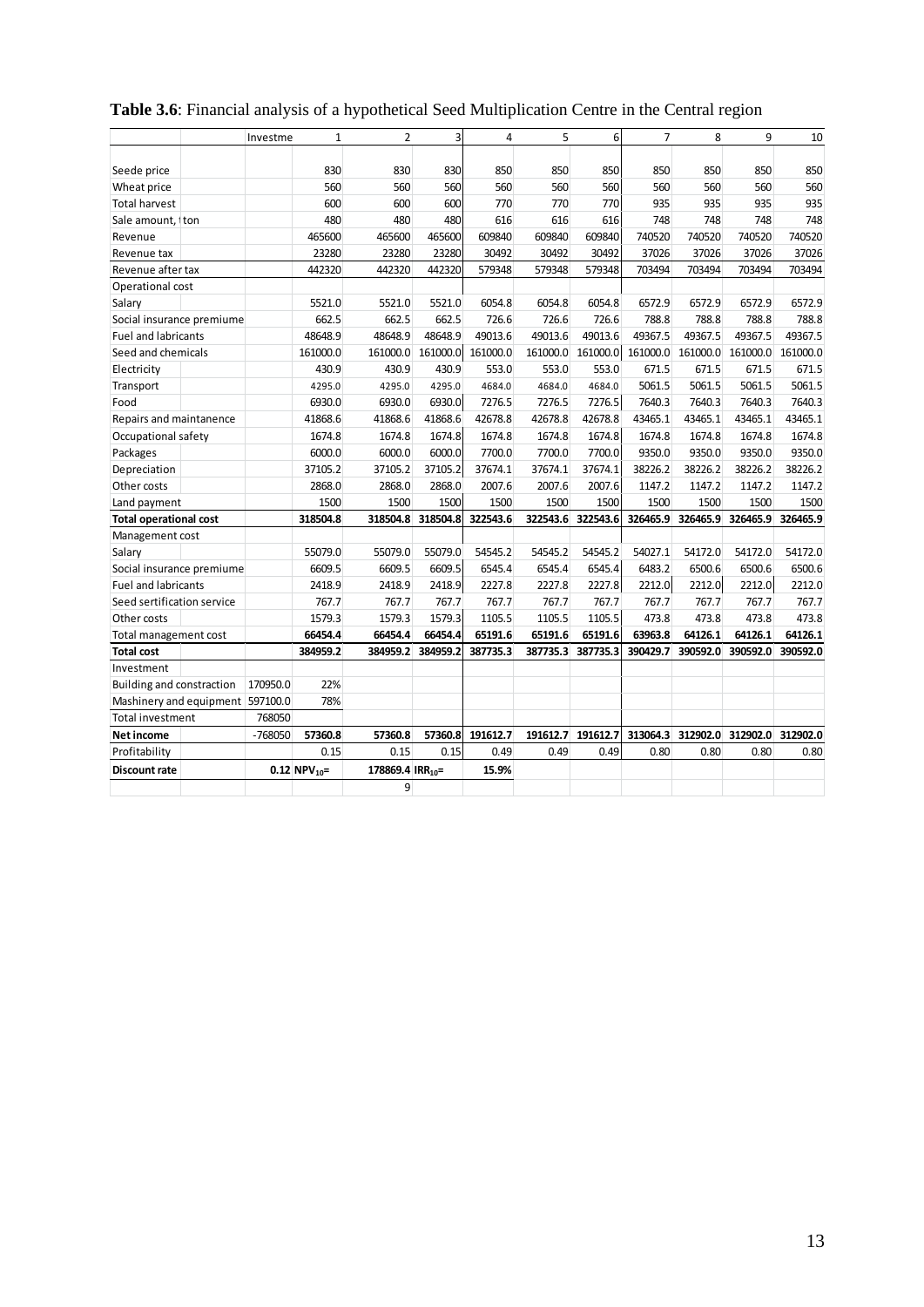|                                  | Conversion   |               |                            |                            |          |          |          |          |                |          |          |                   |
|----------------------------------|--------------|---------------|----------------------------|----------------------------|----------|----------|----------|----------|----------------|----------|----------|-------------------|
|                                  | factors      | Investme      | 1                          | 2                          | 3        | 4        | 5        | 6        | $\overline{7}$ | 8        | 9        | 10                |
| Seede price                      |              |               | 830                        | 830                        | 830      | 850      | 850      | 850      | 850            | 850      | 850      | 850               |
| Wheat price                      |              |               | 560                        | 560                        | 560      | 560      | 560      | 560      | 560            | 560      | 560      | 560               |
| Total harvest,ton                |              |               | 700                        | 700                        | 700      | 825      | 825      | 825      | 850            | 850      | 850      | 850               |
| Sale amount, ton                 |              |               | 560                        | 560                        | 560      | 660      | 660      | 660      | 680            | 680      | 680      | 680               |
| Revenue                          | 0.987        |               | 459547.2                   | 459547.2                   | 459547.2 | 601912.1 | 601912.1 | 601912.1 | 730893.2       | 730893.2 |          | 730893.2 730893.2 |
| Revenue tax                      |              |               |                            |                            |          |          |          |          |                |          |          |                   |
| Revenue after tax                |              |               | 459547.2                   | 459547.2                   | 459547.2 | 601912.1 | 601912.1 | 601912.1 | 730893.2       | 730893.2 | 730893.2 | 730893.2          |
| Operational cost                 |              |               |                            |                            |          |          |          |          |                |          |          |                   |
| Salary                           | $\mathbf{1}$ |               | 5521.0                     | 5521.0                     | 5521.0   | 6054.8   | 6054.8   | 6054.8   | 6572.9         | 6572.9   | 6572.9   | 6572.9            |
| Social insurance premiume        |              |               |                            |                            |          |          |          |          |                |          |          |                   |
| Fuel and labrid                  | 0.988        |               | 48065.2                    | 48065.2                    | 48065.2  | 48425.4  | 48425.4  | 48425.4  | 48775.1        | 48775.1  | 48775.1  | 48775.1           |
| Seed and cher                    | 0.969        |               | 156009.0                   | 156009.0                   | 156009.0 | 156009.0 | 156009.0 | 156009.0 | 156009.0       | 156009.0 | 156009.0 | 156009.0          |
| Electricity                      | 0.96         |               | 413.7                      | 413.7                      | 413.7    | 530.9    | 530.9    | 530.9    | 644.7          | 644.7    | 644.7    | 644.7             |
| Transport                        | $\mathbf{1}$ |               | 4295.0                     | 4295.0                     | 4295.0   | 4684.0   | 4684.0   | 4684.0   | 5061.5         | 5061.5   | 5061.5   | 5061.5            |
| Food                             | 0.969        |               | 6715.2                     | 6715.2                     | 6715.2   | 7050.9   | 7050.9   | 7050.9   | 7403.5         | 7403.5   | 7403.5   | 7403.5            |
| Repairs and m                    | 0.71         |               | 29726.7                    | 29726.7                    | 29726.7  | 30301.9  | 30301.9  | 30301.9  | 30860.2        | 30860.2  | 30860.2  | 30860.2           |
| Occupational safety              |              |               | 1674.8                     | 1674.8                     | 1674.8   | 1674.8   | 1674.8   | 1674.8   | 1674.8         | 1674.8   | 1674.8   | 1674.8            |
| Packages                         |              |               | 6000.0                     | 6000.0                     | 6000.0   | 7700.0   | 7700.0   | 7700.0   | 9350.0         | 9350.0   | 9350.0   | 9350.0            |
| Depreciation                     |              |               | 37105.2                    | 37105.2                    | 37105.2  | 37674.1  | 37674.1  | 37674.1  | 38226.2        | 38226.2  | 38226.2  | 38226.2           |
| Other costs                      |              |               | 2868.0                     | 2868.0                     | 2868.0   | 2007.6   | 2007.6   | 2007.6   | 1147.2         | 1147.2   | 1147.2   | 1147.2            |
| Land payment                     |              |               | 1500.0                     | 1500.0                     | 1500.0   | 1500.0   | 1500.0   | 1500.0   | 1500.0         | 1500.0   | 1500.0   | 1500.0            |
| Total operational cost           |              |               | 299893.5                   | 299893.5                   | 299893.5 | 303613.4 | 303613.4 | 303613.4 | 307225.1       | 307225.1 | 307225.1 | 307225.1          |
| Management cost                  |              |               |                            |                            |          |          |          |          |                |          |          |                   |
| Salary                           | $\mathbf{1}$ |               | 55079.0                    | 55079.0                    | 55079.0  | 54545.2  | 54545.2  | 54545.2  | 54027.1        | 54172.0  | 54172.0  | 54172.0           |
| Social insurance premiume        |              |               |                            |                            |          |          |          |          |                |          |          |                   |
| Fuel and labrid                  | 0.988        |               | 2389.8                     | 2389.8                     | 2389.8   | 2201.1   | 2201.1   | 2201.1   | 2185.5         | 2185.5   | 2185.5   | 2185.5            |
| Seed sertification service       |              |               | 767.7                      | 767.7                      | 767.7    | 767.7    | 767.7    | 767.7    | 767.7          | 767.7    | 767.7    | 767.7             |
| Other costs                      |              |               | 1579.3                     | 1579.3                     | 1579.3   | 710.7    | 710.7    | 710.7    | 473.8          | 473.8    | 473.8    | 473.8             |
| Total management cost            |              |               | 59815.9                    | 59815.9                    | 59815.9  | 58224.7  | 58224.7  | 58224.7  | 57454.0        | 57598.9  | 57598.9  | 57598.9           |
| <b>Total cost</b>                |              |               | 359709.4                   | 359709.4                   | 359709.4 | 361838.0 | 361838.0 | 361838.0 | 364679.1       | 364824.1 | 364824.1 | 364824.1          |
| Investment                       |              |               |                            |                            |          |          |          |          |                |          |          |                   |
| Building and constraction        |              | 170950.0      | 22%                        |                            |          |          |          |          |                |          |          |                   |
| Mashinery and equipment 597100.0 |              |               | 78%                        |                            |          |          |          |          |                |          |          |                   |
| Total investme                   |              | 0.76 583718.0 |                            |                            |          |          |          |          |                |          |          |                   |
| Net income                       |              | #######       | 99837.8                    | 99837.8                    | 99837.8  | 240074.1 | 240074.1 | 240074.1 | 366214.1       | 366069.2 | 366069.2 | 366069.2          |
| Profitability                    |              |               | 0.28                       | 0.28                       | 0.28     | 0.66     | 0.66     | 0.66     | 1.00           | 1.00     | 1.00     | 1.00              |
| <b>Discount rate</b>             |              |               | $0.12$ NPV <sub>10</sub> = | 629879 IRR <sub>10</sub> = |          | 28.1%    |          |          |                |          |          |                   |
|                                  |              |               |                            | 6                          |          |          |          |          |                |          |          |                   |

#### <span id="page-19-1"></span>**Table 3.7**: Economic analysis of a hypothetical Seed Multiplication Centre in the Central region

#### <span id="page-19-0"></span>*3.3.2 Seed Multiplication Centre in the Western Region*

#### **Summary of revenues and costs**

Depending on the level of production risks, the net revenue of the hypothetical SMC in the Western region ranges between MNT 405.5 million and MNT 624.5 million, total costs between MNT 384.1 million and MNT 388.7 million, and the net profit between MNT 21.3 million and MNT 235.8 million, respectively (Table 3.8).

<span id="page-19-2"></span>**Table 3.8**: Revenue and production costs of a hypothetical Seed Multiplication Centre in the Western region at different levels of production risks

| Items                             | Medium-risk<br>scenario | Low-risk scenario | Minimum-risk<br>scenario |
|-----------------------------------|-------------------------|-------------------|--------------------------|
| Sown area, ha                     | 500                     | 500               | 500                      |
| Yield before cleaning, ton per ha | 1.10                    | 1.38              | 1.66                     |
| Total harvest, ton                | 550                     | 690               | 830                      |
| Cleaning rate                     | 80%                     | 80%               | 80%                      |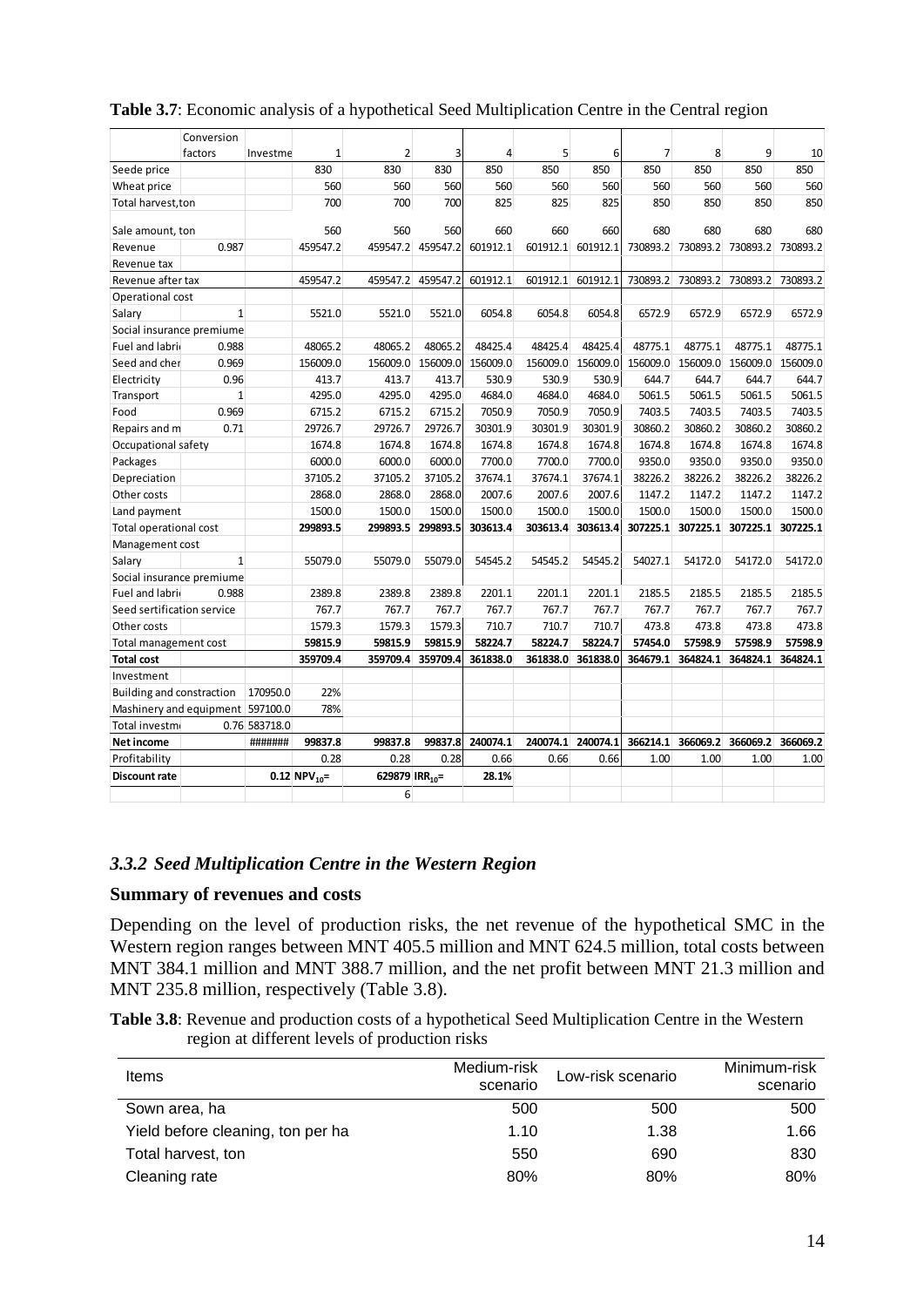| Amount of wheat seed sold, ton         | 440     | 552     | 664     |
|----------------------------------------|---------|---------|---------|
| Amount of bread wheat sold, ton        | 110     | 138     | 166     |
| Price of wheat seed, MNT 1000 per ton  | 830     | 830     | 850     |
| Price of bread wheat, MNT 1000 per ton | 560     | 560     | 560     |
| Sales revenue, MNT                     | 426,800 | 546,480 | 657,360 |
| Income tax, MNT                        | 21,340  | 27,324  | 32,868  |
| Net revenue, MNT                       | 405,460 | 519,156 | 624,492 |
| Operational costs, MNT                 |         |         |         |
| Salary                                 | 5,364   | 5,804   | 6,243   |
| Social insurance, 12%                  | 644     | 696     | 749     |
| Fuel & lubricants                      | 41,630  | 42,298  | 42,965  |
| Seed & fertilizer                      | 161,000 | 161,000 | 161,000 |
| Electricity                            | 395     | 496     | 596     |
| Transport                              | 4,181   | 4,501   | 4,821   |
| Food                                   | 6,930   | 7,277   | 7,640   |
| Repairs & maintenance                  | 42,622  | 42,741  | 42,860  |
| <b>Occupational Safety</b>             | 1,675   | 1,675   | 1,675   |
| Package                                | 11,000  | 13,800  | 16,600  |
| Depreciation                           | 36,938  | 37,406  | 37,875  |
| <b>Others</b>                          | 3,015   | 2,882   | 1,232   |
| Land payment                           | 1,500   | 1,500   | 1,500   |
| Subtotal operating costs, MNT          | 316,893 | 320,575 | 324,257 |
| Management costs, MNT                  |         |         |         |
| Salary                                 | 55,236  | 54,796  | 54,357  |
| Social insurance, 12%                  | 6,628   | 6,576   | 6,523   |
| Fuel                                   | 1,607   | 1,607   | 1,607   |
| Seed certification service             | 768     | 768     | 768     |
| Others                                 | 3,011   | 2,108   | 1,205   |
| Subtotal management costs              | 67,250  | 65,854  | 64,459  |
| Total costs, MNT                       | 384,143 | 386,429 | 388,715 |
| Net profit, MNT                        | 21,317  | 132.727 | 235,777 |

#### **Financial analysis**

The financial analysis reveals a profitability index between 0.06 and 0.6, hence indicating a profitable operation of the hypothetical SMC in the Western region. The investment will be recovered in 10 years. The NPV is MNT 19.2 million and the IRR is 12.5 percent (Table 3.9).

#### **Economic analysis**

The economic analysis reveals an NPV of MNT 460 million, an IRR of 25.4% and an investment recovery period of 6 years (Table 3.10).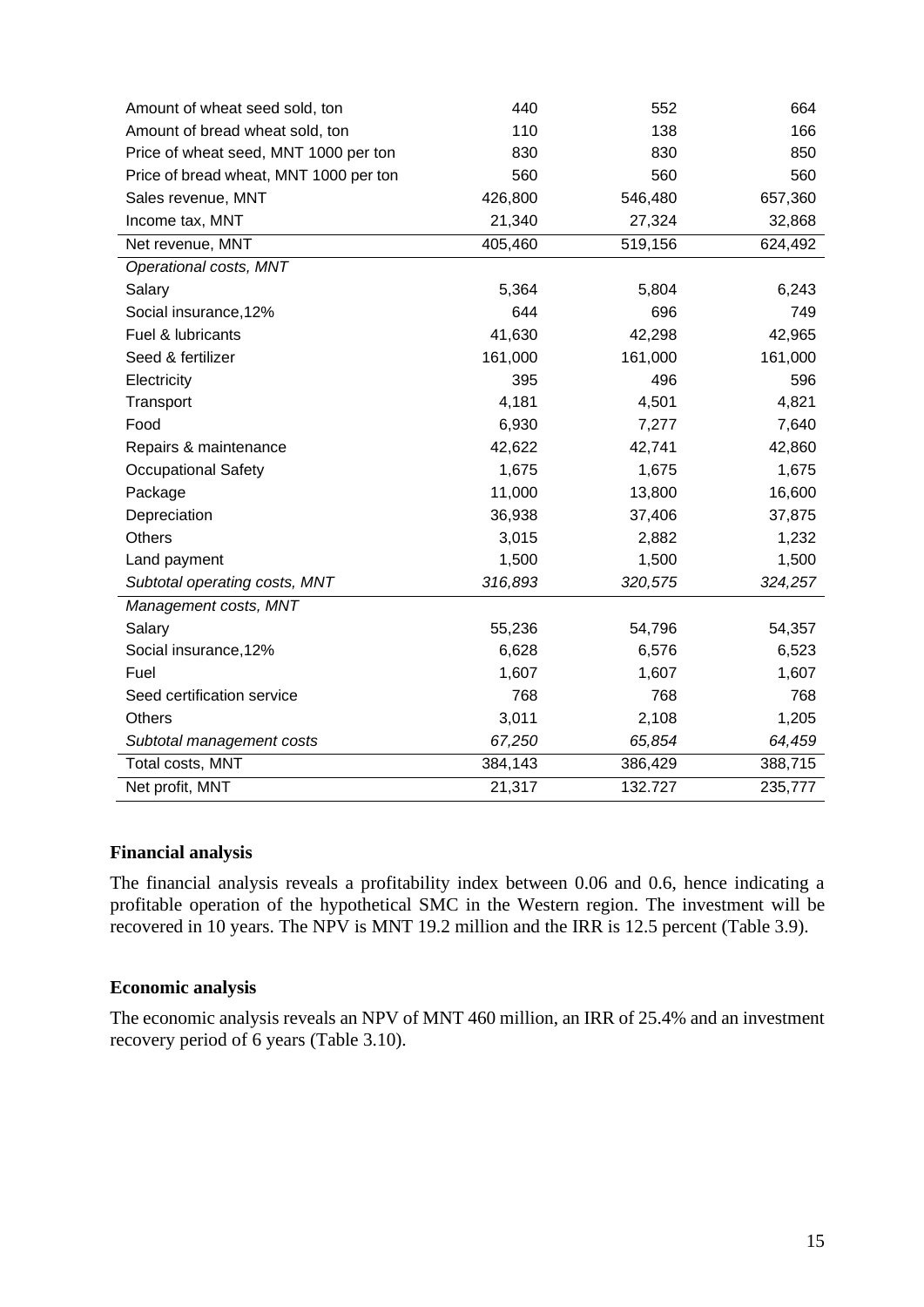|                                    | Investme  | $\mathbf{1}$               | $\overline{2}$              | 3        | $\overline{4}$ | 5                 | 6        | $\overline{7}$ | 8        | 9        | 10       |
|------------------------------------|-----------|----------------------------|-----------------------------|----------|----------------|-------------------|----------|----------------|----------|----------|----------|
|                                    |           |                            |                             |          |                |                   |          |                |          |          |          |
| Seede price                        |           | 830                        | 830                         | 830      | 850            | 850               | 850      | 850            | 850      | 850      | 850      |
| Wheat price                        |           | 560                        | 560                         | 560      | 560            | 560               | 560      | 560            | 560      | 560      | 560      |
| Total harvest, ton                 |           | 550                        | 690                         | 690      | 690            | 690               | 690      | 830            | 830      | 830      | 830      |
| Sale amount, ton                   |           | 440                        | 552                         | 552      | 552            | 552               | 552      | 664            | 664      | 664      | 664      |
| Revenue                            |           | 426800.0                   | 535440.0                    | 535440.0 | 546480.0       | 546480.0          | 546480.0 | 657360.0       | 657360.0 | 657360.0 | 657360.0 |
| Revenue tax                        |           | 21340.0                    | 26772.0                     | 26772.0  | 27324.0        | 27324.0           | 27324.0  | 32868.0        | 32868.0  | 32868.0  | 32868.0  |
| Revenue after tax                  |           | 405460.0                   | 508668.0                    | 508668.0 | 519156.0       | 519156.0          | 519156.0 | 624492.0       | 624492.0 | 624492.0 | 624492.0 |
| Operational cost                   |           |                            |                             |          |                |                   |          |                |          |          |          |
| Salary                             |           | 5364.0                     | 5803.6                      | 5803.6   | 5803.6         | 5803.6            | 5803.6   | 6243.2         | 5268.0   | 5268.0   | 5268.0   |
| Social insurance premiume          |           | 643.7                      | 696.4                       | 696.4    | 696.4          | 696.4             | 696.4    | 749.2          | 632.2    | 632.2    | 632.2    |
| <b>Fuel and labricants</b>         |           | 41630.4                    | 42297.6                     | 42297.6  | 42297.6        | 42297.6           | 42297.6  | 42964.7        | 42964.7  | 42964.7  | 42964.7  |
| Seed and chemicals                 |           | 161000.0                   | 161000.0                    | 161000.0 | 161000.0       | 161000.0          | 161000.0 | 161000.0       | 161000.0 | 161000.0 | 161000.0 |
| Electricity                        |           | 395.0                      | 495.6                       | 495.6    | 495.6          | 495.6             | 495.6    | 596.1          | 596.1    | 596.1    | 596.1    |
| Transport                          |           | 4180.5                     | 4500.9                      | 4500.9   | 4500.9         | 4500.9            | 4500.9   | 4821.3         | 4821.3   | 4821.3   | 4821.3   |
| Food                               |           | 6930.0                     | 7276.5                      | 7276.5   | 7276.5         | 7276.5            | 7276.5   | 7640.3         | 7640.3   | 7640.3   | 7640.3   |
| Repairs and maintanence            |           | 42621.9                    | 42741.05                    | 42741.05 | 42741.05       | 42741.05          | 42741.05 | 42860.19       | 42860.19 | 42860.19 | 42860.19 |
| Occupational safety                |           | 1674.8                     | 1674.8                      | 1674.8   | 1674.8         | 1674.8            | 1674.8   | 1674.8         | 1674.8   | 1674.8   | 1674.8   |
| Packages                           |           | 11000.0                    | 13800.0                     | 13800.0  | 13800.0        | 13800.0           | 13800.0  | 16600.0        | 16600.0  | 16600.0  | 16600.0  |
| Depreciation                       |           | 36937.8                    | 37406.3                     | 37406.3  | 37406.3        | 37406.3           | 37406.3  | 37874.9        | 37874.9  | 37874.9  | 37874.9  |
| Other costs                        |           | 3014.5                     | 2881.9                      | 2881.9   | 2881.9         | 2881.9            | 2881.9   | 1231.9         | 1231.9   | 1231.9   | 1231.9   |
| Land payment                       |           | 1500                       | 1500                        | 1500     | 1500           | 1500              | 1500     | 1500           | 1500     | 1500     | 1500     |
| <b>Total operational cost</b>      |           | 316892.6                   | 322074.5                    | 322074.5 | 322074.5       | 322074.5          | 322074.5 | 325756.5       | 324664.3 | 324664.3 | 324664.3 |
| Management cost                    |           |                            |                             |          |                |                   |          |                |          |          |          |
| Salary                             |           | 55236.04                   | 54796.42                    | 54796.42 |                | 54796.42 54796.42 | 54796.42 | 54356.8        | 54356.8  | 54356.8  | 54356.8  |
| Social insurance premiume          |           | 6628.3                     | 6575.6                      | 6575.6   | 6575.6         | 6575.6            | 6575.6   | 6522.8         | 6522.8   | 6522.8   | 6522.8   |
| <b>Fuel and labricants</b>         |           | 1606.7                     | 1606.7                      | 1606.7   | 1606.7         | 1606.7            | 1606.7   | 1606.7         | 1606.7   | 1606.7   | 1606.7   |
| Seed sertification service         |           | 767.7                      | 767.7                       | 767.7    | 767.7          | 767.7             | 767.7    | 767.7          | 767.7    | 767.7    | 767.7    |
| Other costs                        |           | 3011.4                     | 2108.0                      | 2108.0   | 2108.0         | 2108.0            | 2108.0   | 1204.6         | 1204.6   | 1204.6   | 1204.6   |
| Total management cost              |           | 67250.2                    | 65854.4                     | 65854.4  | 65854.4        | 65854.4           | 65854.4  | 64458.6        | 64458.6  | 64458.6  | 64458.6  |
| <b>Total cost</b>                  |           | 384142.7                   | 387928.9                    | 387928.9 | 387928.9       | 387928.9          | 387928.9 | 390215.1       | 389122.8 | 389122.8 | 389122.8 |
| Investment                         |           |                            |                             |          |                |                   |          |                |          |          |          |
| Building and constraction 170950.0 |           | 22%                        |                             |          |                |                   |          |                |          |          |          |
| Mashinery and equipment 597100.0   |           | 78%                        |                             |          |                |                   |          |                |          |          |          |
| Total investment                   | 768050    |                            |                             |          |                |                   |          |                |          |          |          |
| Net income                         | $-768050$ | 21317.3                    | 120739.1                    | 120739.1 | 131227.1       | 131227.1          | 131227.1 | 234276.9       | 235369.2 | 235369.2 | 235369.2 |
| Profitability                      |           | 0.06                       | 0.31                        | 0.31     | 0.34           | 0.34              | 0.34     | 0.60           | 0.60     | 0.60     | 0.60     |
| Discount rate                      |           | $0.12$ NPV <sub>10</sub> = | 19213.9 IRR <sub>10</sub> = |          | 12.5%          |                   |          |                |          |          |          |
|                                    |           |                            | 10                          |          |                |                   |          |                |          |          |          |

### <span id="page-21-0"></span>**Table 3.9**: Financial analysis of a hypothetical Seed Multiplication Centre in the Western region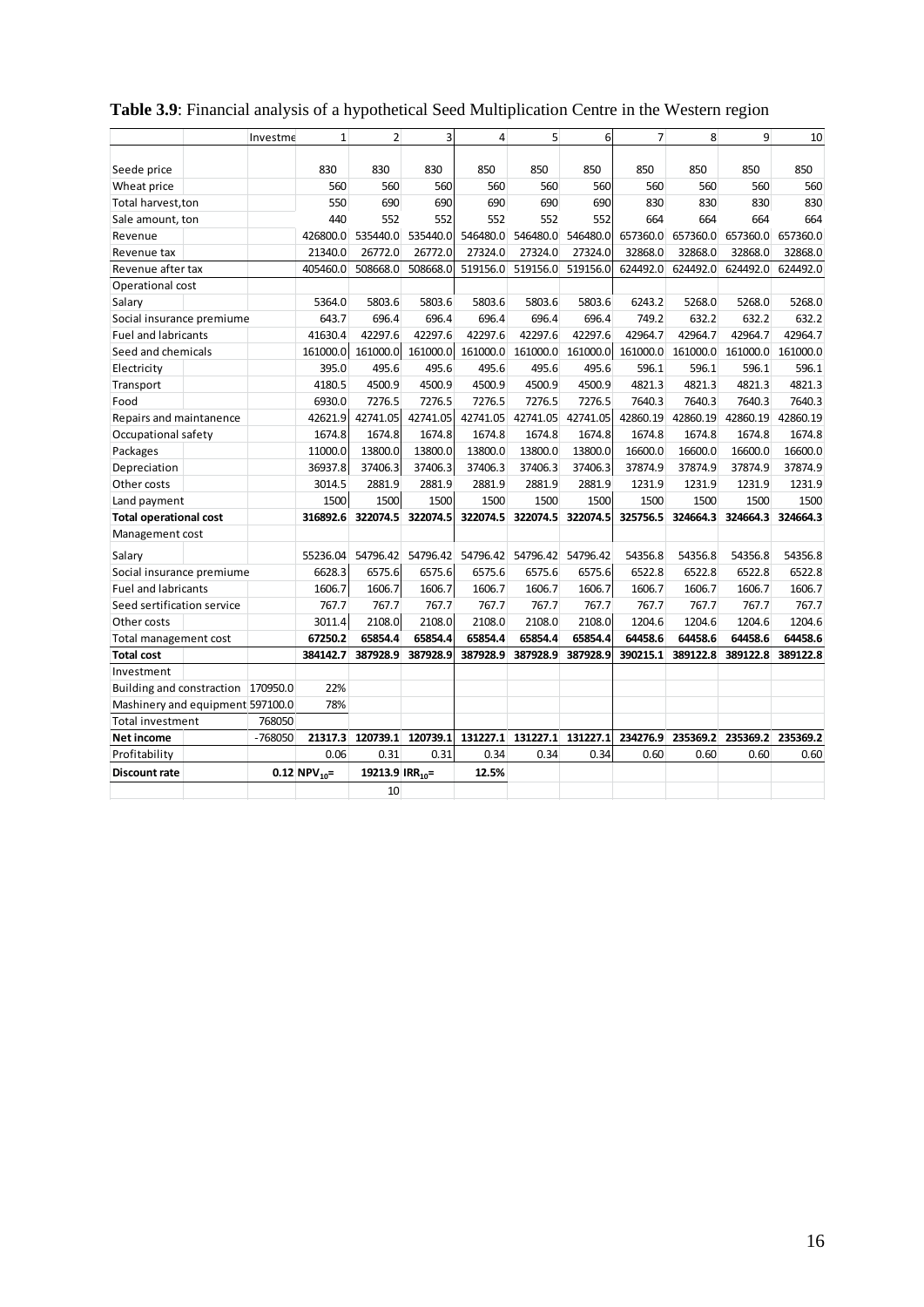|                                    | Conversion   |               |                   |                            |                   |          |                            |          |                |                                     |          |          |
|------------------------------------|--------------|---------------|-------------------|----------------------------|-------------------|----------|----------------------------|----------|----------------|-------------------------------------|----------|----------|
|                                    | factors      | Investme      | 1                 | $\overline{2}$             | 3                 | 4        | 5                          | 6        | $\overline{7}$ | 8                                   | 9        | 10       |
| Seede price                        |              |               | 830               | 830                        | 830               | 850      | 850                        | 850      | 850            | 850                                 | 850      | 850      |
| Wheat price                        |              |               | 560               | 560                        | 560               | 560      | 560                        | 560      | 560            | 560                                 | 560      | 560      |
| Total harvest, ton                 |              |               | 550               | 690                        | 690               | 690      | 690                        | 690      | 830            | 830                                 | 830      | 830      |
| Sale amount, ton                   |              |               | 440               | 552                        | 552               | 552      | 552                        | 552      | 664            | 664                                 | 664      | 664      |
|                                    |              |               |                   |                            |                   |          |                            |          |                |                                     |          |          |
| Revenue                            | 0.986        |               |                   | 420824.8 527943.8 527943.8 |                   |          | 538829.3 538829.3 538829.3 |          |                | 648157.0 648157.0 648157.0 648157.0 |          |          |
| Revenue tax                        |              |               |                   |                            |                   |          |                            |          |                |                                     |          |          |
| Revenue after tax                  |              |               |                   | 420824.8 527943.8 527943.8 |                   |          | 538829.3 538829.3 538829.3 |          |                | 648157.0 648157.0 648157.0 648157.0 |          |          |
| Operational cost                   |              |               |                   |                            |                   |          |                            |          |                |                                     |          |          |
| Salary                             | $\mathbf{1}$ |               | 5364.0            | 5803.6                     | 5803.6            | 5803.6   | 5803.6                     | 5803.6   | 6243.2         | 5268.0                              | 5268.0   | 5268.0   |
| Social insurance premiume          |              |               | 0.0               | 0.0                        | 0.0               | 0.0      | 0.0                        | 0.0      | 0.0            | 0.0                                 | 0.0      | 0.0      |
| Fuel and labri                     | 0.988        |               | 41130.8           | 41790.0                    | 41790.0           | 41790.0  | 41790.0                    | 41790.0  | 42449.2        | 42449.2                             | 42449.2  | 42449.2  |
| Seed and cher                      | 0.969        |               | 156009.0          | 156009.0                   | 156009.0          | 156009.0 | 156009.0                   | 156009.0 | 156009.0       | 156009.0                            | 156009.0 | 156009.0 |
| Electricity                        | 0.96         |               | 379.2             | 475.7                      | 475.7             | 475.7    | 475.7                      | 475.7    | 572.3          | 572.3                               | 572.3    | 572.3    |
| Transport                          | $\mathbf{1}$ |               | 4180.5            | 4500.9                     | 4500.9            | 4500.9   | 4500.9                     | 4500.9   | 4821.3         | 4821.3                              | 4821.3   | 4821.3   |
| Food                               | 0.969        |               | 6715.2            | 7050.9                     | 7050.9            | 7050.9   | 7050.9                     | 7050.9   | 7403.5         | 7403.5                              | 7403.5   | 7403.5   |
| Repairs and m                      | 0.71         |               | 30261.6           | 30346.1                    | 30346.1           | 30346.1  | 30346.1                    | 30346.1  | 30430.7        | 30430.7                             | 30430.7  | 30430.7  |
| Occupational safety                |              |               | 1674.8            | 1674.8                     | 1674.8            | 1674.8   | 1674.8                     | 1674.8   | 1674.8         | 1674.8                              | 1674.8   | 1674.8   |
| Packages                           |              |               | 11000.0           | 13800.0                    | 13800.0           | 13800.0  | 13800.0                    | 13800.0  | 16600.0        | 16600.0                             | 16600.0  | 16600.0  |
| Depreciation                       |              |               | 36937.8           | 37406.3                    | 37406.3           | 37406.3  | 37406.3                    | 37406.3  | 37874.9        | 37874.9                             | 37874.9  | 37874.9  |
| Other costs                        |              |               | 3014.5            | 2881.9                     | 2881.9            | 2881.9   | 2881.9                     | 2881.9   | 1231.9         | 1231.9                              | 1231.9   | 1231.9   |
| Land payment                       |              |               | 1500.0            | 1500.0                     | 1500.0            | 1500.0   | 1500.0                     | 1500.0   | 1500.0         | 1500.0                              | 1500.0   | 1500.0   |
| Total operational cost             |              |               | 298167.3          | 303239.2                   | 303239.2          | 303239.2 | 303239.2                   | 303239.2 | 306810.6       | 305835.4                            | 305835.4 | 305835.4 |
| Management cost                    |              |               |                   |                            |                   |          |                            |          |                |                                     |          |          |
| Salary                             | $\mathbf{1}$ |               | 55236.0           | 54796.4                    | 54796.4           | 54796.4  | 54796.4                    | 54796.4  | 54356.8        | 54356.8                             | 54356.8  | 54356.8  |
| Social insurance premiume          |              |               | 0.0               | 0.0                        | 0.0               | 0.0      | 0.0                        | 0.0      | 0.0            | 0.0                                 | 0.0      | 0.0      |
| Fuel and labri                     | 0.988        |               | 1587.4            | 1587.4                     | 1587.4            | 1587.4   | 1587.4                     | 1587.4   | 1587.4         | 1587.4                              | 1587.4   | 1587.4   |
| Seed sertification service         |              |               | 767.7             | 767.7                      | 767.7             | 767.7    | 767.7                      | 767.7    | 767.7          | 767.7                               | 767.7    | 767.7    |
| Other costs                        |              |               | 3011.4            | 2108.0                     | 2108.0            | 2108.0   | 2108.0                     | 2108.0   | 1204.6         | 1204.6                              | 1204.6   | 1204.6   |
| Total management cost              |              |               | 60602.5           | 59259.5                    | 59259.5           | 59259.5  | 59259.5                    | 59259.5  | 57916.5        | 57916.5                             | 57916.5  | 57916.5  |
| <b>Total cost</b>                  |              |               | 358769.9          | 362498.7                   | 362498.7          | 362498.7 | 362498.7                   | 362498.7 | 364727.1       | 363751.8                            | 363751.8 | 363751.8 |
| Investment                         |              |               |                   |                            |                   |          |                            |          |                |                                     |          |          |
| Building and constraction 170950.0 |              |               | 22%               |                            |                   |          |                            |          |                |                                     |          |          |
| Mashinery and equipment 597100.0   |              |               | 78%               |                            |                   |          |                            |          |                |                                     |          |          |
| Total investm                      |              | 0.76 583718.0 |                   |                            |                   |          |                            |          |                |                                     |          |          |
| Net income                         |              | #######       | 62054.9           |                            | 165445.1 165445.1 | 176330.5 | 176330.5                   | 176330.5 | 283429.9       | 284405.1                            | 284405.1 | 284405.1 |
| Profitability                      |              |               | 0.17              | 0.46                       | 0.46              | 0.49     | 0.49                       | 0.49     | 0.78           | 0.78                                | 0.78     | 0.78     |
| <b>Discount rate</b>               |              |               | 0.12 $NPV_{10}$ = | 459997 IRR <sub>10</sub> = |                   | 25.4%    |                            |          |                |                                     |          |          |
|                                    |              |               |                   | 6                          |                   |          |                            |          |                |                                     |          |          |

#### <span id="page-22-1"></span>**Table 3.10**: Economic analysis of a hypothetical Seed Multiplication Centre in the Western region

#### <span id="page-22-0"></span>*3.3.3 Seed Multiplication Centre in the Eastern Region*

#### **Summary of revenues and costs**

Depending on the level of production risks, the net revenue of the hypothetical SMC in the Eastern region ranges between MNT 368.6 million and MNT 711 million, total costs between MNT 383.3 million and MNT 390.6 million, and the net loss/profit between MNT -14.7 million and MNT 320.4 million, respectively (Table 3.11).

<span id="page-22-2"></span>**Table 3.11**: Revenue and production costs of hypothetical a Seed Multiplication Centre in Eastern region at different levels of production risks

| Items                             | Medium-risk<br>scenario | Low-risk scenario | Minimum-risk<br>scenario |
|-----------------------------------|-------------------------|-------------------|--------------------------|
| Sown area, ha                     | 500                     | 500               | 500                      |
| Yield before cleaning, ton per ha | 1.00                    | 1.45              | 1.89                     |
| Total harvest, ton                | 500                     | 725               | 945                      |
| Cleaning rate                     | 80%                     | 80%               | 80%                      |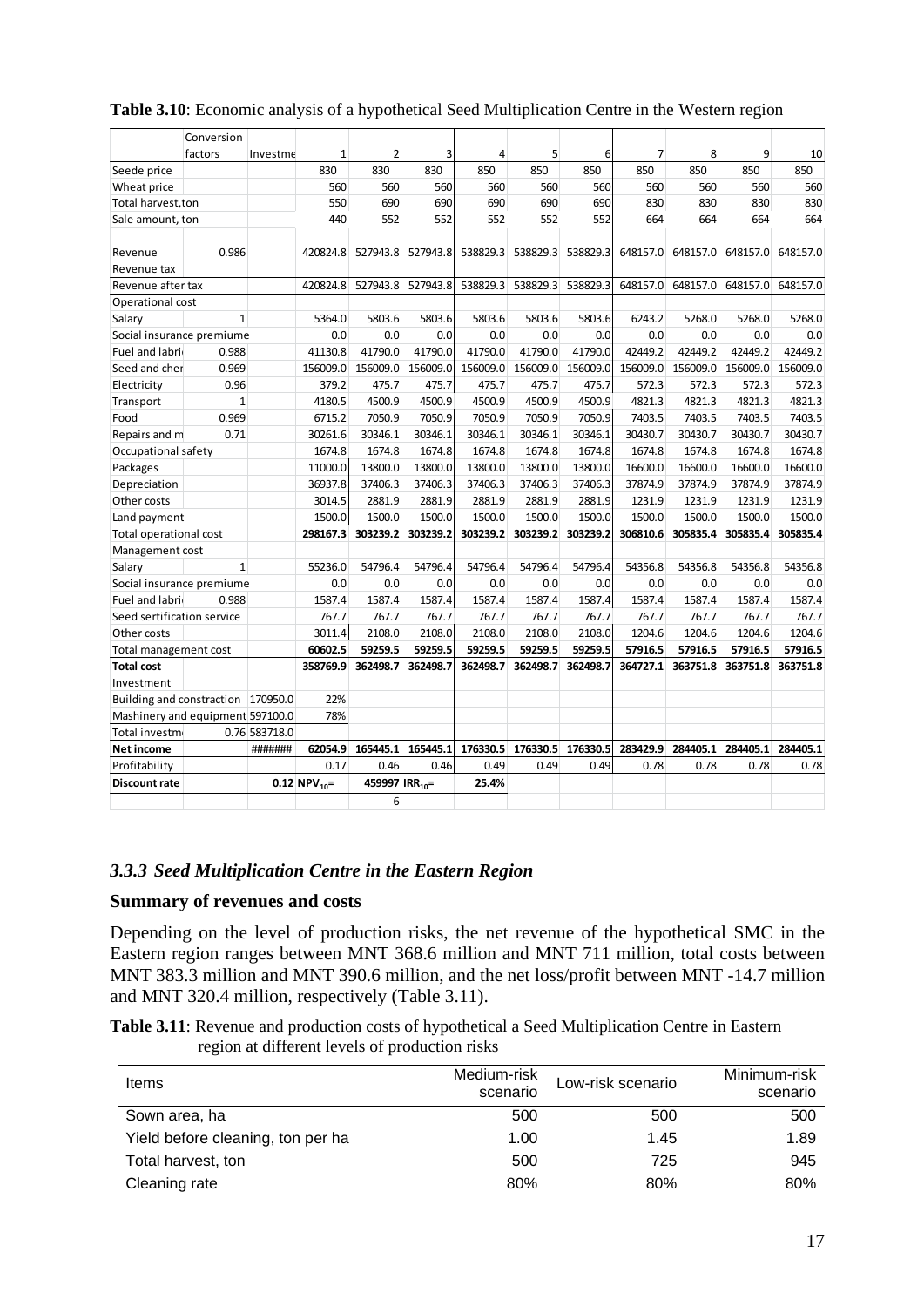| Amount of wheat seed sold, ton         | 400       | 580     | 756     |
|----------------------------------------|-----------|---------|---------|
| Amount of bread wheat sold, ton        | 100       | 145     | 189     |
| Price of wheat seed, MNT 1000 per ton  | 830       | 850     | 850     |
| Price of bread wheat, MNT 1000 per ton | 560       | 560     | 560     |
| Sales revenue, MNT                     | 388,000   | 574,200 | 748,440 |
| Income tax, MNT                        | 19,400    | 28,710  | 37,422  |
| Net revenue, MNT                       | 368,600   | 545,490 | 711,018 |
| Operational costs, MNT                 |           |         |         |
| Salary                                 | 5,207     | 5,914   | 6,604   |
| Social insurance, 12%                  | 625       | 710     | 793     |
| Fuel & lubricants                      | 48,434    | 48,917  | 49,389  |
| Seed & fertilizer                      | 161,000   | 161,000 | 161,000 |
| Electricity                            | 359       | 521     | 679     |
| Transport                              | 4,066     | 4,581   | 5,084   |
| Food                                   | 6,930     | 6,999   | 7,034   |
| Repairs & maintenance                  | 41,392    | 42,464  | 43,513  |
| <b>Occupational Safety</b>             | 1,675     | 1,675   | 1,675   |
| Package                                | 6,191     | 8,976   | 11,700  |
| Depreciation                           | 36,771    | 37,524  | 38,260  |
| <b>Others</b>                          | 3,752     | 2,627   | 721     |
| Land payment                           | 1,500     | 1,500   | 1,500   |
| Subtotal operating costs, MNT          | 317,902   | 321,907 | 326,451 |
| Management costs, MNT                  |           |         |         |
| Salary                                 | 54,885    | 54,806  | 54,726  |
| Social insurance, 12%                  | 6,586     | 6,577   | 6,567   |
| Fuel                                   | 1,607     | 1,607   | 1,607   |
| Seed certification service             | 768       | 768     | 768     |
| <b>Others</b>                          | 1,579     | 1,337   | 474     |
| Subtotal management costs              | 65,425    | 65,094  | 64,142  |
| Total costs, MNT                       | 383,326   | 387,000 | 390,593 |
| Net profit, MNT                        | $-14,726$ | 158,490 | 320,425 |

#### **Financial analysis**

The financial analysis reveals a negative profitability index for the medium-risk scenario, hence indicating that the hypothetical SMC in the Eastern region will only be profitable in low- and minimum-risk scenarios. The investment recover period is 10 years. The NPV is MNT 70.1 million and the IRR is 13.5 percent (Table 3.12).

#### **Economic analysis**

The economic analysis reveals an NPV of MNT 535.1 million, an IRR of 24.8% and an investment recovery period of 7 years (Table 3.13).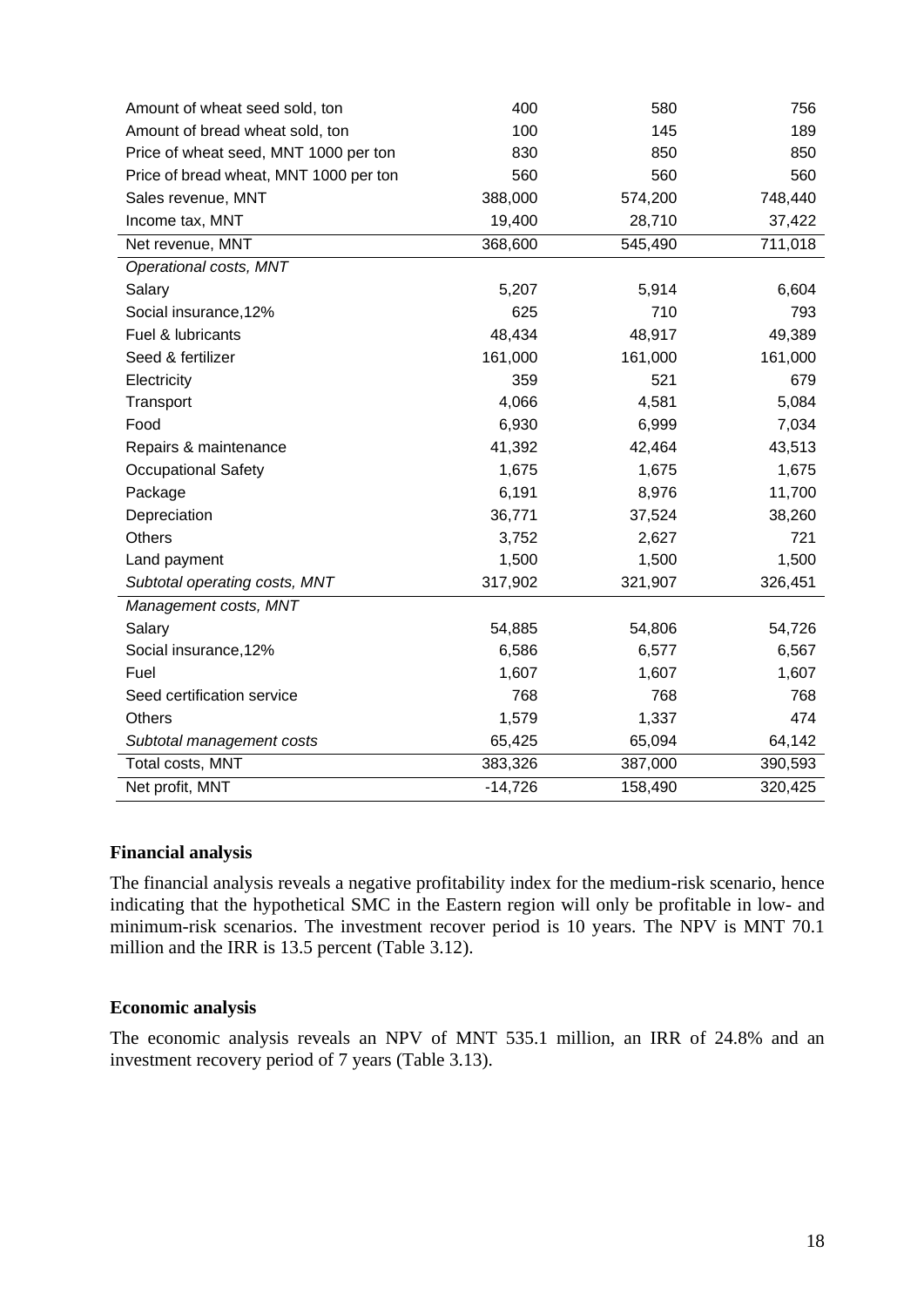|                                  | Investme  | $\mathbf{1}$       | $\overline{2}$              | 3        | $\overline{4}$ | 5        | 6        | $\overline{7}$ | 8                 | $\mathbf{q}$      | 10       |
|----------------------------------|-----------|--------------------|-----------------------------|----------|----------------|----------|----------|----------------|-------------------|-------------------|----------|
|                                  |           |                    |                             |          |                |          |          |                |                   |                   |          |
| Seede price                      |           | 830                | 830                         | 830      | 850            | 850      | 850      | 850            | 850               | 850               | 850      |
| Wheat price                      |           | 560                | 560                         | 560      | 560            | 560      | 560      | 560            | 560               | 560               | 560      |
| Total harvest, ton               |           | 500                | 500                         | 725      | 725            | 725      | 725      | 945            | 945               | 945               | 945      |
| Sale amount, ton                 |           | 400                | 400                         | 580      | 580            | 580      | 580      | 756            | 756               | 756               | 756      |
| Revenue                          |           | 388000.0           | 388000.0                    | 562600.0 | 574200.0       | 574200.0 | 574200.0 | 748440.0       | 748440.0          | 748440.0          | 748440.0 |
| Revenue tax                      |           | 19400.0            | 19400.0                     | 28130.0  | 28710.0        | 28710.0  | 28710.0  | 37422.0        | 37422.0           | 37422.0           | 37422.0  |
| Revenue after tax                |           | 368600.0           | 368600.0                    | 534470.0 | 545490.0       | 545490.0 | 545490.0 | 711018.0       | 711018.0          | 711018.0          | 711018.0 |
| Operational cost                 |           |                    |                             |          |                |          |          |                |                   |                   |          |
| Salary                           |           | 5206.9             | 5206.9                      | 5913.5   | 5913.5         | 5913.5   | 5913.5   | 6604.3         | 6604.3            | 6604.3            | 6604.3   |
| Social insurance premiume        |           | 624.8              | 624.8                       | 709.6    | 709.6          | 709.6    | 709.6    | 792.5          | 792.5             | 792.5             | 792.5    |
| <b>Fuel and labricants</b>       |           | 48434.4            | 48434.4                     | 48917.1  | 48917.1        | 48917.1  | 48917.1  | 49389.0        | 49389.0           | 49389.0           | 49389.0  |
| Seed and chemicals               |           | 161000.0           | 161000.0                    | 161000.0 | 161000.0       | 161000.0 | 161000.0 | 161000.0       | 161000.0          | 161000.0          | 161000.0 |
| Electricity                      |           | 359.1              | 359.1                       | 520.7    | 520.7          | 520.7    | 520.7    | 678.7          | 678.7             | 678.7             | 678.7    |
| Transport                        |           | 4066.1             | 4066.1                      | 4581.0   | 4581.0         | 4581.0   | 4581.0   | 5084.401       | 5084.401          | 5084.401          | 5084.401 |
| Food                             |           | 6930.0             | 6930.0                      | 6999.3   | 6999.3         | 6999.3   | 6999.3   | 7034.3         | 7034.3            | 7034.3            | 7034.3   |
| Repair and maintanence           |           | 41392.1            | 41392.1                     | 42464.3  | 42464.3        | 42464.3  | 42464.3  | 43512.8        | 43512.8           | 43512.8           | 43512.8  |
| Occupational safety              |           | 1674.8             | 1674.8                      | 1674.8   | 1674.8         | 1674.8   | 1674.8   | 1674.8         | 1674.8            | 1674.8            | 1674.8   |
| Packages                         |           | 6190.5             | 6190.5                      | 8976.2   | 8976.2         | 8976.2   | 8976.2   | 11700.0        | 11700.0           | 11700.0           | 11700.0  |
| Depreciation                     |           | 36770.5            | 36770.5                     | 37523.5  | 37523.5        | 37523.5  | 37523.5  | 38259.7        | 38259.7           | 38259.7           | 38259.7  |
| Other costs                      |           | 3752.3             | 3752.3                      | 2626.6   | 2626.6         | 2626.6   | 2626.6   | 720.8          | 720.8             | 720.8             | 720.8    |
| Land payment                     |           | 1500               | 1500                        | 1500     | 1500           | 1500     | 1500     | 1500           | 1500              | 1500              | 1500     |
| <b>Total operational cost</b>    |           | 317901.6           | 317901.6                    | 323406.5 | 323406.5       | 323406.5 | 323406.5 | 327951.3       | 327951.3          | 327951.3          | 327951.3 |
| Management cost                  |           |                    |                             |          |                |          |          |                |                   |                   |          |
| Salary                           |           | 54884.79           | 54884.79                    | 54805.59 | 54805.59       | 54805.59 | 54805.59 |                | 54726.38 54726.38 | 54726.38 54726.38 |          |
| Social insurance premiume        |           | 6586.2             | 6586.2                      | 6576.7   | 6576.7         | 6576.7   | 6576.7   | 6567.2         | 6567.2            | 6567.2            | 6567.2   |
| <b>Fuel and labricants</b>       |           | 1606.7             | 1606.7                      | 1606.7   | 1606.7         | 1606.7   | 1606.7   | 1606.7         | 1606.7            | 1606.7            | 1606.7   |
| Seed sertification service       |           | 767.7              | 767.7                       | 767.7    | 767.7          | 767.7    | 767.7    | 767.7          | 767.7             | 767.7             | 767.7    |
| Other costs                      |           | 1579.3             | 1579.3                      | 1337.3   | 1337.3         | 1337.3   | 1337.3   | 473.8          | 473.8             | 473.8             | 473.8    |
| Total management cost            |           | 65424.7            | 65424.7                     | 65093.9  | 65093.9        | 65093.9  | 65093.9  | 64141.7        | 64141.7           | 64141.7           | 64141.7  |
| Total cost                       |           | 383326.2           | 383326.2                    | 388500.4 | 388500.4       | 388500.4 | 388500.4 | 392093.0       | 392093.0          | 392093.0          | 392093.0 |
| Investment                       |           |                    |                             |          |                |          |          |                |                   |                   |          |
| Building and constraction        | 170950.0  | 22%                |                             |          |                |          |          |                |                   |                   |          |
| Mashinery and equipment 597100.0 |           | 78%                |                             |          |                |          |          |                |                   |                   |          |
| Total investment                 | 768050    |                    |                             |          |                |          |          |                |                   |                   |          |
| Net income                       | $-768050$ | $-14726.2$         | $-14726.2$                  | 145969.6 | 156989.6       | 156989.6 | 156989.6 | 318925.0       | 318925.0          | 318925.0          | 318925.0 |
| Profitability                    |           | $-0.04$            | $-0.04$                     | 0.38     | 0.40           | 0.40     | 0.40     | 0.81           | 0.81              | 0.81              | 0.81     |
| Discount rate                    |           | 0.12 NPV $_{10}$ = | 70112.6 IRR <sub>10</sub> = |          | 13.5%          |          |          |                |                   |                   |          |
|                                  |           |                    | 10                          |          |                |          |          |                |                   |                   |          |
|                                  |           |                    |                             |          |                |          |          |                |                   |                   |          |

### <span id="page-24-0"></span>**Table 3.12**: Financial analysis of a hypothetical Seed Multiplication Centre in the Eastern region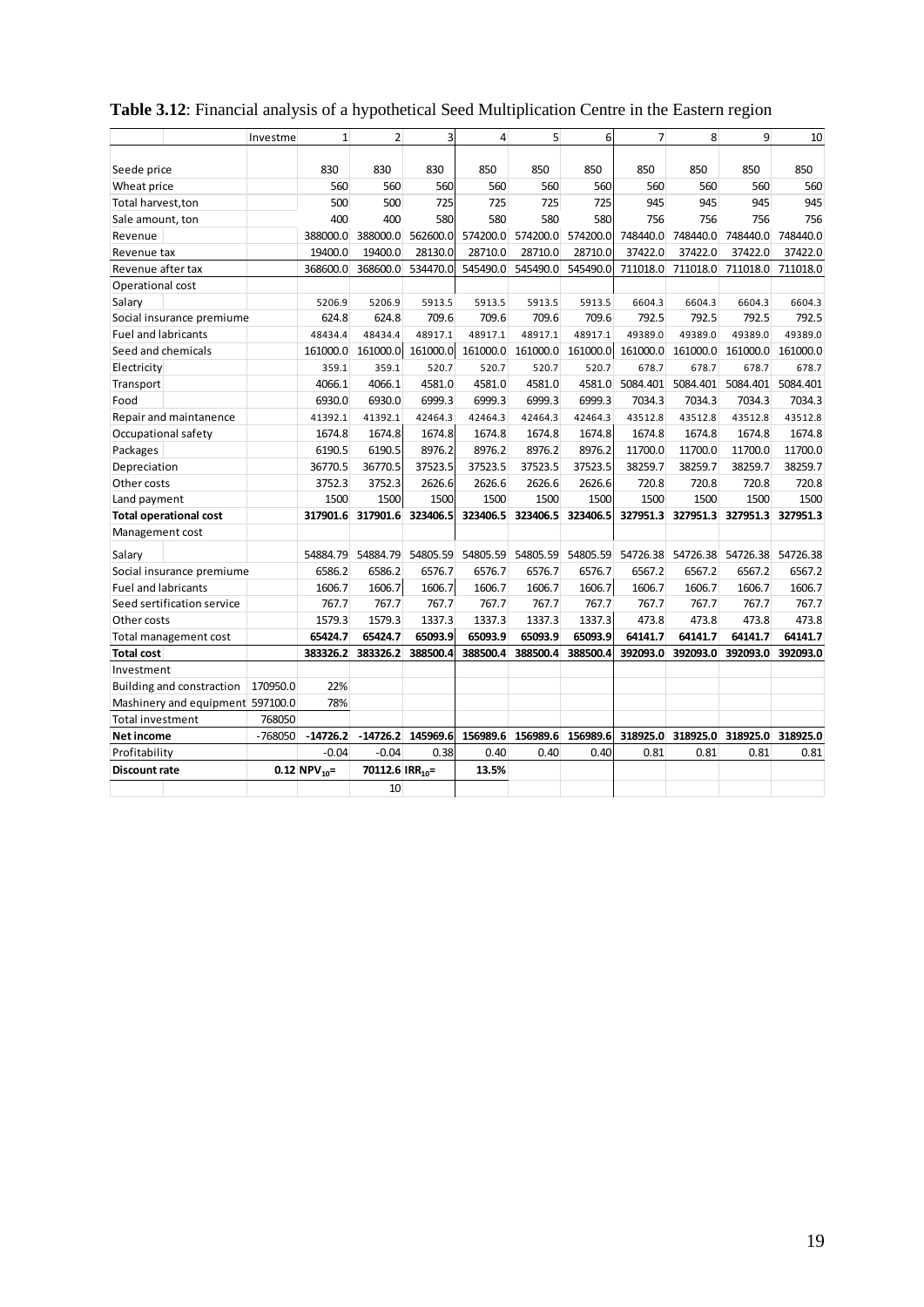|                      | Conversion                       |           |                    |                            |                  |                |                            |                   |                |          |                                     |          |
|----------------------|----------------------------------|-----------|--------------------|----------------------------|------------------|----------------|----------------------------|-------------------|----------------|----------|-------------------------------------|----------|
|                      | factors                          | Investmer | 1                  | $\overline{2}$             | 3                | $\overline{4}$ | 5                          | 6                 | $\overline{7}$ | 8        | 9                                   | 10       |
| Seede price          |                                  |           | 830                | 830                        | 830              | 850            | 850                        | 850               | 850            | 850      | 850                                 | 850      |
| Wheat price          |                                  |           | 560                | 560                        | 560              | 560            | 560                        | 560               | 560            | 560      | 560                                 | 560      |
| Total harvest, ton   |                                  |           | 500                | 500                        | 725              | 725            | 725                        | 725               | 945            | 945      | 945                                 | 945      |
| Sale amount, ton     |                                  |           | 400                | 400                        | 580              | 580            | 580                        | 580               | 756            | 756      | 756                                 | 756      |
|                      |                                  |           |                    |                            |                  |                |                            |                   |                |          |                                     |          |
| Revenue              | 0.986                            |           | 382568.0           | 382568.0                   | 554723.6         |                | 566161.2 566161.2 566161.2 |                   |                |          | 737961.8 737961.8 737961.8 737961.8 |          |
| Revenue tax          |                                  |           |                    |                            |                  |                |                            |                   |                |          |                                     |          |
| Revenue after tax    |                                  |           | 382568.0           | 382568.0                   | 554723.6         | 566161.2       |                            | 566161.2 566161.2 |                |          | 737961.8 737961.8 737961.8 737961.8 |          |
| Operational cost     |                                  |           |                    |                            |                  |                |                            |                   |                |          |                                     |          |
| Salary               | $\mathbf{1}$                     |           | 5206.9             | 5206.9                     | 5913.5           | 5913.5         | 5913.5                     | 5913.5            | 6604.3         | 6604.3   | 6604.3                              | 6604.3   |
|                      | Social insurance premiume        |           | 0.0                | 0.0                        | 0.0              | 0.0            | 0.0                        | 0.0               | 0.0            | 0.0      | 0.0                                 | 0.0      |
| Fuel and l           | 0.988                            |           | 47853.2            | 47853.2                    | 48330.1          | 48330.1        | 48330.1                    | 48330.1           | 48796.3        | 48796.3  | 48796.3                             | 48796.3  |
| Seed and             | 0.969                            |           | 156009.0           | 156009.0                   | 156009.0         | 156009.0       | 156009.0                   | 156009.0          | 156009.0       | 156009.0 | 156009.0                            | 156009.0 |
| Electricity          | 0.96                             |           | 344.7              | 344.7                      | 499.9            | 499.9          | 499.9                      | 499.9             | 651.6          | 651.6    | 651.6                               | 651.6    |
| Transport            | 1                                |           | 4066.1             |                            |                  |                |                            |                   |                |          |                                     |          |
| Food                 | 0.969                            |           | 6715.2             | 6715.2                     | 6782.3           | 6782.3         | 6782.3                     | 6782.3            | 6816.2         | 6816.2   | 6816.2                              | 6816.2   |
| Repairs ar           | 0.71                             |           | 29388.4            | 29388.4                    | 30149.7          | 30149.7        | 30149.7                    | 30149.7           | 30894.1        | 30894.1  | 30894.1                             | 30894.1  |
|                      | Occupational safety              |           | 1674.8             | 1674.8                     | 1674.8           | 1674.8         | 1674.8                     | 1674.8            | 1674.8         | 1674.8   | 1674.8                              | 1674.8   |
| Packages             |                                  |           | 6190.5             | 6190.5                     | 8976.2           | 8976.2         | 8976.2                     | 8976.2            | 11700.0        | 11700.0  | 11700.0                             | 11700.0  |
| Depreciation         |                                  |           | 36770.5            | 36770.5                    | 37523.5          | 37523.5        | 37523.5                    | 37523.5           | 38259.7        | 38259.7  | 38259.7                             | 38259.7  |
| Other costs          |                                  |           | 3752.3             | 3752.3                     | 2626.6           | 2626.6         | 2626.6                     | 2626.6            | 720.8          | 720.8    | 720.8                               | 720.8    |
| Land payment         |                                  |           | 1500.0             | 1500.0                     | 1500.0           | 1500.0         | 1500.0                     | 1500.0            | 1500.0         | 1500.0   | 1500.0                              | 1500.0   |
|                      | Total operational cost           |           | 299471.6           | 295405.5                   | 299985.5         | 299985.5       | 299985.5                   | 299985.5          | 303626.8       | 303626.8 | 303626.8                            | 303626.8 |
| Management cost      |                                  |           |                    |                            |                  |                |                            |                   |                |          |                                     |          |
| Salary               | 1                                |           | 54884.8            | 54884.8                    | 54805.6          | 54805.6        | 54805.6                    | 54805.6           | 54726.4        | 54726.4  | 54726.4                             | 54726.4  |
|                      | Social insurance premiume        |           | 0.0                | 0.0                        | 0.0              | 0.0            | 0.0                        | 0.0               | 0.0            | 0.0      | 0.0                                 | 0.0      |
| Fuel and l           | 0.988                            |           | 1587.4             | 1587.4                     | 1587.4           | 1587.4         | 1587.4                     | 1587.4            | 1587.4         | 1587.4   | 1587.4                              | 1587.4   |
|                      | Seed sertification service       |           | 767.7              | 767.7                      | 767.7            | 767.7          | 767.7                      | 767.7             | 767.7          | 767.7    | 767.7                               | 767.7    |
| Other costs          |                                  |           | 1579.3             | 1579.3                     | 1337.3           | 1337.3         | 1337.3                     | 1337.3            | 473.8          | 473.8    | 473.8                               | 473.8    |
|                      | Total management cost            |           | 58819.2            | 58819.2                    | 58498.0          | 58498.0        | 58498.0                    | 58498.0           | 57555.3        | 57555.3  | 57555.3                             | 57555.3  |
| <b>Total cost</b>    |                                  |           | 358290.8           | 354224.7                   | 358483.4         | 358483.4       | 358483.4                   | 358483.4          | 361182.0       | 361182.0 | 361182.0                            | 361182.0 |
| Investment           |                                  |           |                    |                            |                  |                |                            |                   |                |          |                                     |          |
|                      | Building and constraction        | 170950.0  | 22%                |                            |                  |                |                            |                   |                |          |                                     |          |
|                      | Mashinery and equipment 597100.0 |           | 78%                |                            |                  |                |                            |                   |                |          |                                     |          |
| Total inve           | 0.76                             | 583718.0  |                    |                            |                  |                |                            |                   |                |          |                                     |          |
| Net income           |                                  | -583718.0 | 24277.2            |                            | 28343.3 196240.2 | 207677.8       | 207677.8                   | 207677.8          | 376779.8       | 376779.8 | 376779.8                            | 376779.8 |
| Profitability        |                                  |           | 0.07               | 0.08                       | 0.55             | 0.58           | 0.58                       | 0.58              | 1.04           | 1.04     | 1.04                                | 1.04     |
| <b>Discount rate</b> |                                  |           | 0.12 NPV $_{10}$ = | 535069 IRR <sub>10</sub> = |                  | 24.8%          |                            |                   |                |          |                                     |          |
|                      |                                  |           |                    | $\overline{7}$             |                  |                |                            |                   |                |          |                                     |          |

### <span id="page-25-0"></span>**Table 3.13**: Economic analysis of a hypothetical Seed Multiplication Centre in the Eastern region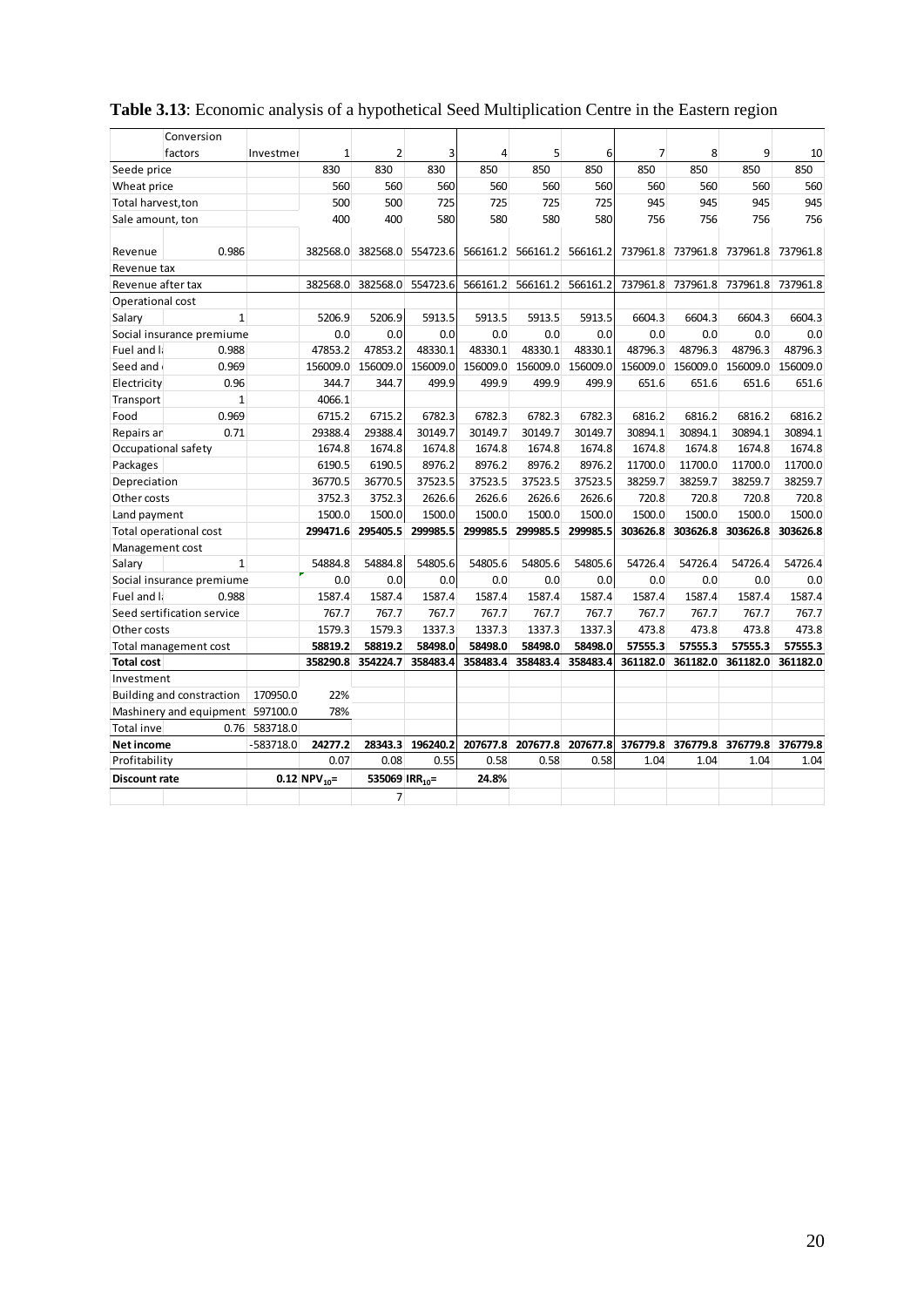## <span id="page-26-0"></span>**3.4 Results of the Policy Analysis Matrix**

The PAM assessment reveals that the SMCs will be economically competitive at current levels of technology, input and output prices and policy transfers, achieving. This is confirmed by a private profit of MNT 262.4 thousand to MNT 383.2 thousand per hectare of seed production and PCR values of the SMCs between 0.560 to 0.657.

The positive social profits of the SMCs imply that these centres will efficiently utilise resources in seed production and be able to survive without further government support. Furthermore, the DRC coefficients of all SMCs are less than unity, thereby indicating that the value of domestic resources (i.e. non-tradable inputs) used in production is lower than the value added. This implies efficient use of domestic resources and socially profitable production. The SMC in the Central region, with the lowest DRC value of 0.479, is most profitable in terms of use of domestic resources.

The NPCO value of 0.963 that applies to all three SMCs indicates that the producers are not protected by policy and that substantial output tax applies. The NPCI values that are greater than unity indicate that the input costs are higher than reference prices, thus implying that the government is not providing incentives to the producers. The EPC values of 0.943 to 0.944 further indicate the absence of protection and negative incentive to SMCs (Tables 3.14 and 3.15).

|                                  |          | Tradable | Domestic resources |         | Profits  |  |
|----------------------------------|----------|----------|--------------------|---------|----------|--|
| <b>Items</b>                     | Revenues | inputs   | Labour             | Capital |          |  |
| <b>SMC in the Central region</b> |          |          |                    |         |          |  |
| Private                          | 1158.7   | 288.5    | 135.7              | 351.3   | 383.2    |  |
| Social                           | 1203.8   | 281.5    | 121.2              | 321.0   | 480.1    |  |
| <b>Divergences</b>               | $-45.1$  | 7.0      | 14.5               | 30.3    | $-96.9$  |  |
| <b>SMC in the Western region</b> |          |          |                    |         |          |  |
| Private                          | 1038.3   | 273.8    | 135.7              | 366.3   | 262.4    |  |
| Social                           | 1077.8   | 267.0    | 121.2              | 336.8   | 352.8    |  |
| <b>Divergences</b>               | $-39.5$  | 6.8      | 14.5               | 29.5    | $-90.4$  |  |
| <b>SMC in the Eastern region</b> |          |          |                    |         |          |  |
| Private                          | 1091.0   | 287.0    | 136.0              | 353.9   | 314.0    |  |
| Social                           | 1132.3   | 280.1    | 121.4              | 315.5   | 415.3    |  |
| <b>Divergences</b>               | $-41.3$  | 7.0      | 14.6               | 38.4    | $-101.3$ |  |

<span id="page-26-1"></span>**Table 3.14**: Results of the Policy Analysis Matrix

<span id="page-26-2"></span>**Table 3.15**: PAM indicators of the hypothetical Seed Multiplication Centres

| Indicator                                                   | SMC in the<br>Central region | SMC in the<br>Western region | SMC in the<br>Eastern region |
|-------------------------------------------------------------|------------------------------|------------------------------|------------------------------|
| Private Cost Ratio (PCR)                                    | 0.560                        | 0.657                        | 0.609                        |
| Domestic Resource Cost Ratio (DCR)                          | 0.479                        | 0.565                        | 0.513                        |
| Nominal Protection Coefficient on outputs<br>(NPCO)         | 0.963                        | 0.963                        | 0.963                        |
| Nominal Protection Coefficient on tradable<br>inputs (NPCI) | 1.025                        | 1.026                        | 1.025                        |
| <b>Effective Protection Coefficient (EPC)</b>               | 0.944                        | 0.943                        | 0.943                        |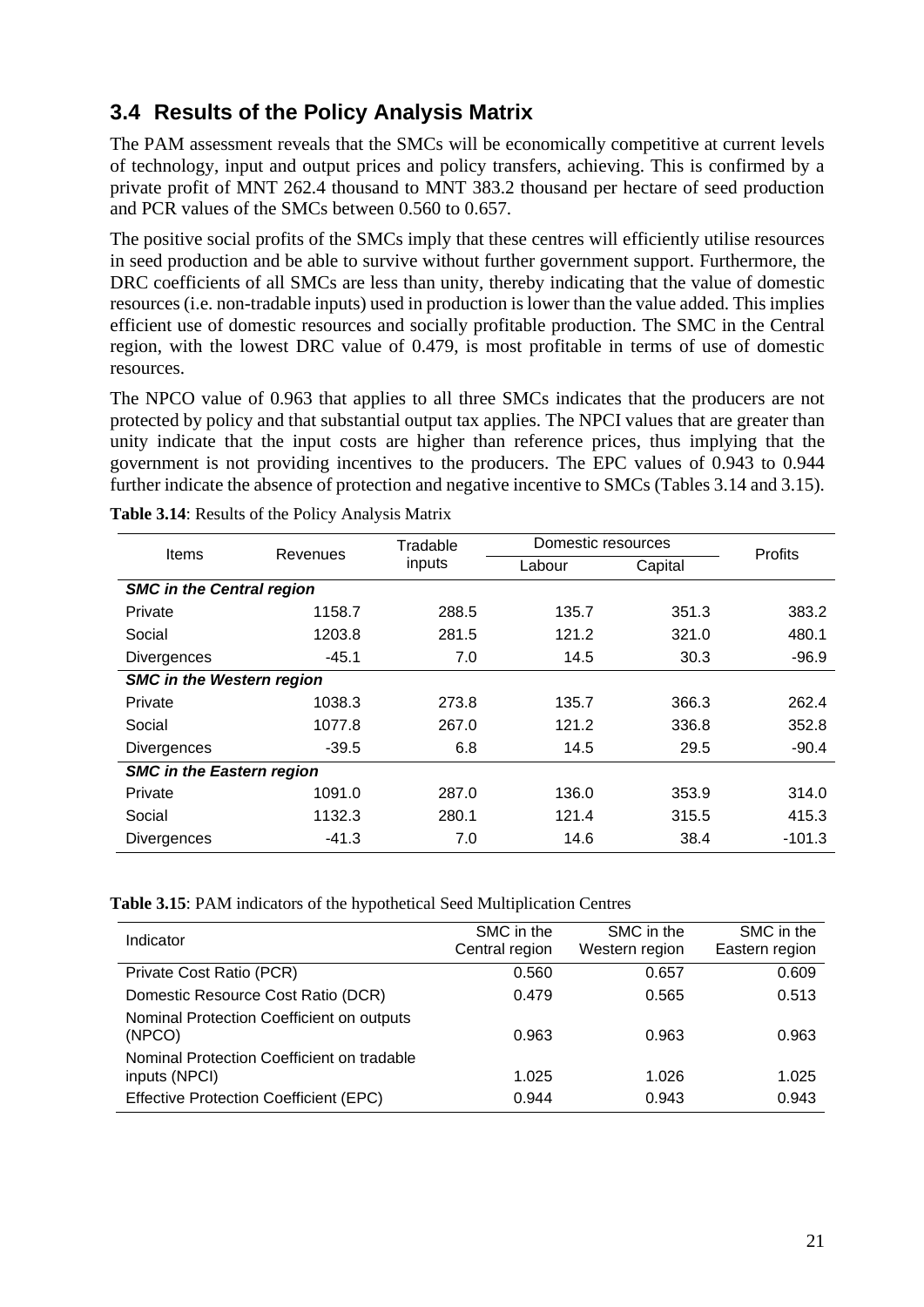## <span id="page-27-0"></span>**4. DEMAND AND SUPPLY MODELS OF SEED AND BREAD WHEAT**

### <span id="page-27-1"></span>**4.1 Material and methods**

#### **Wheat yield function**

The wheat yield function is based on the Hydrothermal Coefficient (HTC), which assesses weather conditions for crop vegetation using precipitation and temperature data. Using weather parameters from the period 2000 to 2017, we determined the HTC for the overall period of vegetation and harvest each year (Table 4.1).

| <b>HTC</b>  | Level of moisture            | <b>Frequency of Occurrence</b> |
|-------------|------------------------------|--------------------------------|
| >1.6        | Over moisture                | $0.0\%$                        |
| $1.6 - 1.3$ | Sufficient moisture          | 12.5%                          |
| $1.3 - 1$   | Rather insufficient moisture | 43.8%                          |
| $1 - 0.7$   | Drought                      | 37.5%                          |
| $0.7 - 0.4$ | Severe drought               | 6.2%                           |
| < 0.4       | Extremely dry                | 0.0%                           |

<span id="page-27-2"></span>**Table 4.1**: Hydrothermal Coefficient in the Central region during the period 2000 to 2017

Consequently, we determined separate HTCs for the vegetation period (May to August) and the harvesting period (August to September):

Vegetation period HTC =  $(\sum$ Precipitation<sub>May-August</sub> $)/(0.1\Sigma$ Temperature<sub>May-August</sub> $)$ 

Harvesting period HTC =  $(\sum$ Precipitation<sub>August-September</sub>)/(0.1 $\Sigma$ Temperature<sub>August-September</sub>)

The wheat yield (per hectare) function (Q) that resulted from our estimation is:

 $Q = 13.579$ HTC $_{\text{May-August}} + 6.175D_{2008} - 5.595$ HTC $_{\text{August-September}} - 1.5702_{2012}$  (1)

#### **Data basis**

The demand and supply models of seed and bread wheat are based on the market data provided in Tables 4.2 and 4.3.

<span id="page-27-3"></span>**Table 4.2**: Market data on seed wheat

| Year    | $P_{sw}$ | $P_{\text{imp}}$ | $P_{sw}$ * $P_{imp}$ | $V_{\rm crop}$ | Dummy |      | Q1         | Q       |
|---------|----------|------------------|----------------------|----------------|-------|------|------------|---------|
| 2007    | 831.3    | 337.5            | 280536.8             | 141082.9       | 1     | 0.0  | 708.01     | 4800.0  |
| 2008    | 739.5    | 500.5            | 370080               | 206677.0       | 1     | 1.0  | $-4317.17$ | 10700.0 |
| 2009    | 781.4    | 365.2            | 285373.9             | 244993.1       | 1     | 2.0  | 2478.45    | 12900.0 |
| 2010    | 650.0    | 242.1            | 157348               | 140106.9       | 1     | 3.0  | 532.86     | 6500.0  |
| 2011    | 564.6    | 247.8            | 139922.2             | 85349.8        | 1     | 4.0  | 555.91     | 6600.0  |
| 2012    | 511.6    | 254.8            | 130363.8             | 105736.2       | 0     | 5.0  | 244.00     | 2800.0  |
| 2013    | 450.1    | 588.1            | 264693.1             | 169163.2       | 0     | 6.0  | $-402.43$  | 3000.1  |
| 2014    | 554.8    | 400.3            | 222070.6             | 175391.4       | 0     | 7.0  | 2869.39    | 9213.1  |
| 2015    | 473.7    | 283.9            | 134488.8             | 166866.6       | 0     | 8.0  | 382.58     | 3757.9  |
| 2016    | 499.5    | 342.1            | 170883.2             | 157321.5       | 1     | 9.0  | 1872.73    | 12204.0 |
| 2017    | 465.2    | 350.0            | 162807.4             | 151212.3       | 1     | 10.0 | 1048.76    | 6364.0  |
| Average | 592.9    | 355.7            | 210779               | 158536         | 0.6   | 5.00 | 543.01     | 7167.19 |

Where:  $P_{sw}$  – price of domestic seed wheat;  $P_{imp}$  – price of imported seed wheat; Q – seed quantity,  $V_{crop}$ - agriculture sector wage income; T – innovation influence, and Dummy – policy impact.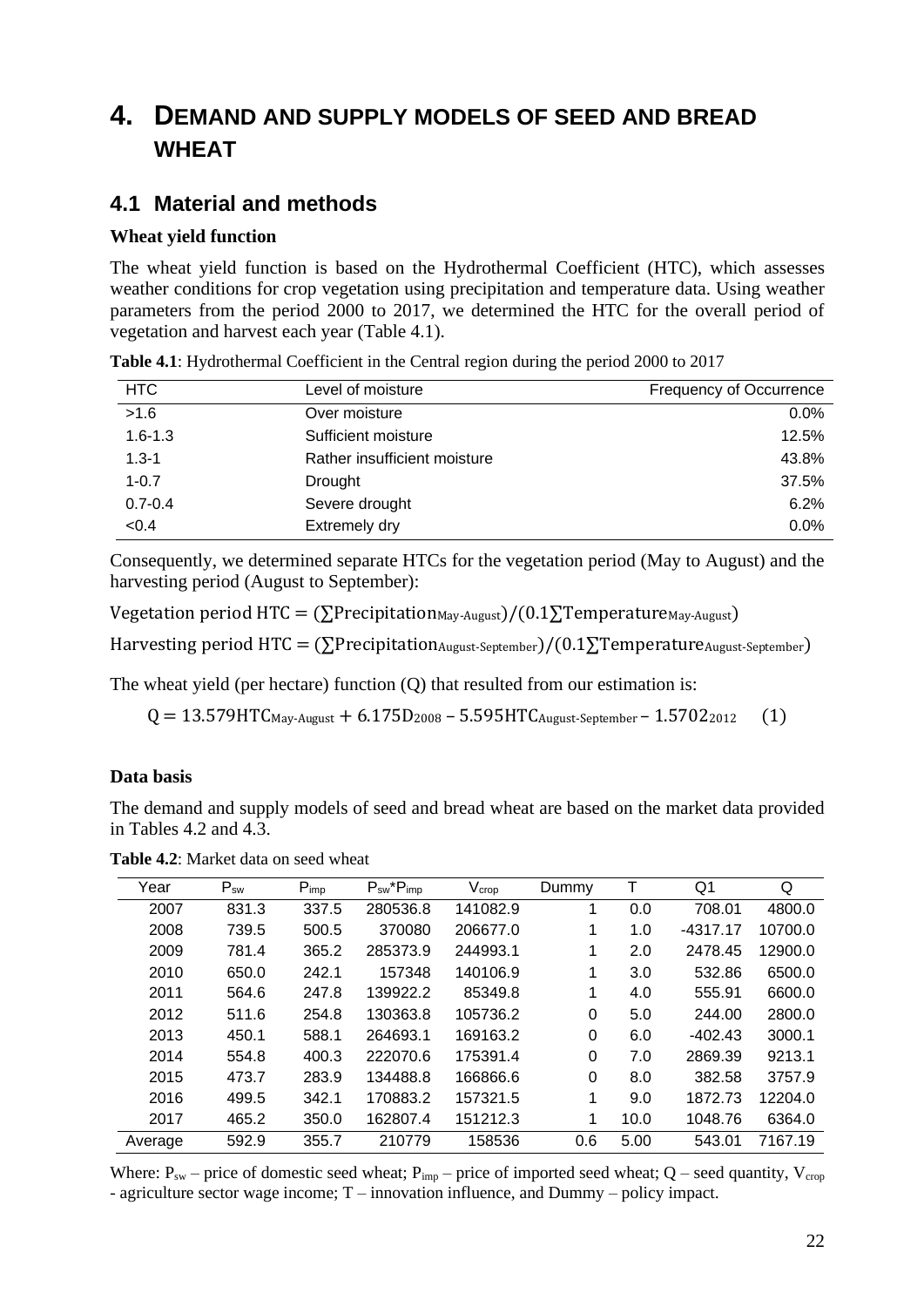| Year | $Q_w$ | $P_w$ | $P_{\text{imp}}$ | $P_w*P_{imp}$ | Dummy | Wcrop   | Τ  | q1       | HTK  | $R_{ex}$ |
|------|-------|-------|------------------|---------------|-------|---------|----|----------|------|----------|
| 2000 | 107.9 | 374.9 | 124.6            | 46708.22      | 0.0   | 11492.7 | 0  | $-70.2$  | 1.09 | 3950.2   |
| 2001 | 107.9 | 359.3 | 131.4            | 47221.93      | 0.0   | 12429.7 | 1  | $-74.7$  | 0.78 | 3648.1   |
| 2002 | 89.7  | 383.4 | 141.5            | 54240.72      | 0.0   | 13929.3 | 2  | $-58.9$  | 0.63 | 3466.6   |
| 2003 | 127.9 | 374.7 | 153.2            | 57412.12      | 0.0   | 15067.3 | 3  | $-81.0$  | 1.00 | 3249.8   |
| 2004 | 108.8 | 361.6 | 158.0            | 57142.5       | 0.0   | 16728.0 | 4  | $-85.1$  | 1.00 | 2890.8   |
| 2005 | 49.0  | 329.4 | 147.0            | 48427.37      | 0.0   | 17988.7 | 5  | $-87.7$  | 0.73 | 2436.6   |
| 2006 | 108.8 | 278.3 | 203.0            | 56492.88      | 0.0   | 20884.2 | 6  | $-129.6$ | 1.07 | 1954.5   |
| 2007 | 90.9  | 267.2 | 194.2            | 51869.9       | 0.0   | 20330.6 | 7  | $-223.1$ | 1.10 | 1738.1   |
| 2008 | 177.6 | 488.8 | 351.3            | 171703.4      | 0.0   | 38072.1 | 8  | $-111.2$ | 1.30 | 1424.8   |
| 2009 | 349.2 | 420.0 | 211.8            | 88978.63      | 1.0   | 45130.4 | 9  | $-572.5$ | 1.25 | 1724.0   |
| 2010 | 304.5 | 350.0 | 178.7            | 62562.31      | 1.0   | 25809.2 | 10 | 1054.0   | 1.08 | 1354.3   |
| 2011 | 391.2 | 304.0 | 225.6            | 68601.17      | 1.0   | 28276.0 | 11 | 1583.9   | 0.88 | 1098.3   |
| 2012 | 414.3 | 223.4 | 243.4            | 54356.25      | 1.0   | 24421.3 | 12 | 2114.0   | 1.55 | 1047.0   |
| 2013 | 325.8 | 239.5 | 515.0            | 123342.6      | 1.0   | 33703.4 | 13 | $-145.7$ | 1.48 | 1141.9   |
| 2014 | 442.8 | 383.1 | 316.1            | 121085.5      | 1.0   | 33016.5 | 14 | $-511.2$ | 0.99 | 1266.5   |
| 2015 | 145.6 | 362.3 | 210.7            | 76343.9       | 1.0   | 30029.1 | 15 | $-195.1$ | 0.68 | 1347.2   |
| 2016 | 410.5 | 375.2 | 302.5            | 113490.4      | 1.0   | 30448.1 | 16 | 199.7    | 1.40 | 1438.8   |
| 2017 | 172.6 | 347.4 | 297.0            | 103174.9      | 1.0   | 28277.4 | 17 | 84.0     | 0.64 | 1514.0   |

<span id="page-28-0"></span>**Table 4.3**: Market data on bread wheat

Where:  $P_w$  – price of domestic (bread) wheat;  $P_{imp}$  – price of imported wheat;  $Q_w$  – quantity of bread wheat;  $W_{crop}$  - agriculture sector wage income;  $T -$  innovation influence;  $R_{ex} -$  Exchange rate MNT to USD; MHC – moisture heat coefficient; Time trend, delay Dummy – policy impact.

Using the methods developed/suggested by Appelbaum (1982), Bresnahan (1982) and O'Donnell et al. (2004), which relate to the analytic framework of the New Empirical Industrial Organisation (NEIO), we applied the following functions in developing the demand and supply models and determining the market equilibria for seed and bread wheat.

Demand function (represents consumer market conditions):

$$
Q = a_0 + a_1 P + a_2 Y + a_3 P S + a_4 S + \varepsilon \tag{2}
$$

Where: Q - quantity of product; P - product price; S - price of substitutes and Y - consumers' income.

Using the demand function, we determined the marginal cost function as follows:

$$
MC = b_0 + b_1Q + b_2M + b_3N + \eta
$$
 (3)

Where:  $MC$  – marginal costs; Q – quantity of product;  $M$  – price of relevant production factors; N – macroeconomic or weather factors.

The marginal revenue was determined using the following function:

$$
MR = P + Q\frac{\partial P}{\partial Q} = P + \frac{Q}{a_1 + a_3 S} \tag{4}
$$

Marginal revenue, as perceived by farms, were determined as:

$$
PMR = \lambda (P + \frac{Q}{a_1 + a_3 S}) + (1 - \lambda)P = P + \lambda \frac{Q}{a_1 + a_3 S}, \quad 0 \le \lambda \le 1
$$
 (5)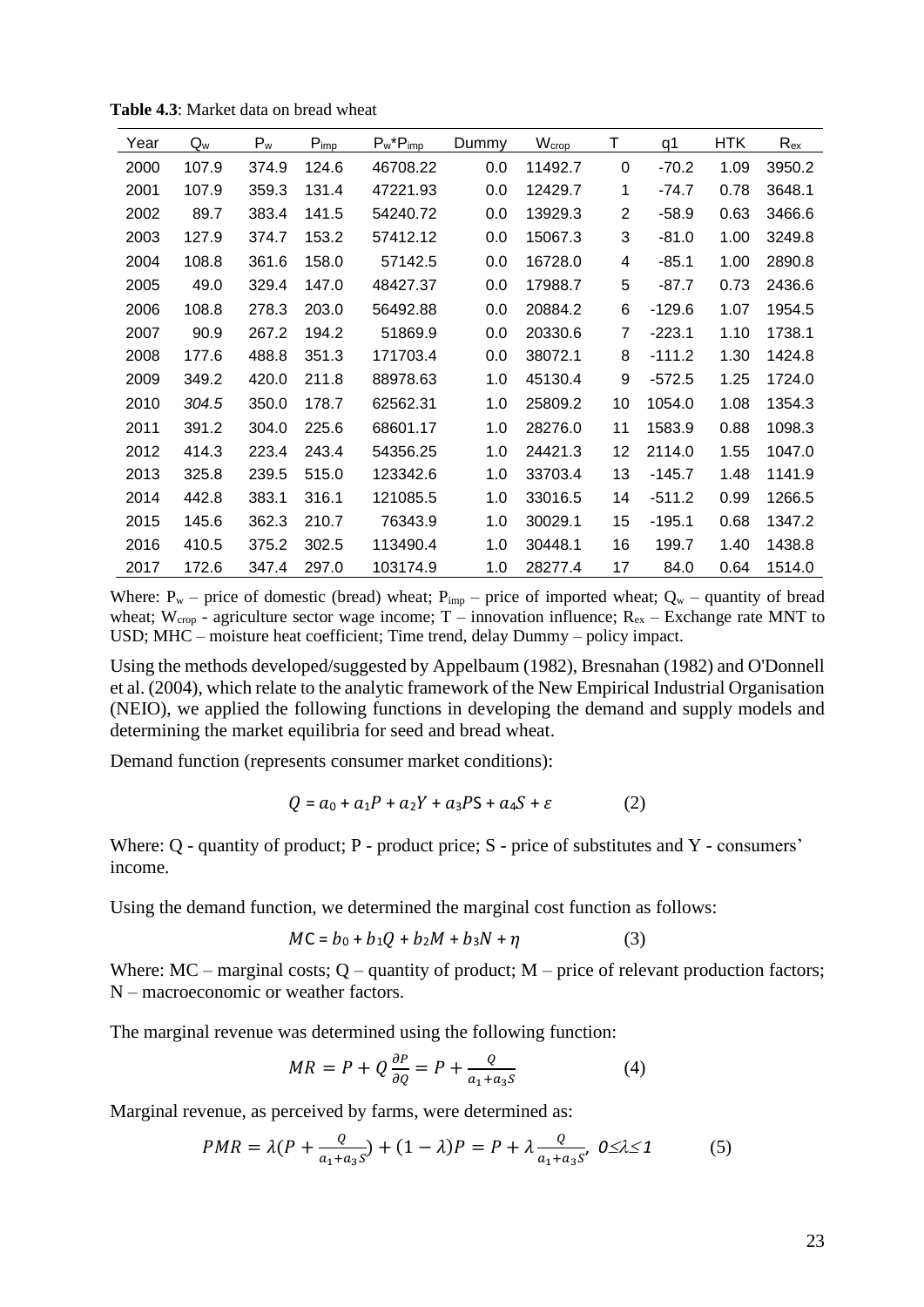Where  $\lambda$  in expresses the degree of market power. In case of free competition  $\lambda$  will be 0 and in the case of monopoly market  $\lambda = 1$ , in the case of oligopoly market  $\lambda \approx 0.5$ , and in the case of monopolistic competition this measure will be  $0 < \lambda < 0.5$ . Using the cost function, we similarly determined the degree of monopsony market power.

Using the PMR=MC equality condition we derived supply function, which represents producer market conditions.

Supply function:

$$
P = -Q_1 + b_0 + b_1 Q + b_2 M + b_3 N + \gamma Q_1 = \frac{Q}{a_1 + a_3 S}
$$
 (6)

#### <span id="page-29-0"></span>**4.2 Demand and supply models of seed wheat**

The price elasticity of demand (Ed) was determined at -0.353 (Table 4.4).

<span id="page-29-1"></span>**Table 4.4**: Demand model of seed wheat

|                | Intercept | Pw         | $P_{\text{imp}}$ | $P_w^*P_{\text{imp}}$ | V crop | Dummy            | R square | $\mathsf{F}_{\mathsf{sign}}$ |
|----------------|-----------|------------|------------------|-----------------------|--------|------------------|----------|------------------------------|
| $Qd=$          | 10193.937 | $-22.6138$ | -34.3820         | 0.0516                |        | 0.0601 3256.2340 |          |                              |
| $t_{\rm stat}$ | 0.6780    | $-0.8605$  | -0.9284          | 0.7537                | 2.6070 | 1.7210           | 0.7719   | 0.1035                       |

The price elasticity of supply  $(E_s)$  is 8.71 (Table 4.5).

<span id="page-29-2"></span>**Table 4.5**: Supply model of seed wheat

|                                         | Intercept | Q1     | ◡      |            | R square | $\mathsf{L}_{\mathsf{sign}}$ |
|-----------------------------------------|-----------|--------|--------|------------|----------|------------------------------|
| P=                                      | 703.3565  | 0.0103 | 0.0095 | $-37.7435$ |          |                              |
| $\boldsymbol{\mathit{I}}_{\text{stat}}$ | 14.9164   | 1.1601 | 1.9543 | $-7.1211$  | 0.9029   | 0.0006                       |

The  $\lambda$  is 0.01, hence implying that the degree of market power is perfect competition.

The marginal cost function and average cost function of wheat seed are shown in Tables 4.6 and 4.7. The functions are statistically significant.

<span id="page-29-3"></span>**Table 4.6**: Seed marginal cost function

|                                | Intercept | Q'     |        | R square | $\mathsf{F}$ sign |
|--------------------------------|-----------|--------|--------|----------|-------------------|
| $MC =$                         | 703.3565  | 0.0095 | 0.0095 |          |                   |
| $\boldsymbol{\mathit{I}}$ stat | 14.9164   | 1.9543 | 1.9543 | 0.9029   | 0.0006            |

<span id="page-29-4"></span>**Table 4.7**: Seed average cost function

|                | Intercept | Ő.     |            | R square | $\blacksquare$ sign |
|----------------|-----------|--------|------------|----------|---------------------|
| $MC =$         | 703.3565  | 0.005  | $-37.7435$ |          |                     |
| $t_{\rm stat}$ | 14.9164   | 1.9543 | -7.1211    | 0.9029   | 0.0006              |

Using these functions, the market equilibrium for seed wheat was determined at constant 2010 prices and current prices. For instance, the average current price of wheat seed is 799.8- 853.7 thousand MNT and at 2010 constant prices is 593.1thousand MNT per ton (Table 4.8).

<span id="page-29-5"></span>

|  | <b>Table 4.8:</b> Market equilibrium for seed wheat, MNT 1000 per ton |
|--|-----------------------------------------------------------------------|
|--|-----------------------------------------------------------------------|

| Deflator | Q       | P <sub>2010</sub> | P <sub>nominal</sub> | AC <sub>2010</sub> | $AC_{nominal}$ |
|----------|---------|-------------------|----------------------|--------------------|----------------|
| 0.6737   | 7139.4  | 780.7             | 525.9                | 726.2              | 489.2          |
| 0.8182   | 11092.5 | 736.5             | 602.6                | 716.4              | 586.2          |
| 0.833    | 12628.0 | 782.9             | 652.3                | 689.1              | 574.1          |
| 1.000    | 6722.6  | 660.6             | 660.6                | 621.0              | 621.0          |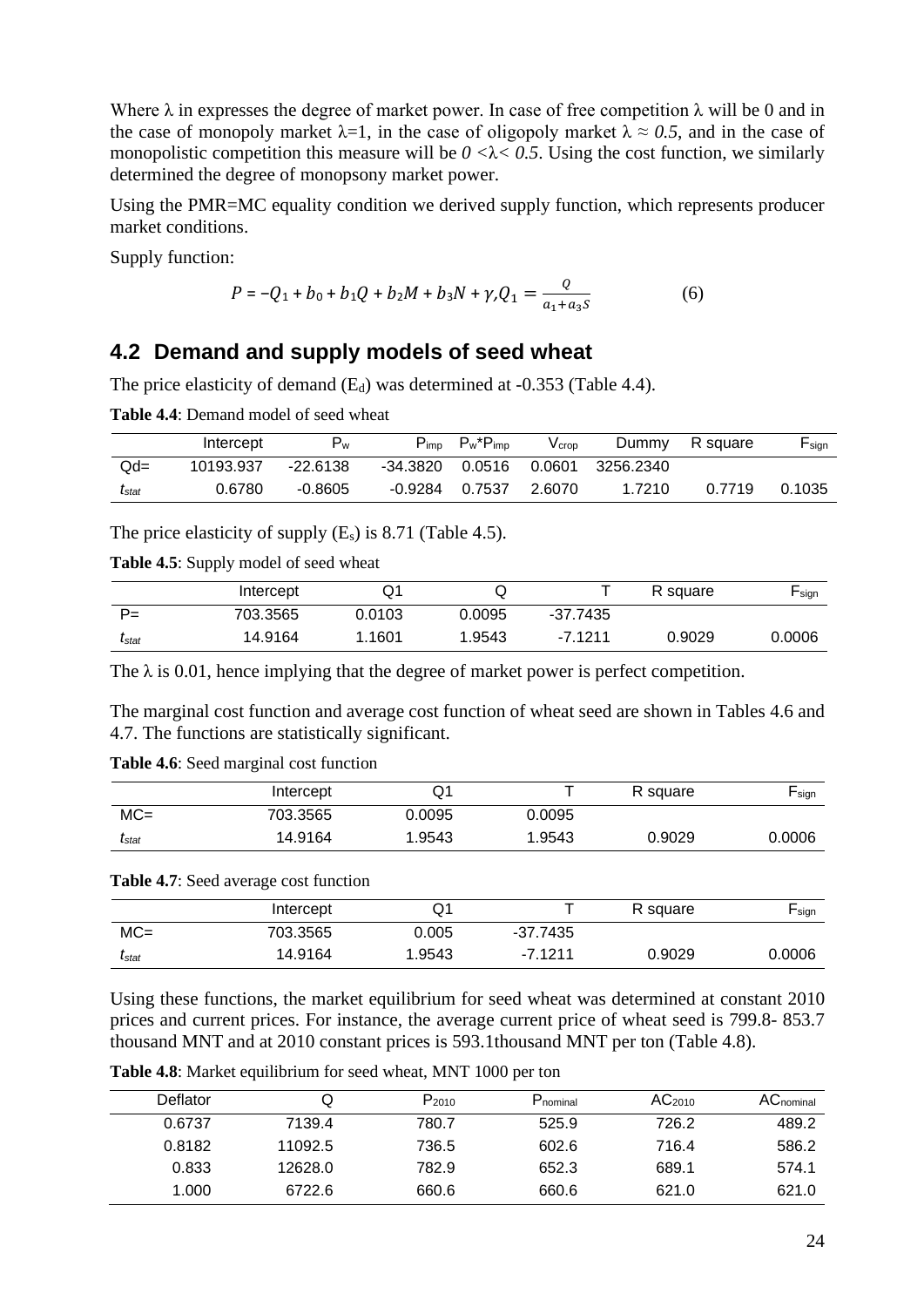| 1.151 | 3808.9  | 595.5     | 685.5 | 583.7 | 672.0 |
|-------|---------|-----------|-------|-------|-------|
| 1.298 | 2307.9  | 539.6     | 700.6 | 527.9 | 685.5 |
| 1.336 | 2549.0  | 497.1     | 664.2 | 491.1 | 656.2 |
| 1.436 | 6095.9  | 545.2     | 782.7 | 482.9 | 693.3 |
| 1.461 | 6474.2  | 467.8     | 683.2 | 419.3 | 612.3 |
| 1.493 | 10917.9 | 492.6     | 735.4 | 421.6 | 629.4 |
| 1.612 | 9037.0  | 426.1     | 687.0 | 356.2 | 574.2 |
| 1.348 | 5989.2  | 593.1     | 799.8 | 548.7 | 739.8 |
| 1.398 |         | 2011-2017 | 829.3 |       | 767.1 |
| 1.439 |         | 2012-2017 | 853.7 |       | 789.7 |
|       |         |           |       |       |       |

### <span id="page-30-0"></span>**4.3 Demand and supply models of bread wheat**

The price elasticity of demand (E<sub>d</sub>) is -3.428 (Table 4.9).

<span id="page-30-1"></span>**Table 4.9**: Demand model of bread wheat

|                | Intercept          | Pw       | $P_{\text{imp}}$             | $P_w*P_{\text{imp}}$ | Dummy   | Wcrop |        |
|----------------|--------------------|----------|------------------------------|----------------------|---------|-------|--------|
| $=$            | 1000.811           | $-3.322$ | $-2.056$                     | 0.007                | 320.279 | 0.003 | -8.934 |
| $t_{\rm stat}$ | 3.057              | $-2.999$ | $-2.744$                     | 2.923                | 4 914   | 1 122 | -1 118 |
|                | Adjusted R-squared | 0.816    | Akaike info criterion 11.273 |                      | DW      | stat  | 2.493  |

The price elasticity of supply  $(E_s)$  is 7.701 (Table 4.10).

<span id="page-30-2"></span>**Table 4.10**: Supply model of bread wheat

|                   | Intercept          | Q1    |                             |                   | R square | F <sub>sign</sub> |          |        |
|-------------------|--------------------|-------|-----------------------------|-------------------|----------|-------------------|----------|--------|
| $P_{s}$ =         | -168.376           | 0.134 |                             | $0.046 - 120.669$ | 0.127    | 0.012             | -158.143 | 14.798 |
| $t_{\text{stat}}$ | $-0.705$           | 0.649 | 1.524                       | $-2.159$          | 4.086    | 2.357             | -1.975   | 1.203  |
|                   | Adjusted R-squared |       | 0.604 Akaike info criterion |                   | 10.670   | DW stat           | 2.612    |        |

The  $\lambda$  is 0.046, implying that the degree of market power is perfect competition.

The marginal cost function is:

```
MC= -168.376+0.134q-120.669HTK+0.127Rex+0.012Wcrop-158.143Dummy+14.798T
```
The average cost function is:

AC=-168.376+0.067q-120.669HTK+0.127Rex+0.012wcrop-158.143Dummy+14.798T

The equilibrium price of bread wheat is MNT 515.4 thousand per ton at 2017 price or, on average, MNT 436.5 thousand per ton at 2010 constant price (Table 4.11).

| Year | Q     | $P_{2010}$ | P <sub>nominal</sub> | AC <sub>2010</sub> | <b>AC</b> <sub>nominal</sub> |
|------|-------|------------|----------------------|--------------------|------------------------------|
| 2010 | 460.2 | 285.8      | 285.8                | 196.4              | 196.4                        |
| 2011 | 286.1 | 322.3      | 371.0                | 238.0              | 274.0                        |
| 2012 | 392.7 | 241.3      | 313.2                | 120.1              | 155.9                        |
| 2013 | 266.6 | 269.4      | 360.0                | 262.1              | 350.2                        |
| 2014 | 380.1 | 350.0      | 502.5                | 351.9              | 505.3                        |
| 2015 | 198.5 | 365.9      | 535.3                | 357.9              | 523.5                        |
| 2016 | 336.0 | 347.0      | 518.0                | 320.3              | .478.1                       |

<span id="page-30-3"></span>**Table 4.11**: Market equilibrium for seed wheat, MNT 1000 per ton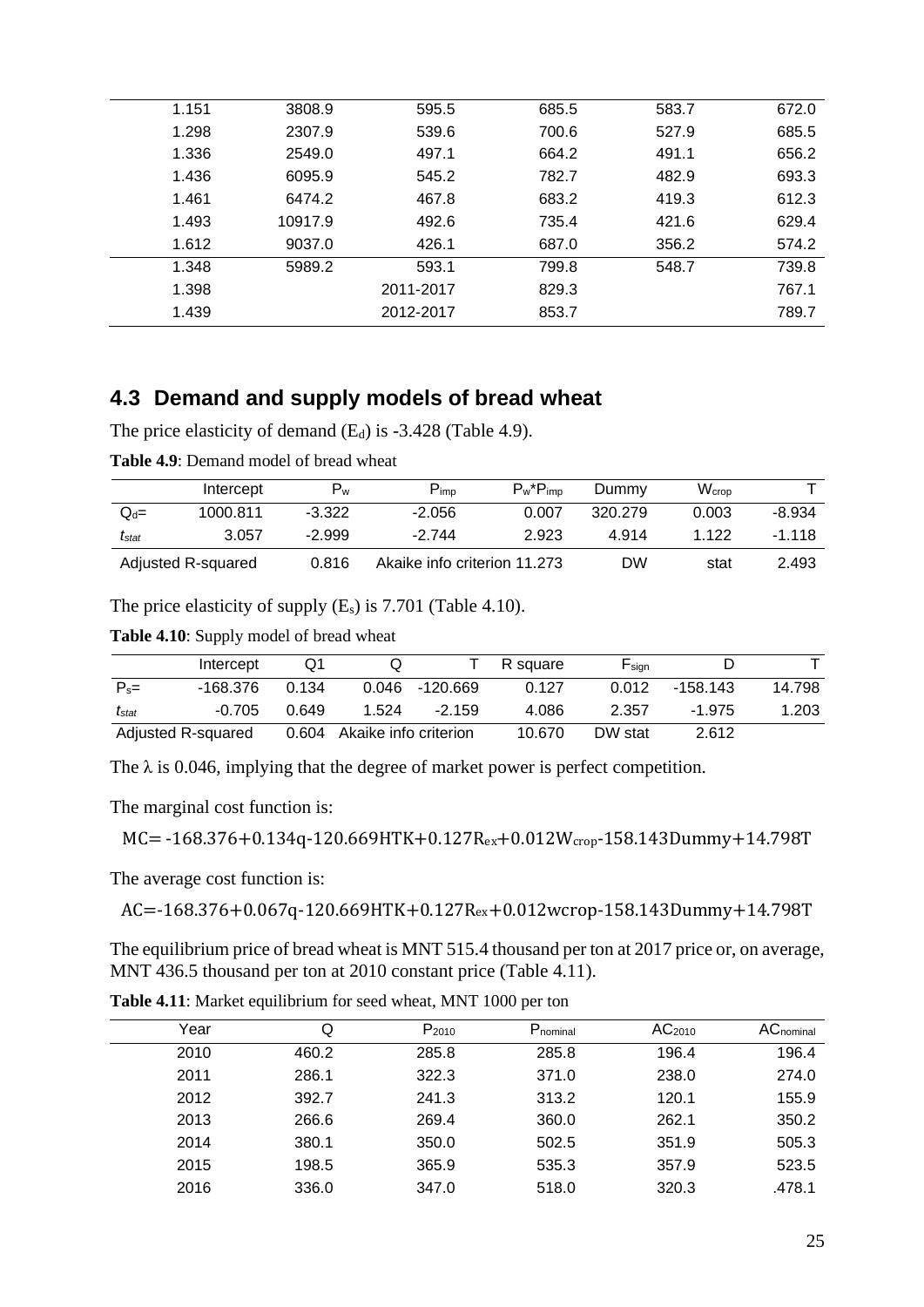| 2017                     | 158.6 | 376.2 | 606.4 | 362.7 | 584.7 |
|--------------------------|-------|-------|-------|-------|-------|
| Average                  | 309.9 | 319.7 | 436.5 | 276.2 | 383.5 |
| At 2017 prices           |       |       | 515.4 |       | 445.2 |
| Profitability index (PI) |       |       | 15.8% |       |       |

In conclusion, seed and bread wheat markets are shaped by free competition. The price elasticity of demand is -0.353 for seed wheat and -3.428 for bread what. In contrast, the price elasticity of supply is 8.71 for seed wheat and 7.701 for bread wheat. The reverse demand sensitivity implies that the seed wheat and bread wheat markets are closely related.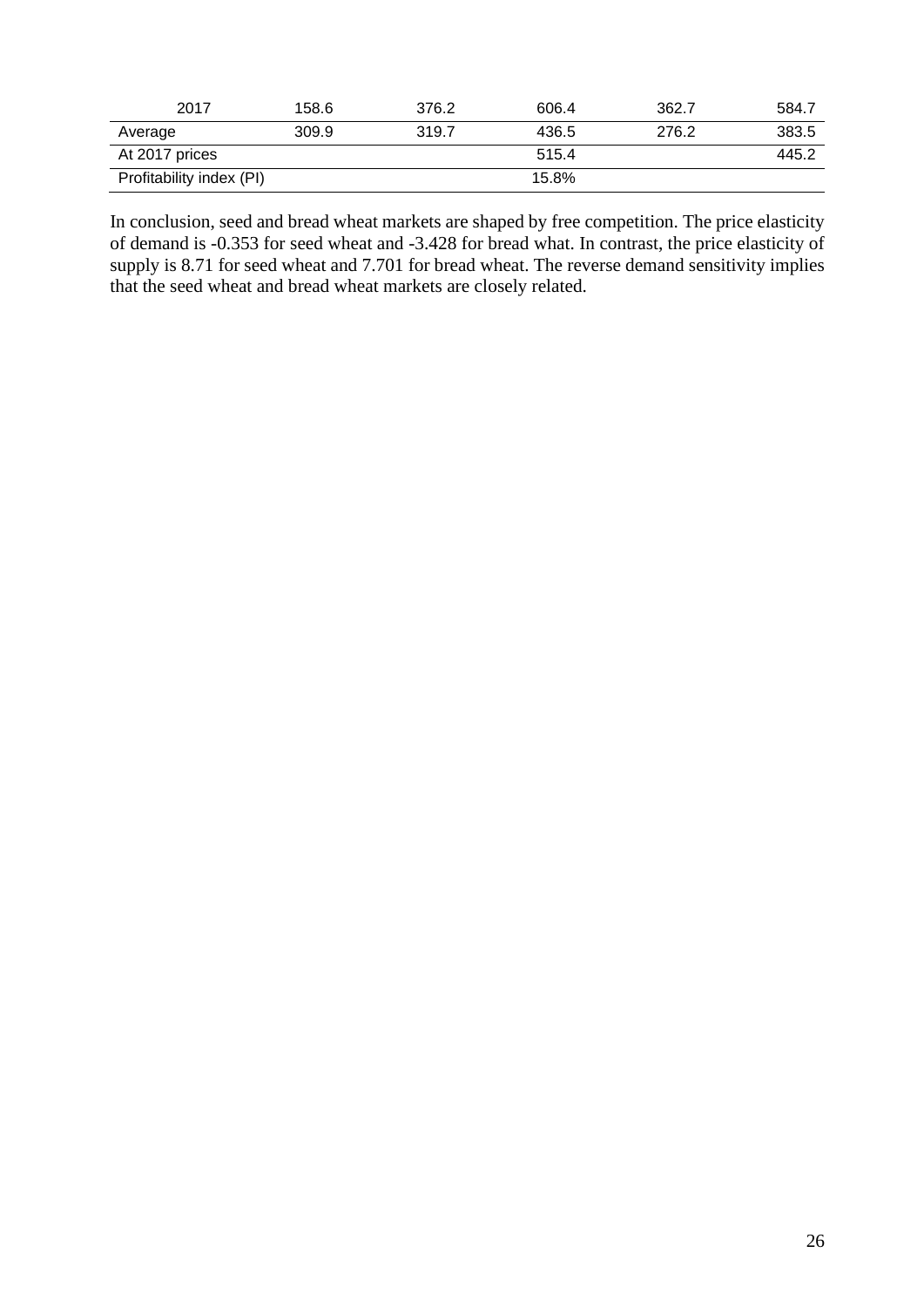## <span id="page-32-0"></span>**5. CONCLUSIONS**

#### **Estimated costs of wheat and potato breeding**

Estimated total costs of a wheat breeding program to result in the release of a new variety, at a program duration of 12 to 16 years, range between MNT 243.1 and 327.3 million at 2010 prices. Costs of labour, capital costs and overheads, and operating costs account for 74, 24 and 2 percent of the total costs, respectively.

Estimated total cost of a potato breeding program with an average duration of 13 years is MNT 163.3 million at 2010 prices. Costs of labour, capital costs and overheads, and operating costs account for 87.4, 11.5 and 1.1 percent of the total costs, respectively.

The findings suggest that costs of plant breeding programs can be substantially reduced through timely flow of funds and introduction of innovations for shortening the duration of the breeding processes.

#### **Profitability and competitiveness of hypothetical regional seed multiplication centres**

The analysis assumed that three regional SMCs (in the Central, Western and Eastern regions) with an annual production capacity of 1745 tons of elite and certified wheat seed will be established with public investments. The investment requirement of each SMC is estimated at MNT 768.1 million, with machinery and equipment accounting for 78% of this amount.

The findings suggest that the SMCs will be financially and economically profitable, hence able to not only recover the investments but also operate without further government support. A financial CBA over a period of 10 years revealed an NPV between MNT 19.2 million and MNT 178.9 and an IRR of 12.5% to 15.9% per SMC. According to an economic CBA, the NPV will be between MNT 629.9 million and an IRR between 24.8% and 28.1% per SMC. The hypothetical SMC in the Central region appears to have the best profitability potential. The initial investments in the SMC can be recovered within 9 to 10 years.

The PAM assessment reveals that the SMCs will be economically competitive at current levels of technology, input and output prices and policy transfers, achieving. This is confirmed by a private profit of MNT 262.4 thousand to MNT 383.2 thousand per hectare of seed production and PCR values of the SMCs between 0.560 to 0.657.

The positive social profits of the SMCs imply that these centres will efficiently utilise resources in seed production and be able to survive without further government support. Furthermore, the DRC coefficients of all SMCs are less than unity, thereby indicating that the value of domestic resources (i.e. non-tradable inputs) used in production is lower than the value added. This implies efficient use of domestic resources and socially profitable production. The SMC in the Central region, with the lowest DRC value of 0.479, is most profitable in terms of use of domestic resources.

The NPCO value of 0.963 that applies to all three SMCs indicates that the producers are not protected by policy and that substantial output tax applies. The NPCI values that are greater than unity indicate that the input costs are higher than reference prices, thus implying that the government is not providing incentives to the producers. The EPC values of 0.943 to 0.944 further indicate the absence of protection and negative incentive to SMCs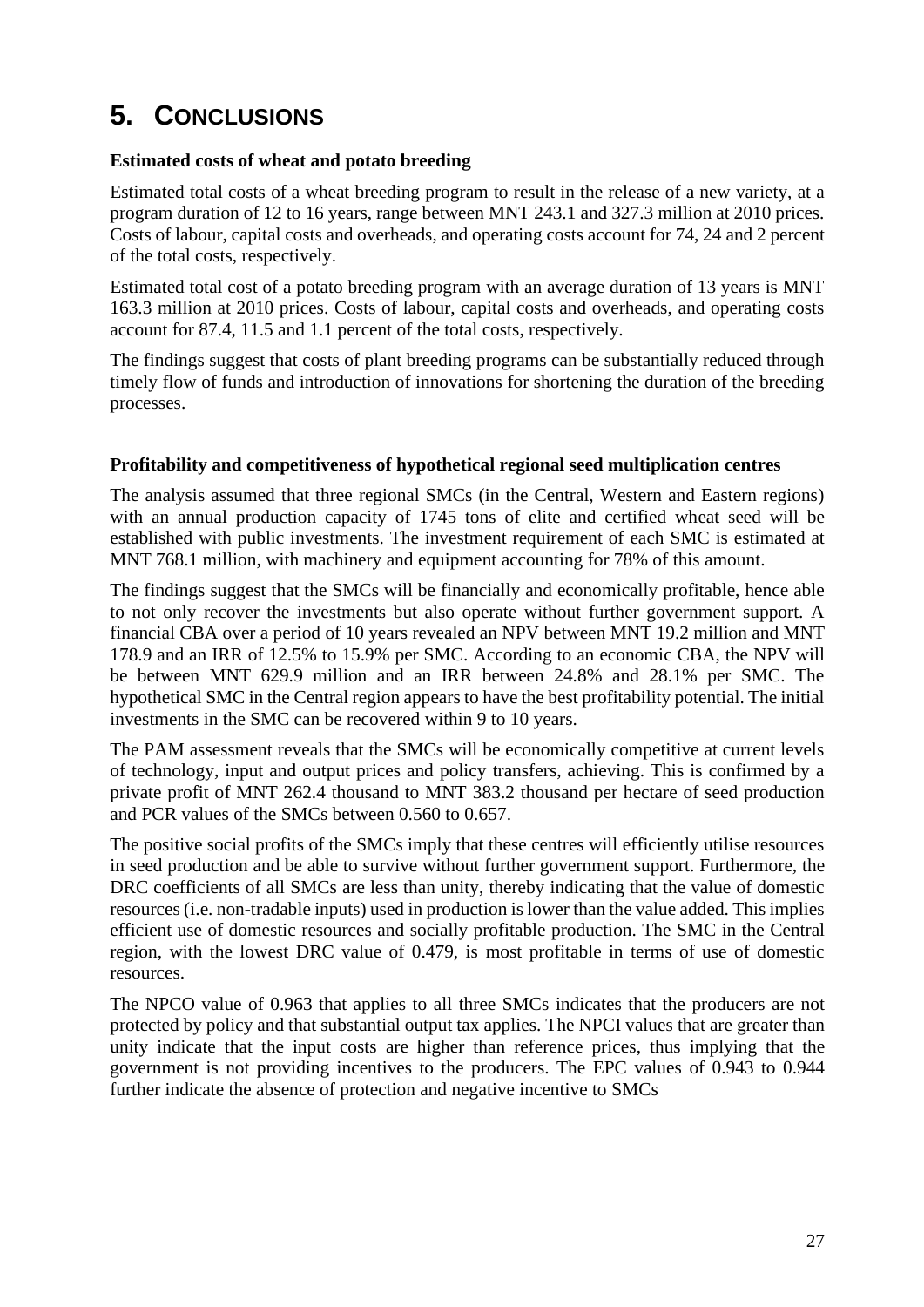#### **Market equilibrium for seed and bread wheat**

The market equilibrium for seed wheat was determined at a quantity of 7161 tons and a 2010 constant price of MNT 593.1 thousand per ton.

The market equilibrium for bread wheat was determined at a quantity of 309.9 thousand tons and a 2010 constant price of MNT 319.7 thousand.

Both the seed and bread wheat markets were found to be dominated by free competition ( $\lambda \approx 0.01$ ).

#### **Price elasticities of seed and bread wheat**

For seed wheat, the price elasticity of demand (PED) is -0.353 and the price elasticity of supply (PES) is 8.71, implying that a 1% increase in the price would reduce the demand by 0.35 percent while potentially increasing the supply by 8.71 percent. Reversely, it also implies that a 1% decrease in the price would affect a 0.35% increase in the demand and an 8.71% reduction in the supply of seed wheat. In this case, we may conclude that the PED is rather non-elastic while the PES is elastic.

For bread wheat, both the PED (-3.427) and PES (7.7) were found to elastic. A 1% price change would be responded to by a 3.4% reverse change in the demand and a 7.7% corresponding change in the supply of bread wheat.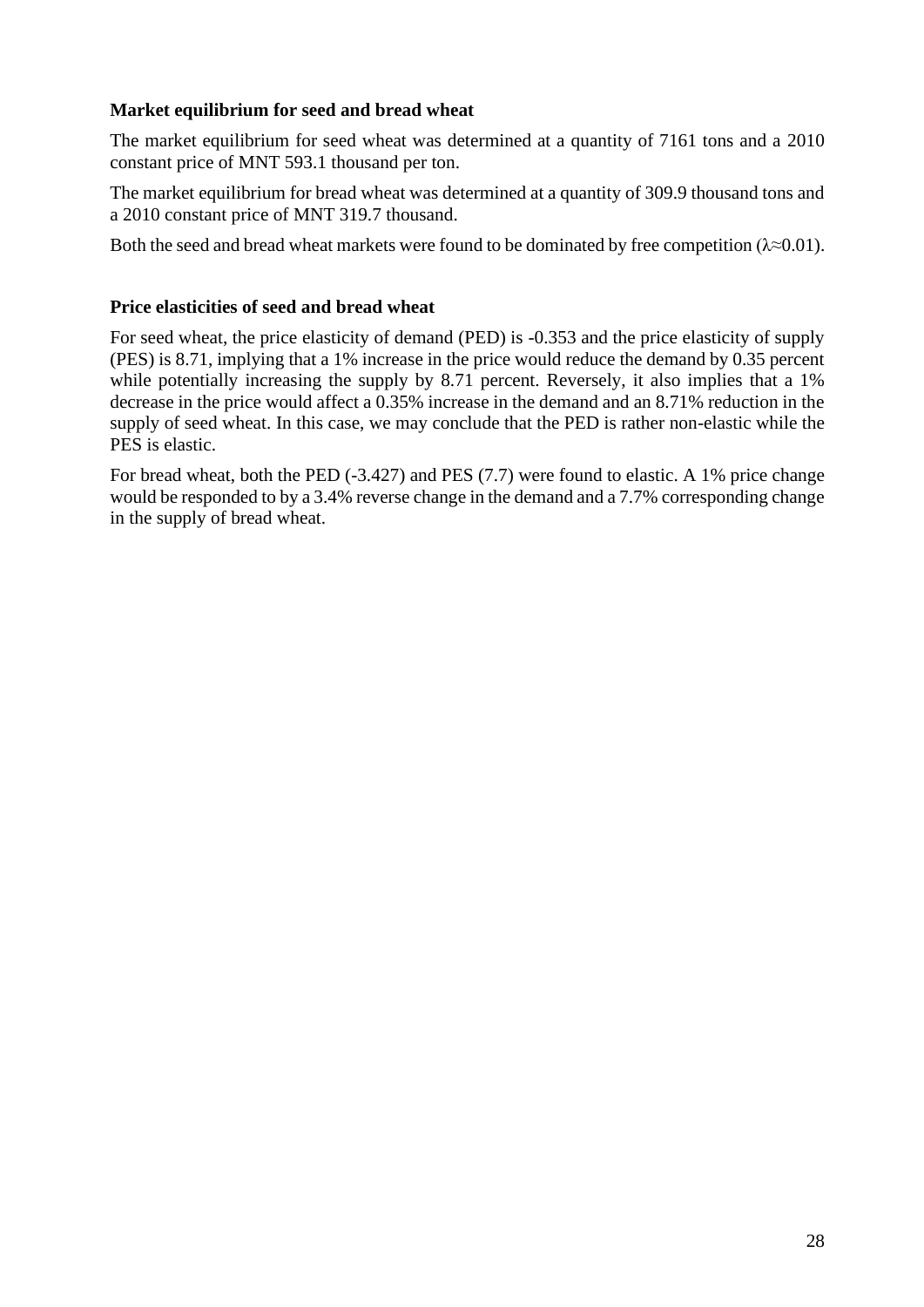## <span id="page-34-0"></span>**6. REFERENCES**

Appelbaum E. (1982). The estimation of the degree of oligopoly power.

Bresnahan, T.F. (1982). The oligopoly solution concept is identified.

Bresnahan, T. F. (1981). Identification of market power.

- O'Donnell, C.J., Griffith, G.R., Nightingale, J.J. and Piggott, R.R. (2004). Testing for market power in multiple-input, multiple-output industries: The Australian grains and oilseed industries.
- Monke, E.A., Pearson, S.R. (1989). The Policy Analysis Matrix for agricultural development.
- Pearson, S.R. and Gotsch, C. (2002). The Policy Analysis Matrix. Manual for regional workshops.
- Sadoulet, E. and Janvry, A. (1995). Quantitative development policy analysis.
- Mongolian Farmers' Association for Sustainable Development. (2013). Feasibility study for seed multiplication, variety testing and acclimatisation and restoring of variety testing centres.

Government of Mongolia. (2008). National program "Third Virgin Land Campaign".

Government of the Russian Federation. (2015). Implementing Regulation No. 51 (January 27, 2015).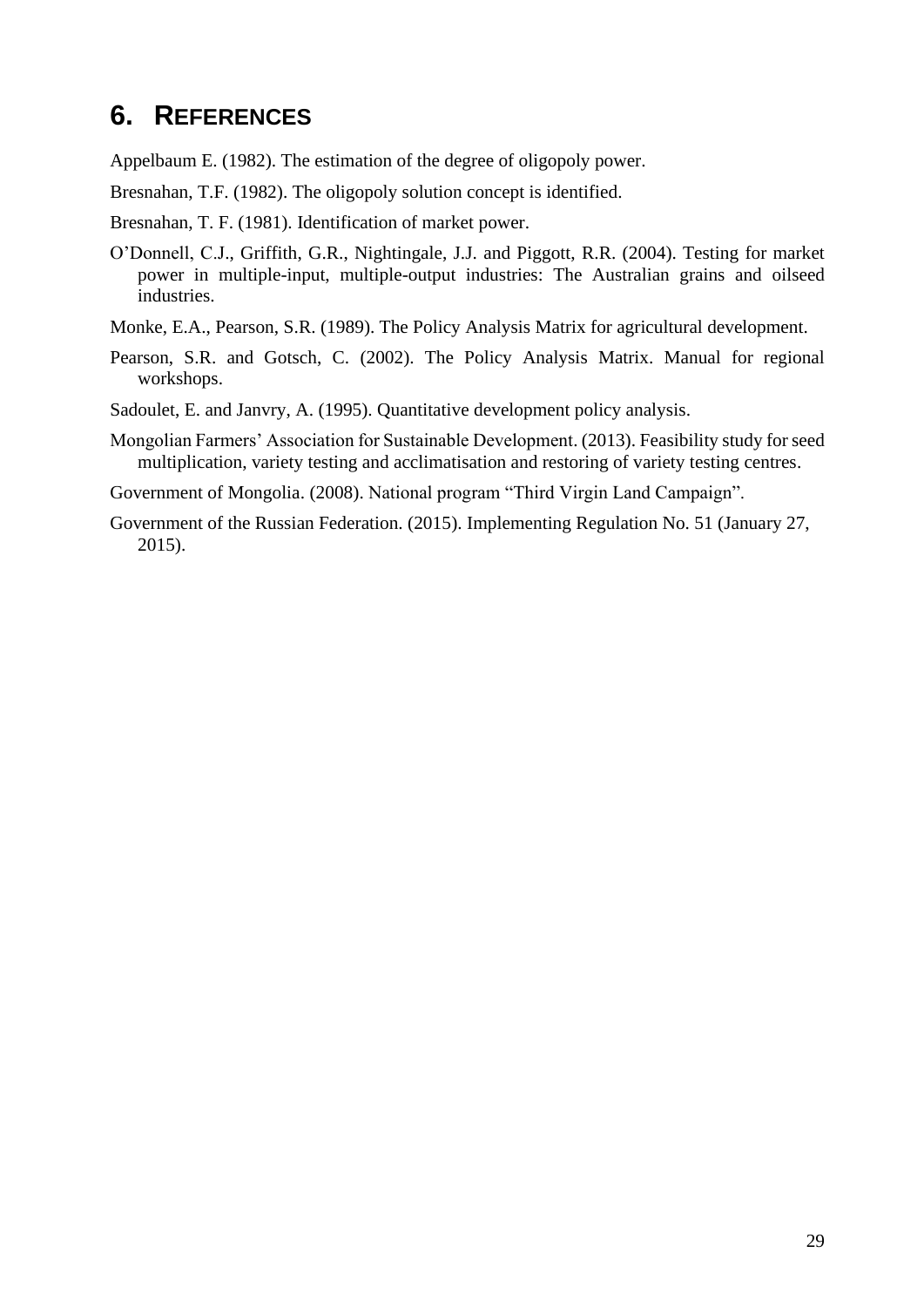## <span id="page-35-0"></span>**7. APPENDIX**

|                  | <b>Table 7.1.</b> Exemplary technology card for seed wheat cultivation, at an assumed yield of 1.2 t per ha |                                  |                                   |                          |                       |                          |                           |                                              |                                  |                      |                             |                                   |                              |                                       |                                   |                         |              |                        |                                      |                          |                           |                                      |                     |                           |
|------------------|-------------------------------------------------------------------------------------------------------------|----------------------------------|-----------------------------------|--------------------------|-----------------------|--------------------------|---------------------------|----------------------------------------------|----------------------------------|----------------------|-----------------------------|-----------------------------------|------------------------------|---------------------------------------|-----------------------------------|-------------------------|--------------|------------------------|--------------------------------------|--------------------------|---------------------------|--------------------------------------|---------------------|---------------------------|
|                  |                                                                                                             |                                  |                                   |                          |                       |                          | Type of mashine           |                                              | Worker                           |                      |                             | unit, I,                          |                              | Total requirements fo whole operation |                                   |                         |              |                        |                                      | Economic<br>indicators   |                           |                                      | of which            |                           |
| N <sub>2</sub>   | Technological operation                                                                                     | of work, Wo,hra; 1; 1.km<br>Size | Calendars dates                   | Working days, Ap         | Norking day rate, now | Tractor, lorry           | Agricultural mashine      | Working day productivity, WH,<br>ha/work day | Mashine operator, m <sub>m</sub> | Assistant worker, m. | Fuel requirements, q, kg/ha | Productivity in standard<br>ethra | Number of mashine unit,<br>å | Number of working days,<br>੍ਰੈ        | Mashine operatots, n <sub>m</sub> | Assistant workers, no   | Fuel, Q, Kg  | Standard working days, | Tractor operation, Wa,<br>equivalhra | Labour use, 3r, man.hour | Reduced costs, thous.tog. | Fuel, lubricant costs,<br>thous.tog. | Salary, thous.togr. | Other costs, thous.costs. |
| $\boldsymbol{A}$ | $\mathbf 1$                                                                                                 | $\overline{2}$                   | 3                                 | 4                        | 5                     | 6                        | $\overline{\phantom{a}}$  | 8                                            | 9                                | 10                   | 11                          | $12\,$                            | 13                           | 14                                    | 15                                | 16                      | $17\,$       | 18                     | 19                                   | 20                       | 21                        | 22                                   | 23                  | 24                        |
|                  | Previous processing: fallow<br>Planting                                                                     |                                  |                                   |                          |                       |                          |                           |                                              |                                  |                      |                             |                                   |                              |                                       |                                   |                         |              |                        |                                      |                          |                           |                                      |                     |                           |
|                  | $S = 500$<br>ha:<br>100<br>Qfert                                                                            |                                  | кg/ha                             |                          |                       | $Oseed =$                | 160                       | кg/ha                                        |                                  |                      |                             | Qherb=                            | $\overline{\mathbf{3}}$      | кg/ha                                 |                                   |                         |              |                        |                                      |                          |                           |                                      |                     |                           |
| 1                | <b>Spring harrowing</b>                                                                                     | 500                              | 15-27/IY                          | 12                       | 1.5                   | John Deer<br>1204        | БИГ-3                     | 19.6                                         | $\mathbf 1$                      |                      | 6.5                         | 1                                 | 1                            | 17.007                                | 1.5                               | $\mathbf{0}$            | 3250         | 25.51                  | 204.08                               | 204.08                   | 17611                     | 6338                                 | 416                 | 10858                     |
| $\overline{2}$   | before<br>Cultivation<br>planting (6-8)                                                                     | 500                              | 18/Y-1/YI                         | 12                       | 1.5                   | <b>John Deer</b><br>1204 | Кроунд 8/450              | 20.7                                         | $\mathbf 1$                      |                      | 12.5                        | $\mathbf 1$                       | 1                            | 16.103                                | 1.5                               | $\mathbf{0}$            | 6250         | 24.15                  | 193.24                               | 193.24                   | 29418                     | 12188                                | 394                 | 16837                     |
| 3                | Seed dressing                                                                                               | 80                               | 25-28/Y                           | 3                        | 1.5                   |                          | <b>ПСШ-5</b>              | 70                                           | $\mathbf{1}$                     |                      |                             |                                   | $\mathbf{1}$                 | 0.762                                 | 1.5                               | $\mathbf{0}$            | $\mathbf{0}$ | 1.14                   | 0.00                                 | 9.14                     | 196                       | 8                                    | 19                  | 169                       |
| 4                | seed loading                                                                                                | 80                               | 25/Y-1/YI                         | 6                        | 1.5                   |                          | 3NC-100                   | 82                                           | $\mathbf{1}$                     |                      |                             |                                   | 1                            | 0.650                                 | 1.5                               | $\mathbf{0}$            | $\bullet$    | 0.98                   | 0.00                                 | 7.80                     | 119                       | 11                                   | 16                  | 92                        |
| 5                | Seed transport (5 km)                                                                                       | 400                              | 25/Y-1/YI                         | $\overline{\phantom{a}}$ | 1.5                   | John Deer<br>1204        | 2ПТС-4                    | 160                                          | $\mathbf 1$                      |                      | 1.3                         | 0.65                              | $\mathbf{1}$                 | 1.667                                 | 1.5                               | $\mathbf{0}$            | 520          | 2.50                   | 13.00                                | 20.00                    | 2064                      | 1014                                 | 41                  | 1009                      |
| 6                | <b>Fertilizer loading</b>                                                                                   | 50                               | 25/Y-1/YI                         | $\overline{\phantom{a}}$ | 1.5                   | <b>John Deer</b><br>1204 | loader                    | 110                                          | $\mathbf 1$                      |                      | 1.1                         | 0.65                              | $\mathbf{1}$                 | 0.303                                 | 1.5                               | $\mathbf{0}$            | 55           | 0.45                   | 2.36                                 | 3.64                     | 306                       | 107                                  | 7                   | 191                       |
| $\overline{7}$   | Fertilizer transport(5                                                                                      | 250                              | $25/Y-1/YI$                       | $\overline{7}$           | 1.5                   | John Deer                | $2\pi$ TC-4               | 160                                          | $\overline{1}$                   |                      | 0.42                        | 0.65                              |                              | 1.042                                 | 1.5                               | $\mathbf{0}$            | 104          | 1.56                   | 8.13                                 | 12.50                    | 858                       | 202                                  | 25                  | 631                       |
| 8                | Sowing+ fert+ rolling                                                                                       | 500                              | 25/Y-1/YI                         | $\overline{\mathbf{z}}$  | 1.5                   | John Deer<br>1204        | Компакт-<br>солитэр 9/300 | 36.9                                         | $\mathbf 1$                      | 3                    | 15.5                        | $\mathbf{1}$                      | 1                            | 9.033                                 | 1.5                               | 4.5                     | 7750         | 13.55                  | 108.40                               | 433.60                   | 26509                     | 15113                                | 773                 | 10624                     |
| 9                | Harrowing<br>before<br>germination                                                                          | 500                              | $1 - 15/11$                       | 15                       | 1.5                   | John Deer<br>1204        | TS-300                    | 15.12                                        | $\mathbf{1}$                     |                      | 3.5                         | 0.65                              | 1                            | 22.046                                | 1.5                               | $\mathbf{0}$            | 1750         | 33.07                  | 171.96                               | 264.55                   | 22257                     | 3413                                 | 539                 | 18306                     |
| 10               | after<br>Harrowing<br>zermination                                                                           | 500                              | 15-30/YI                          | 15                       | 1.5                   | John Deer<br>1204        | TS-300                    | 15.12                                        | $\mathbf 1$                      |                      | 3.5                         | 0.65                              | $\mathbf{1}$                 | 22.046                                | 1.5                               | $\mathbf{0}$            | 1750         | 33.07                  | 171.96                               | 264.55                   | 22257                     | 3413                                 | 539                 | 18306                     |
| 12               | <b>Spraying herbicide</b>                                                                                   | 500                              | 15-20/YI                          | 8                        | 1.5                   | John Deer<br>1204        | Eurolux 1000<br><b>TM</b> | 28.3                                         | $\mathbf 1$                      |                      | $\overline{\mathbf{3}}$     | 0.65                              | 1                            | 11.779                                | 1.5                               | $\mathbf{0}$            | 1500         | 17.67                  | 91.87                                | 141.34                   | 15404                     | 2925                                 | 288                 | 12191                     |
|                  | Subtotal                                                                                                    |                                  |                                   |                          |                       |                          |                           |                                              |                                  |                      |                             |                                   |                              |                                       |                                   |                         |              |                        |                                      |                          | 136998 44729              |                                      | 3055                | 89213                     |
|                  |                                                                                                             |                                  |                                   |                          |                       |                          |                           |                                              |                                  |                      |                             |                                   |                              |                                       |                                   |                         |              |                        |                                      |                          |                           |                                      |                     |                           |
|                  |                                                                                                             |                                  | Harvest, after harvest processing |                          |                       |                          |                           |                                              |                                  |                      |                             |                                   |                              |                                       |                                   |                         |              |                        |                                      |                          |                           |                                      |                     |                           |
|                  |                                                                                                             | $S = 500$                        | ha                                |                          | Yield=                |                          | 1.2 t/ha                  |                                              |                                  |                      |                             |                                   |                              |                                       |                                   |                         |              |                        |                                      |                          |                           |                                      |                     |                           |
| 1                | Harvest+straw<br>spreading                                                                                  | 500                              | 15-22/IX                          | 10                       | 1.5                   | Sampo 2025               | жатка                     | 14                                           | $\mathbf 1$                      |                      | 2.7                         |                                   | $\overline{2}$               | 11.905                                | 3                                 | $\mathbf{0}$            | 1350         | 35.71                  | 0.00                                 | 285.71                   | 12929                     | 2633                                 | 582                 | 9714                      |
|                  | Weat transport                                                                                              | 600                              | 10-22/IX                          | 12                       | $1.5\,$               | Lorry                    |                           | 200                                          | $\mathbf 1$                      |                      | $1.1\,$                     |                                   |                              | 2.000                                 | 1.5                               | $\mathbf{0}$            | 660          | 3.00                   | 0.00                                 | 24.00                    | 1373                      | 1287                                 | 49                  | 37                        |
| 3                | Seed deaning                                                                                                | 600                              | 10-25/IX                          | 15                       | $1.5\,$               |                          | <b>OBC-25</b>             | 49                                           | $\mathbf 1$                      | $\overline{2}$       |                             |                                   | 1                            | 8.163                                 | 1.5                               | $\overline{\mathbf{3}}$ | $\mathbf{0}$ | 12.24                  | 0.00                                 | 293.88                   | 3419                      | 170                                  | 532                 | 2717                      |
| $\overline{4}$   | Seed grading                                                                                                | 600                              | 10-25/IX                          | 18                       | 1.5                   |                          | <b>CM-4</b>               | 20                                           | $\mathbf{1}$                     | $\overline{2}$       |                             |                                   | $\mathbf{1}$                 | 20.000                                | 1.5                               | $\overline{\mathbf{3}}$ | $\mathbf{0}$ | 30.00                  | 0.00                                 | 720.00                   | 6890                      | 261                                  | 1303                | 5326                      |
|                  | Subtotal                                                                                                    |                                  |                                   |                          |                       |                          |                           |                                              |                                  |                      |                             |                                   |                              |                                       |                                   |                         |              |                        |                                      |                          | 24611                     | 4350                                 | 2466                | 17794                     |
|                  |                                                                                                             | 80                               |                                   |                          |                       |                          |                           |                                              |                                  |                      |                             |                                   |                              |                                       |                                   |                         |              |                        |                                      |                          | 161608                    | 49080                                | 5521                | 107007                    |
|                  | 1 Seed,t<br>2 Fertilizer,t                                                                                  | 50                               |                                   |                          |                       | 850<br>1500              |                           |                                              |                                  |                      | 8869<br>3620                |                                   |                              |                                       |                                   |                         |              |                        |                                      |                          | 68000<br>75000            |                                      |                     |                           |
|                  | 3 Herbicide,t                                                                                               | 1.5                              |                                   |                          |                       | 12000                    |                           |                                              |                                  |                      | 12489                       |                                   |                              |                                       |                                   |                         |              |                        |                                      |                          | 18000                     |                                      |                     |                           |
|                  |                                                                                                             |                                  |                                   |                          |                       |                          |                           |                                              |                                  |                      |                             |                                   |                              |                                       |                                   |                         |              |                        |                                      |                          | 322608                    | 49080                                | 5521                | 107007                    |
|                  | 1 Total cost, thous. tog                                                                                    |                                  |                                   |                          |                       |                          |                           |                                              |                                  |                      |                             |                                   |                              |                                       |                                   |                         |              |                        |                                      |                          | 384959                    |                                      | 67872               |                           |
|                  | 2 Cost per ha, thous tog                                                                                    |                                  |                                   |                          |                       |                          |                           |                                              |                                  |                      |                             |                                   |                              |                                       |                                   |                         |              |                        |                                      |                          | 769.9                     |                                      |                     |                           |
|                  | 3 Average cost, thous tog                                                                                   |                                  |                                   |                          |                       |                          |                           |                                              |                                  |                      |                             |                                   |                              |                                       |                                   |                         |              |                        |                                      |                          | 641.6                     |                                      |                     |                           |
|                  |                                                                                                             |                                  |                                   |                          |                       |                          |                           |                                              |                                  |                      |                             |                                   |                              |                                       |                                   |                         |              |                        |                                      |                          |                           |                                      |                     |                           |

<span id="page-35-1"></span>**Table 7.1**: Exemplary technology card for seed wheat cultivation, at an assumed yield of 1.2 t per ha